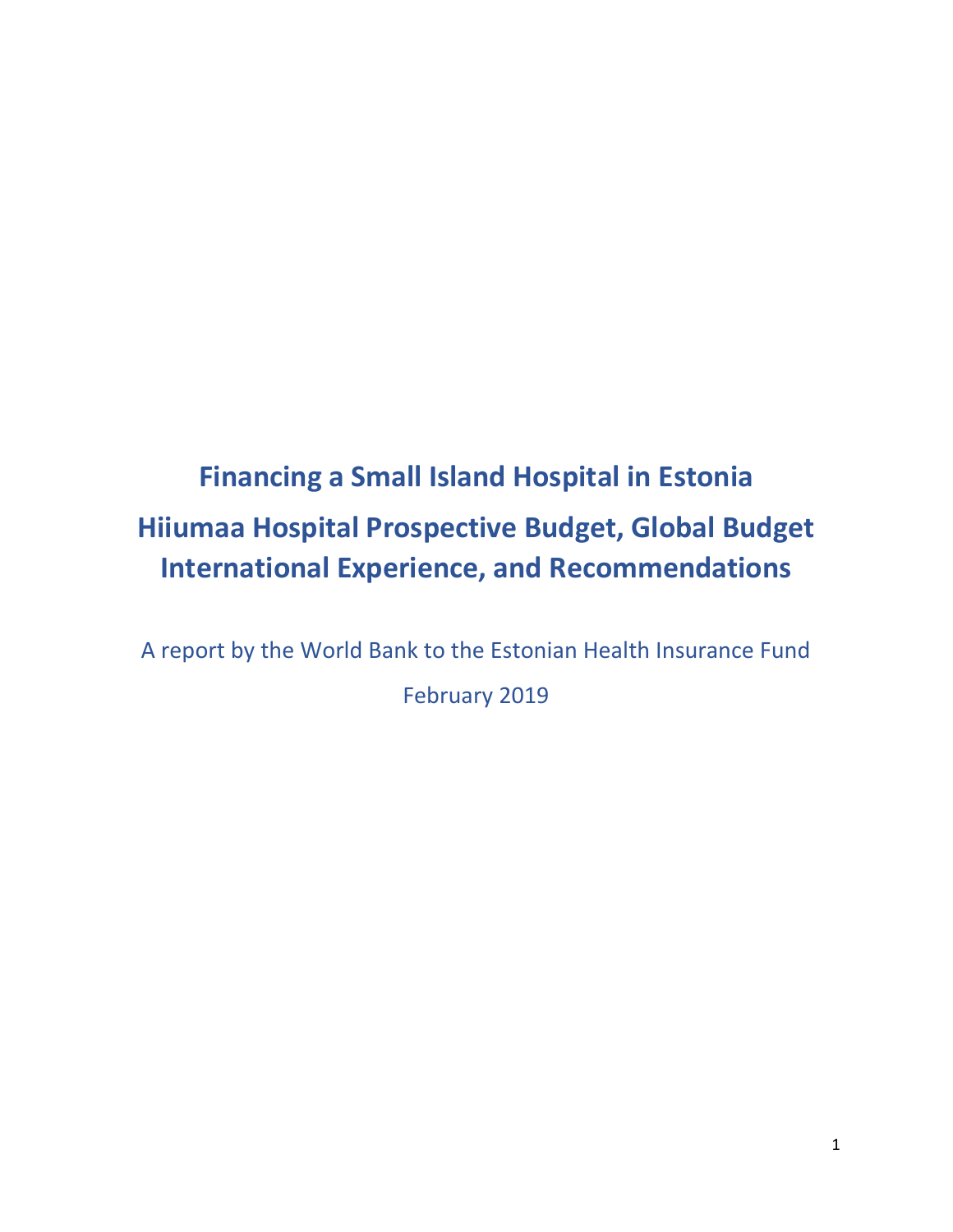## Contents

| Rural Hospitals Across Countries: Definition and Overview of Main Challenges  15 |  |
|----------------------------------------------------------------------------------|--|
|                                                                                  |  |
|                                                                                  |  |
|                                                                                  |  |
|                                                                                  |  |
|                                                                                  |  |
|                                                                                  |  |
|                                                                                  |  |
|                                                                                  |  |
|                                                                                  |  |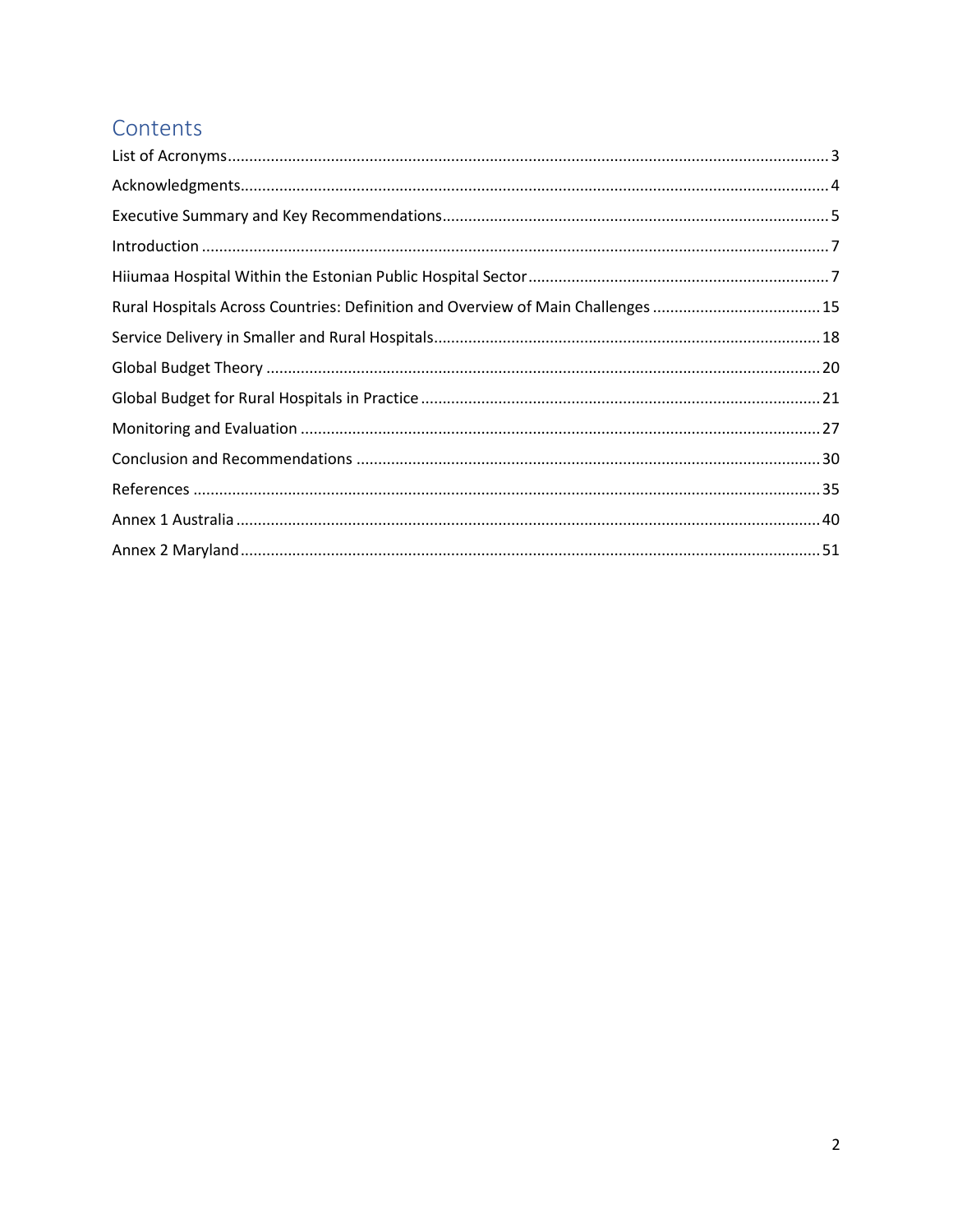# <span id="page-2-0"></span>List of Acronyms

| <b>CAH</b>  | <b>Critical Access Hospital</b>                        |
|-------------|--------------------------------------------------------|
| <b>DRG</b>  | Diagnosis-Related Group                                |
| ED          | <b>Emergency department</b>                            |
| <b>EHIF</b> | Estonian Health Insurance Fund                         |
| <b>FFS</b>  | Fee-for-service                                        |
| <b>GP</b>   | General practitioner                                   |
| <b>HNDP</b> | Hospital Network Development Plan                      |
| <b>HR</b>   | Human resources                                        |
| MoSA        | <b>Ministry of Social Affairs</b>                      |
| <b>NEC</b>  | <b>National Efficient Cost</b>                         |
| <b>NWAU</b> | National Weighted Activity Unit                        |
| <b>OECD</b> | Organisation for Economic Co-operation and Development |
| <b>PHC</b>  | Primary health care                                    |
| QBR         | Quality-based reimbursement                            |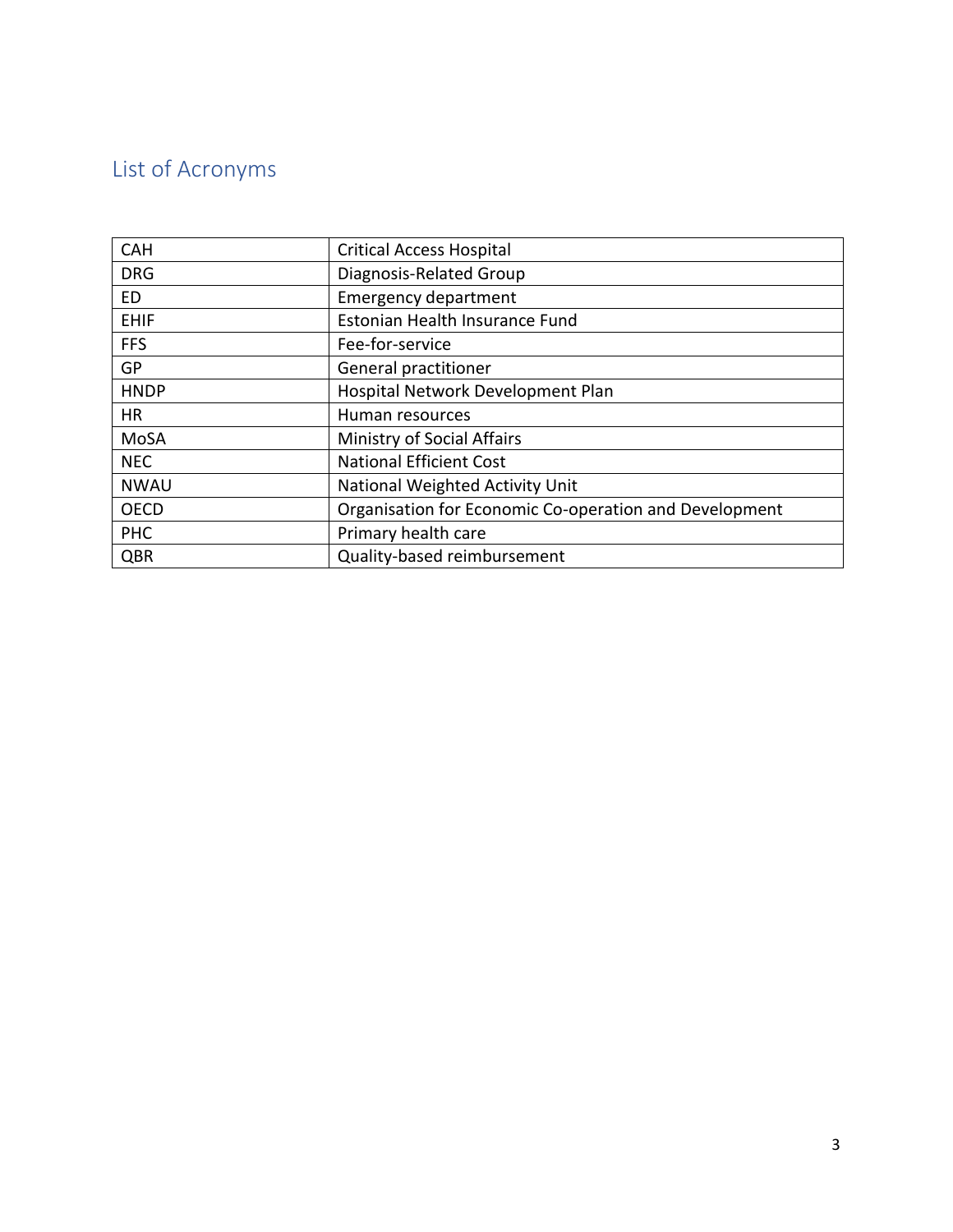### <span id="page-3-0"></span>Acknowledgments

The authors of this report are Adrien Dozol, Iryna Postolovska, Ian Forde and Marvin Ploetz. The support of Enis Baris and Christoph Kurowski at the World Bank Group is gratefully acknowledged.

We are grateful to the peer reviewers, Ajay Tandon and Michael Mueller, for providing excellent comments. In addition, we would like to thank Katja Grasic, Wilm Quentin, and Prudence Akindo for providing additional inputs.

We thank the patients, clinicians and managers of Hiiumaa, Läänemaa and North Estonia hospitals for welcoming us on working visits to see Estonian EDs in action and to discuss the challenges they face, and the Estonian Hospital Association for feedback on the proposals presented in this report

Most importantly, we thank the board and staff of the Estonian Health Insurance Fund, and the Steering Committee overseeing the World Bank Group's engagement with EHIF. Without their guidance and support, particularly during complex working visits to Estonia in March, June and September 2018, this report would not have been possible. The report has been revised in the light of comments and feedback received from EHIF in December 2018.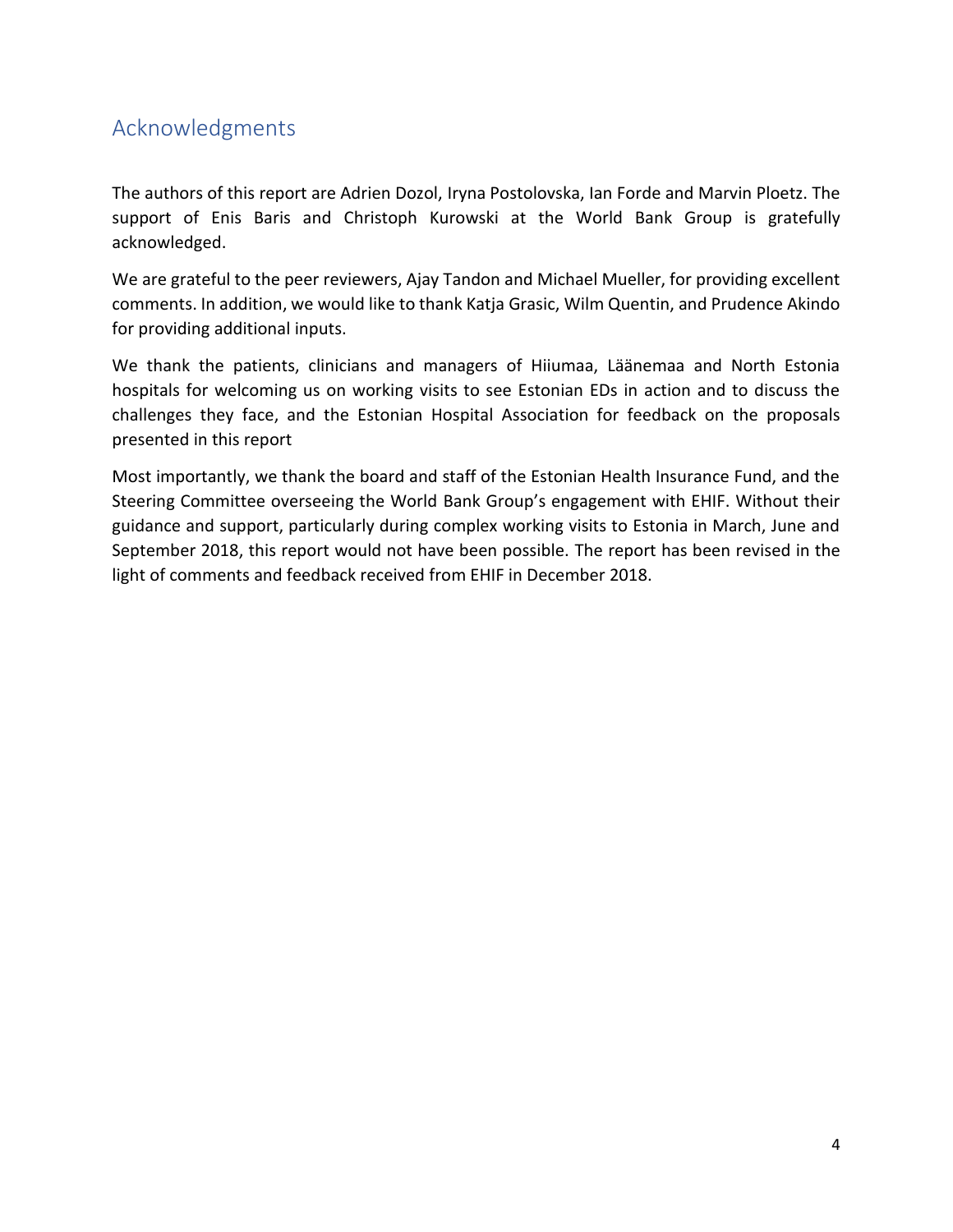### <span id="page-4-0"></span>Executive Summary and Key Recommendations

Hiiumaa hospital's unique conditions – limited access and variable travel time - present challenges for service provision and financial sustainability in an environment where hospitals are predominantly financed based on the level of activity. In April 2018, the Estonian Health Insurance Fund (EHIF) introduced a block-grant payment, so-called "readiness fee", as the main payment mechanism to fund the hospital on the island of Hiiumaa (with a population of 9,377). The objective of the new payment model was to improve the financial sustainability of the hospital in order to ensure access to health services. The revised contract also stipulated a set of indicators to monitor performance. This approach differs from the main payment mechanisms of hospitals in Estonia, which are based on the volume of services provided: fee-for-service (FFS) and Diagnosis-Related Groups (DRGs).

In this report, we assess the design of the new payment mechanism for Hiiumaa hospital, the choice of indicators used to monitor performance, and the opportunity for its extension, making recommendations for improvement based on international experience in paying for health care using global budget in small and rural hospitals.

Global budgeting can be attractive for small, rural hospitals that struggle to survive under feefor-service reimbursement. Under a global budget, a provider receives a fixed amount of money for a specific period to cover expenditures to enable the provision of a defined set of health services. It provides expenditure predictability for purchaser, with cost containment as the main objective, and predictability of revenue for hospital. However, global budgets carry some risks of under provision, and do not incentivize efficient delivery of care and quality of care.

The Hiiumaa hospital prospective budget is tailored to address the financial sustainability of a hospital in an exceptional environment, therefore should not be rolled out to other hospitals. The scope of the budget is appropriate, as it encompasses inpatient and outpatient activities. Similar to emergency department services, EHIF's main objective is to ensure access and availability of services 24/7, which to some extent justifies the budget calculation largely based on human resources inputs. Marginal adjustments could be made within the existing methodological framework to increase benchmarking and ensure that the budget remains adequate over time, considering cost inflation as well as efficiency gains expected from other general hospitals.

Unlike international experiences, the Hiiumaa model is not calibrated based on past and/or forecast activity and does not alleviate the risk of shirking (e.g., under provision of care, lower quality of care, or shift to other providers outside the scope of the regulated volume). Therefore, the revision of performance indicators in Hiiumaa hospital's contract is needed to expand the current focus on utilization to include accountability for access, quality, safety, and patient experience. EHIF should build on the national hospital performance framework to introduce in the contract indicators on quality of care with validated process and outcome indicators, national benchmark, and relevant for the type of services the hospital is providing. Furthermore, the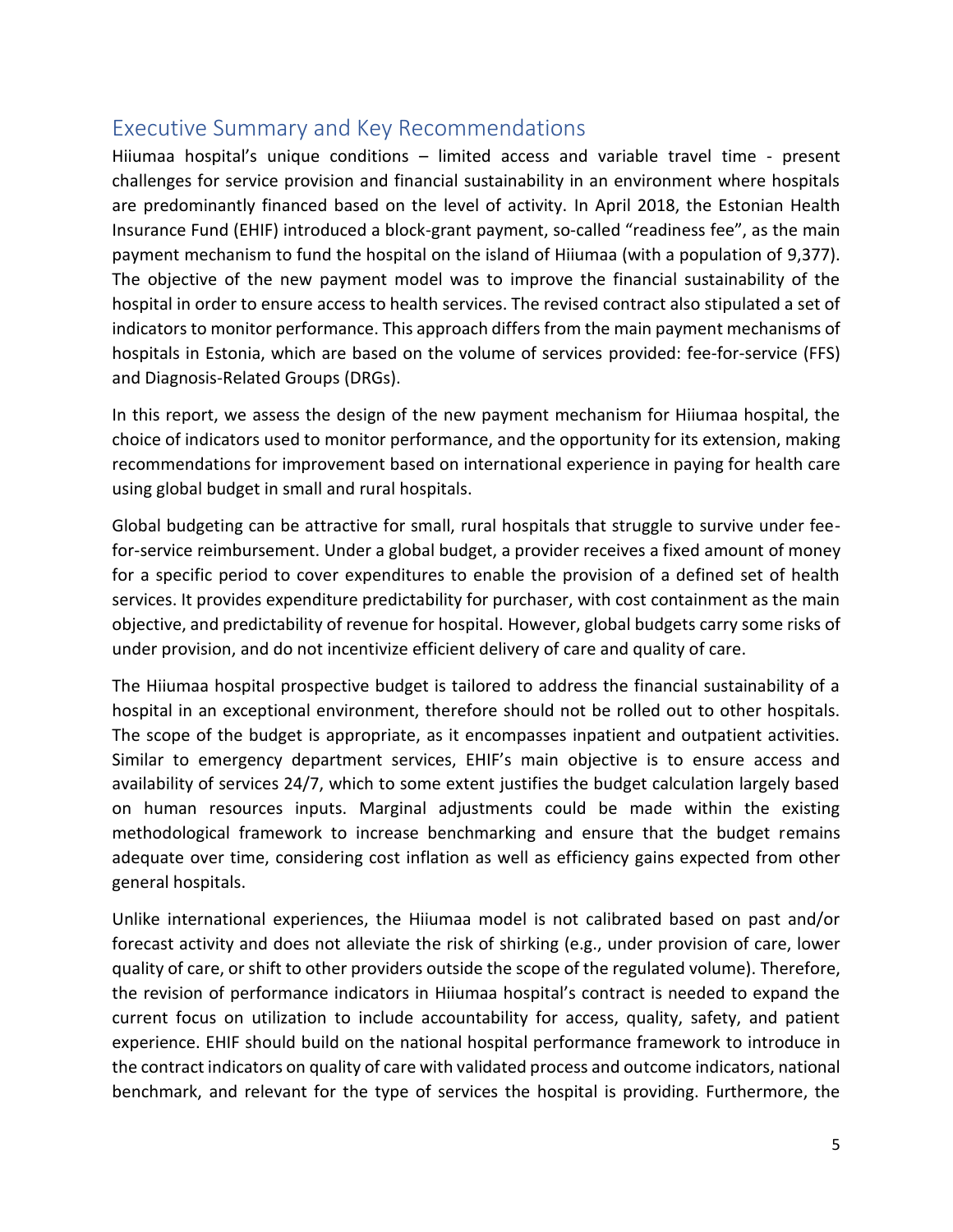contract should include indicators for monitoring access and responsiveness, such as waiting time, and unmet need. Finally, the contract should continue to monitor utilization and referral.

Given the limited evidence on the impact of the new global budget models in other countries and the other ongoing payment reforms in Estonia, global budget should not be implemented in other hospital in the short term. There is opportunity to refine and strengthen the payment system and address some of the pre-requisites in a phased approach until further evidence is available. The global budget should be broad and include emergency care, therefore the ED payment reform should be finalized before any steps are taken to introduce them. Meanwhile, the performance assessment framework should be strengthened as one of the prerequisites for piloting global budgets in general hospital, along the development of a standardized unit to measure activity across setting. Meanwhile, evaluation of the Hiiumaa model could also provide important lessons for the design of the global budget and could help to mitigate some of the unintended consequences. In the medium term, it would also be important to assess the potential effects of other concurrent reforms, such as the piloting of bundled payments, which would not be fully compatible with the implementation of a global budget.

|                                              | <b>Short-term recommendations</b>                                                                                                                                                                                                                                                                                                                                                                                                                                                                        | Medium-term<br>recommendations                                                                                                                                                                                       |
|----------------------------------------------|----------------------------------------------------------------------------------------------------------------------------------------------------------------------------------------------------------------------------------------------------------------------------------------------------------------------------------------------------------------------------------------------------------------------------------------------------------------------------------------------------------|----------------------------------------------------------------------------------------------------------------------------------------------------------------------------------------------------------------------|
| Hiiumaa<br>hospital<br>prospective<br>budget | Establish clear eligibility criteria<br>$\bullet$<br>based on population density and<br>travel time to nearest hospital<br>Adapt budget calculation (HR norms;<br>$\bullet$<br>adjustments for cost-inflation and<br>efficiency gains; average unit prices<br>for general or benchmark hospitals)<br>Revise the contractual indicators to<br>strengthen accountability on quality,<br>safety, responsiveness, and access<br>Establish a multi-year framework to<br>$\bullet$<br>allow for predictability | Investigate the tradeoff<br>between physical access and<br>quality of care<br>Assess the impact of the<br>prospective budget on<br>access, quality of care,<br>utilization, and hospital<br>financial sustainability |
| <b>Global budget</b>                         | Assess unnecessary care<br>Expand monitoring of safety and<br>٠<br>quality of care<br>Introduce indicators to monitor<br>$\bullet$<br>access and responsiveness<br>Implement the ED prospective grant                                                                                                                                                                                                                                                                                                    | Consider pilot of new<br>methodology for global<br>budgets for general hospitals<br>if the objective is cost<br>containment and financial<br>sustainability of hospitals                                             |

| Table. Recommendations for general hospital payment reforms |  |  |  |  |
|-------------------------------------------------------------|--|--|--|--|
|-------------------------------------------------------------|--|--|--|--|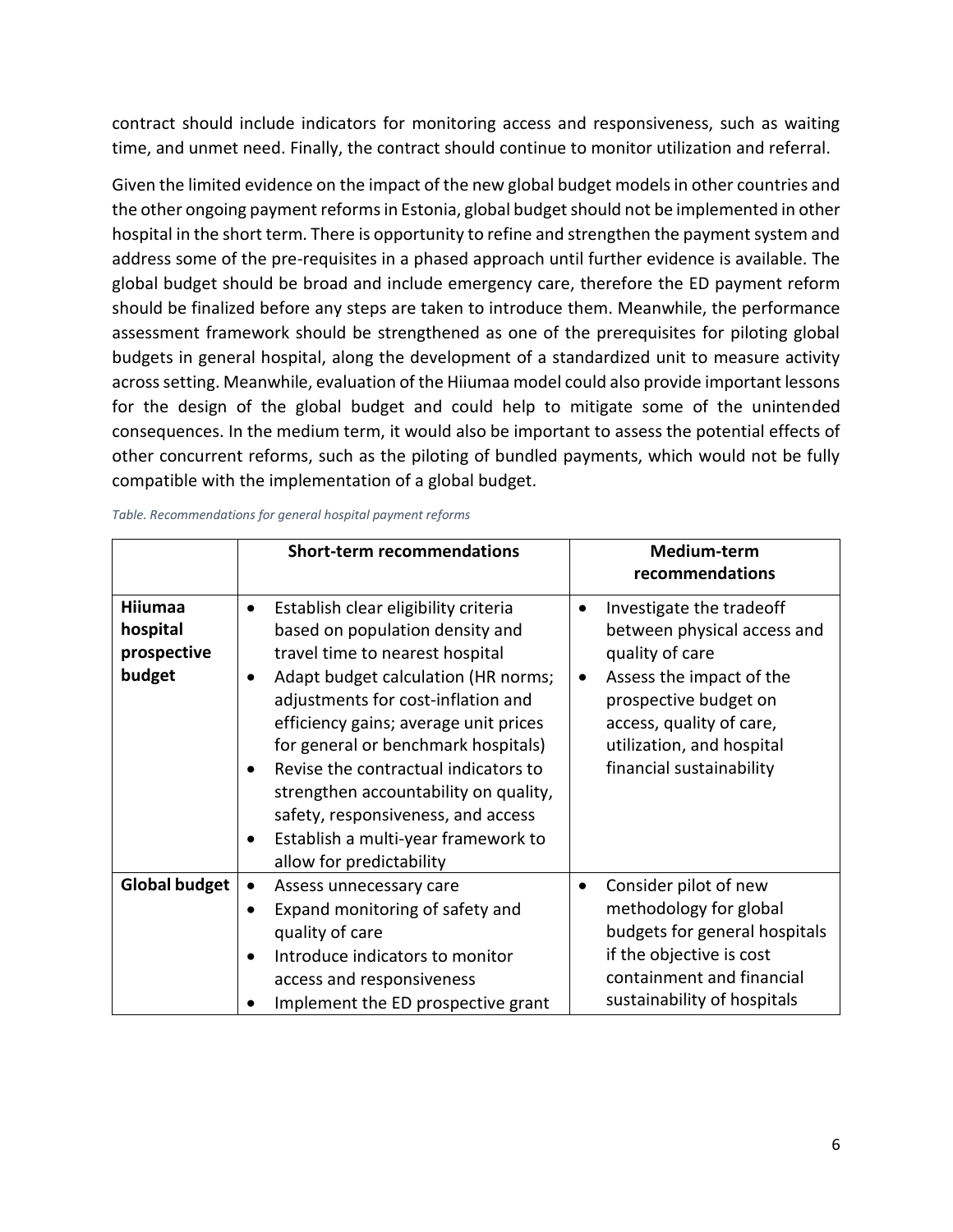#### <span id="page-6-0"></span>Introduction

In April 2018, the Estonian Health Insurance Fund (EHIF) introduced a block-grant payment, socalled "readiness fee", as the main payment mechanism to fund the hospital on the island of Hiiumaa (with a population of 9,377). To better distinguish the Hiiumaa model from the readiness fee used for other hospitals, we refer to the new model as a prospective budget in this report. The objective of the new payment model was to improve the financial sustainability of the hospital in order to ensure access to health services. To that end, EHIF implemented a fixed prospective budget. In addition, the revised contract stipulated a set of indicators to monitor performance. This approach differs from the main payment mechanisms of hospitals in Estonia, which are based on the volume of services provided (Diagnosis-Related Groups and fee-forservice). Although the new payment method is currently restricted to Hiiumaa hospital, EHIF is assessing pros and cons of global budgets for other hospitals in order to balance financial sustainability of hospitals with overall spending on hospital care.

In this report, we assess the design of the new payment mechanism for Hiiumaa hospital, the choice of indicators used to evaluate the success of the model, and plans for its extension, making recommendations for improvement based on international experience in paying for health care using global budget in small and rural hospitals. Global budget is defined as a payment system where the provider is given a fixed amount of funding for a fixed period of time to cover expenditures to enable the provision of a defined set of health services, rather than fixed rates for individual services or cases. Therefore, the purchaser guarantees the budget or a minimum revenue. The actual payment can be made through various mechanisms, such as block grants or target budgets blended with Diagnosis-Related Groups (DRGs) or fee-for-service (FFS).

The review focuses on the following four areas: (i) eligibility of hospitals for payment; (ii) characteristics and service mix of smaller and rural hospitals; (iii) payment model; and (iv) performance assessment. The report provides an overview of international experience, with a focus on Australia and Maryland that implemented different global budget approaches specifically for small and rural hospitals. More detailed information is presented in the individual case studies. While the primary focus of the report is small and rural hospitals, it also considers other experience in financing smaller but not necessarily rural hospitals.

#### <span id="page-6-1"></span>Hiiumaa Hospital Within the Estonian Public Hospital Sector

**Estonia's hospital sector is predominantly public and is divided into four levels of care.** The Hospital Network Development Plan (HNDP) includes 20 acute care hospitals, which are publicly owned, either for profit (limited companies) owned by local government or non-for-profit (foundations) established by the state, municipalities or other public agencies. EHIF also contracts with private hospitals outside the HNDP network. In 2015, non-HNDP hospitals represented 7% of EHIF's expenditures and 18% of treatments cases (Habicht et al., 2018).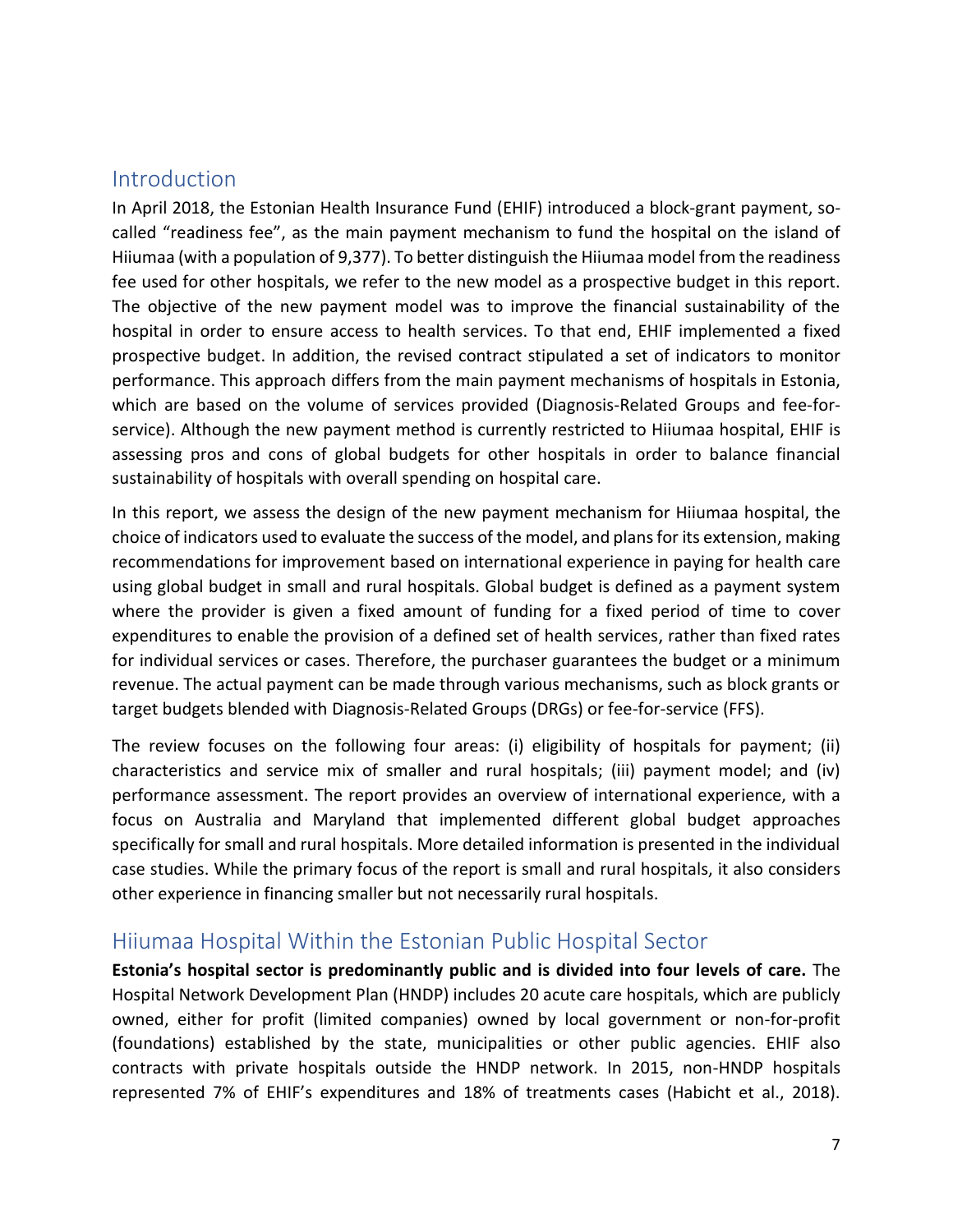According to the Health Services Organization Act, hospitals are categorized into regional, central, general, and local hospitals. Each hospital category must provide a defined scope of specialties and services and comply with standards on staffing, space, and medical equipment determined by the Ministry of Social Affairs (MoSA). Regional hospitals provide the largest scope of services and clinical complexity, offering the full range of health services, including ambulatory specialist care. A general hospital, like Hiiumaa hospital, offers 24/7 emergency care, intensive care, internal medicine, general surgery, anesthesiology, radiology and laboratory. It may also offer other optional specialties for inpatients and outpatients, such as pediatrics or obstetrics and gynecology, or only for outpatients, such as urology, ophthalmology, otorhinolaryngology, or endocrinology. Since 2014, the MoSA has promoted the networking of regional and general hospitals to share human and technological resources. The objectives are to improve access to technology for diagnostics and treatment for patients in general hospitals and to achieve economies of scale by reducing the incentive for each hospital to buy medical equipment.

**Fee-for-service is the main payment mechanism for hospitals, along with volume and cost caps acting as "soft" global budget.** As in most OECD countries, Estonia uses a blend of payment instruments to purchase hospital services: FFS, DRGs, per diem, and block-grant (readiness fee).

| Type of care/<br>Payment<br>methods | care<br>chemotherapy,<br>dialysis,<br>transfusion,<br>transport<br>Expensive<br>e.g., | Outpatient | care<br>surgery<br>day<br>VeQ<br>pue | Inpatient | emergenc<br>department<br>Emergency<br>care<br>pue | Rehabilitation | Nursing care | Prevention |
|-------------------------------------|---------------------------------------------------------------------------------------|------------|--------------------------------------|-----------|----------------------------------------------------|----------------|--------------|------------|
| <b>FFS</b>                          | X                                                                                     | Χ          | Χ                                    | X         | Χ                                                  | Χ              | Χ            | Χ          |
| <b>DRG</b>                          |                                                                                       |            | Χ                                    | X         | Χ                                                  |                |              |            |
| Per diem                            |                                                                                       |            | Χ                                    | Χ         |                                                    | Χ              | Χ            |            |
| Readiness fee                       |                                                                                       |            |                                      |           | Χ                                                  |                |              |            |

<span id="page-7-0"></span>[Table](#page-7-0) 1 summaries the mix of payment methods per type of service

*Table 1. Payment mechanism used by the EHIF to purchase hospital services* 

Notes: The same payment mechanisms were used to purchase services at Hiiumaa hospital prior to the introduction of the block grant payment in April 2018.

The readiness fee was introduced to compensate hospitals for ensuring access to essential services 24/7. The list of essential services varies depending on the category of hospital (as discussed previously for general hospitals). The readiness fee is only for compensation for nonnormal working hours. The value of the readiness fee is calculated by multiplying the additional staff time required to provide services 24/7 (16 hours) by the agreed hourly wage. It is assumed that the normal working hours (8 hours) are included in the volume-based payments. In monetary terms, fee-for-service is the main payment mechanism for outpatient and inpatient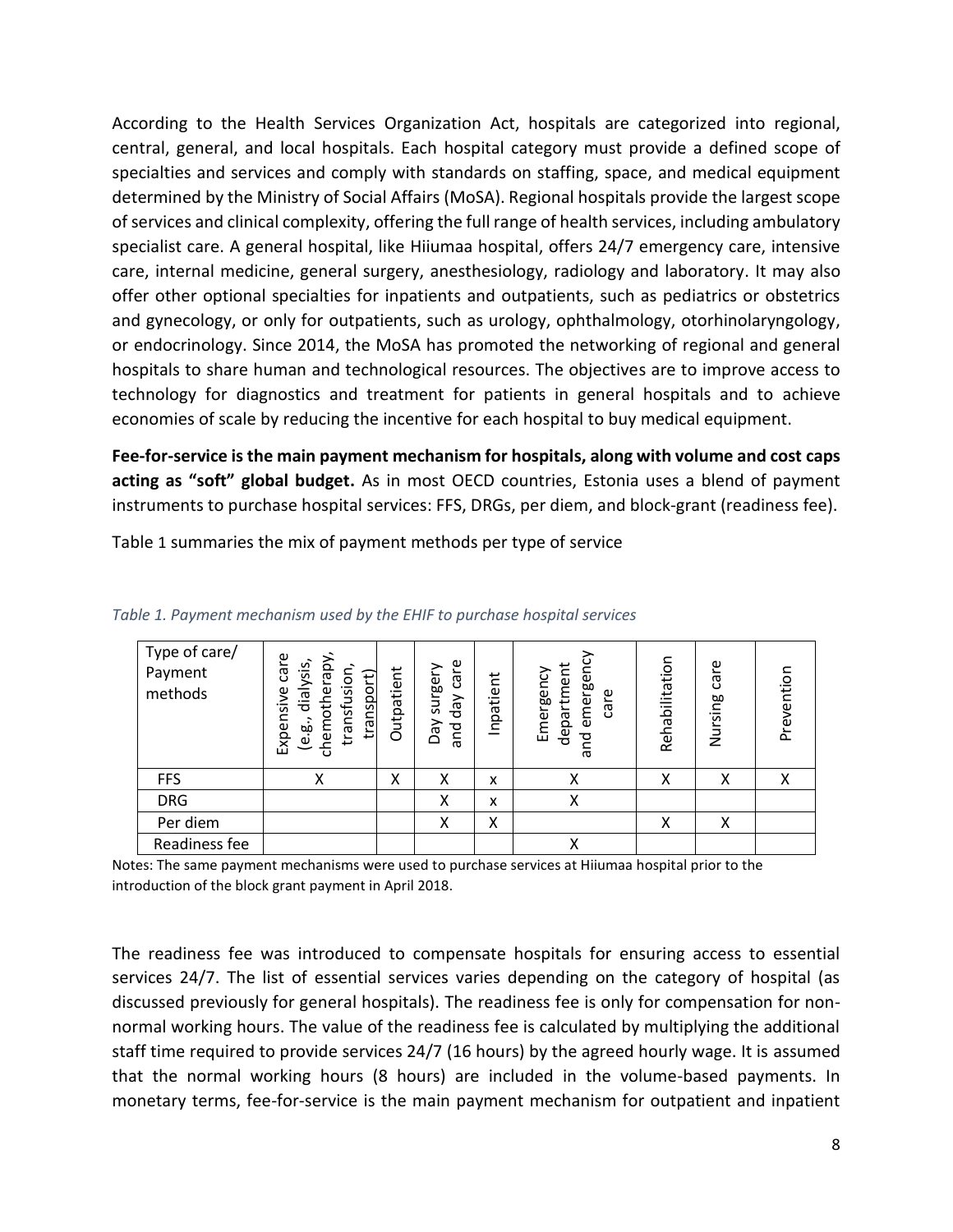care. In 2017, DRGs accounted for less than 25% of EHIF payments to hospitals and less than 44% of payments for inpatient care. A volume control mechanism is in place to control overall spending and in theory deter the provision of unnecessary services. EHIF annually negotiates individually with each hospital the volume and cost caps per specialty for inpatient, outpatient, and day surgery and day care. Volume caps refer to the number of cases (discharges for inpatients and visits for outpatients), while cost caps refer to the monetary value of the services charged by the hospital to EHIF. The methodology is presented in [Table 2.](#page-9-0) Volume of services and revenues are monitored by broad categories of medical specialties, such as cardiology or internal medicine. The hospital needs to reach the agreed volume of outpatients before being able to bill inpatient care above the volume agreement. After reaching it, and if the generated revenue is above the contractual amount, the hospital payments are reduced with larger payment reductions for inpatient activity exceeding the volume cap. On the other hand, there is no minimum revenue guarantee. This concept is similar to a tapering system implemented in other OECD countries, such as Germany, the Czech Republic, and Israel, or in the State of Maryland before the implementation of global budgets (de Lagasnerie et al., 2015).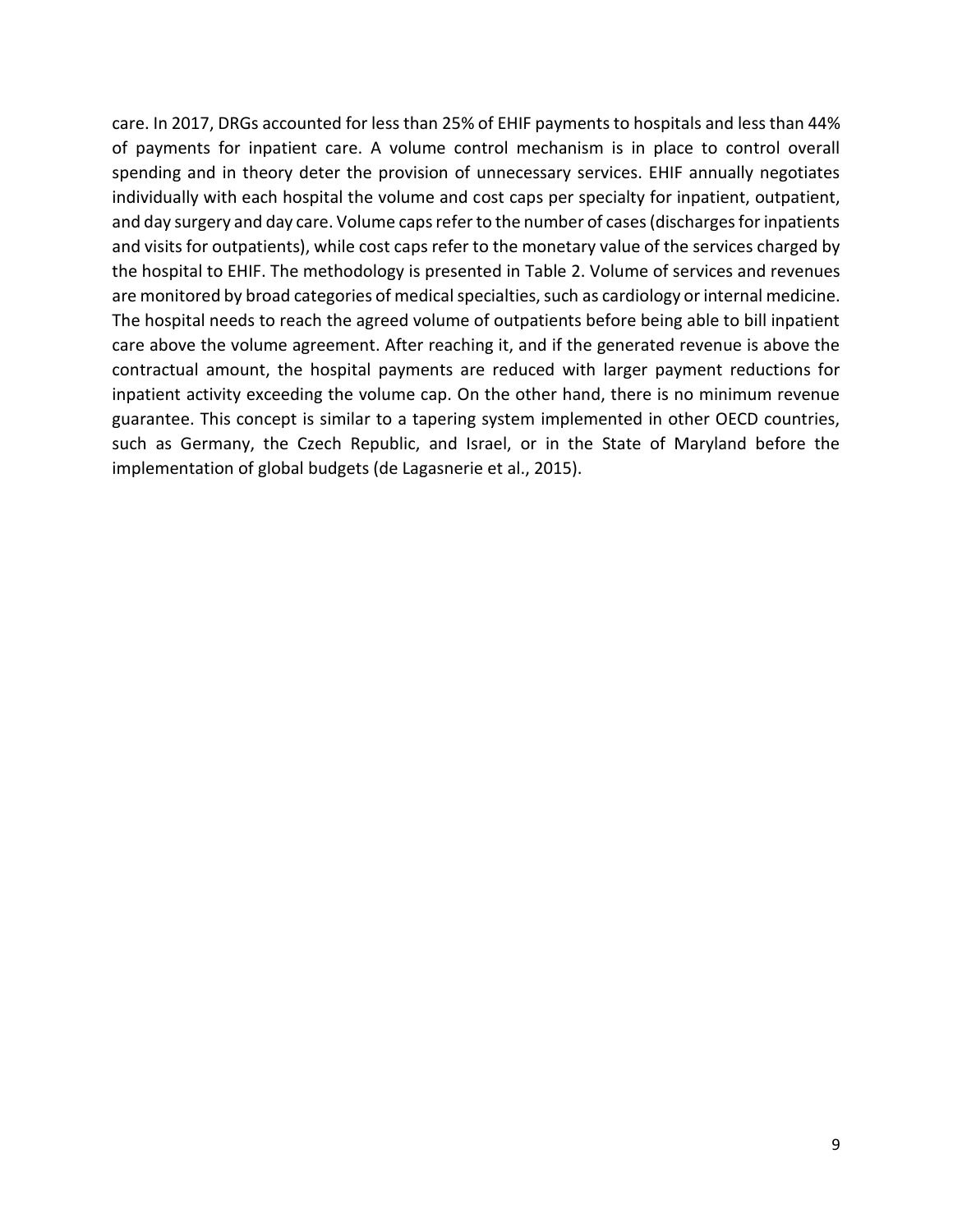#### *Table 2. Volume and cost caps by type of hospital services*

|                                                                                          | <b>Expensive care</b> | <b>Outpatient</b>                                                                                                                        | Day surgery and day care                                                                                                                 | Inpatient                               |
|------------------------------------------------------------------------------------------|-----------------------|------------------------------------------------------------------------------------------------------------------------------------------|------------------------------------------------------------------------------------------------------------------------------------------|-----------------------------------------|
| Volume cap<br>measurement                                                                | No cap                | Number of cases by<br>specialties                                                                                                        | Number of discharge by<br>specialties                                                                                                    | Number of discharge by<br>specialties   |
| Cost cap measurement                                                                     | No cap                | Amount billed by<br>specialties (Euros)                                                                                                  | Amount billed by<br>specialties (Euros)                                                                                                  | Amount billed by<br>specialties (Euros) |
| Payment if cost above cap<br>above agreement and<br>outpatient volume<br>below agreement | No cap                | ΝA                                                                                                                                       | No payment                                                                                                                               | No payment                              |
| Payment if cost above cap<br>above agreement and<br>outpatient volume<br>above agreement | No cap                | Payments are reduced by<br>30% between 100% and<br>108% of the cost cap;<br>Payments are reduced by<br>70% above 108% of the<br>cost cap | Payments are reduced by<br>30% between 100% and<br>108% of the cost cap;<br>Payments are reduced by<br>70% above 108% of the<br>cost cap | Payments are reduced by<br>70%          |

<span id="page-9-0"></span>NA: not applicable.

Notes: The volume and cost caps only apply to outpatient, day surgery and day care, and inpatient care. Other types of services, such as expensive care, rehabilitation, nursing care, and prevention, are not subject to volume and cost caps.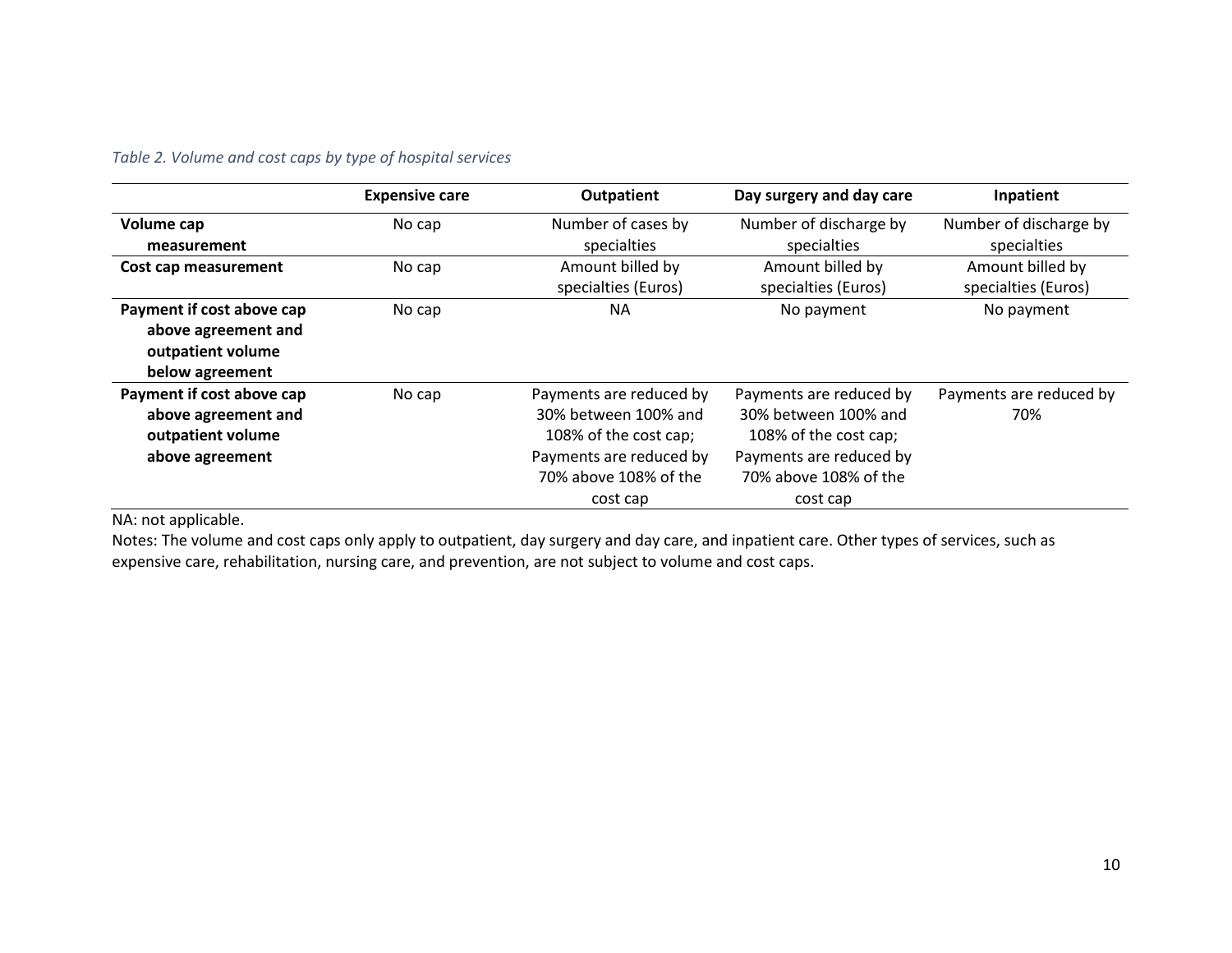**Hiiumaa hospital is a general hospital located on the second largest island of the country**. With 9,377 inhabitants on an area of 1032 sq. kilometers, the island has the lowest population density among counties in Estonia: 9 inhabitants per sq. kilometer compared to the average population density of 25.4 inhabitants per sq. kilometer. Compared to Estonia's population, Hiiumaa's population is also relatively older, with 21.4% of the population above the age of 65 compared to 19.5% in Estonia.

**Hiiumaa hospital's unique conditions present challenges for service provision and financial sustainability.** The nearest hospital is Laanemaa hospital, located 60 kilometers away but accessible only by ferry, and the travel time varies depending on the season and weather conditions. As a comparator, 94% of Estonians live within a 30-minute drive to a hospital (Habicht et al., 2018). Limited access with longer and variable travel time to other hospitals dictates the need to include the hospital in the HNDP to ensure the island residents access to secondary care. According to the regulation specifying the mandated list of services at general hospitals, Hiiumaa hospital is required to offer a wide scope of services. Furthermore, the hospital provides additional services, such as obstetrics and gynecology. Yet due to low population density and, as a result, low demand for services, Hiiumaa hospital is not able to attain financial sustainability under the volume-driven financing model. The hospital is a clear outlier in terms of volume activity. In 2016, 7,718 outpatient and home visits were performed at Hiiumaa hospital compared to 59,726 on average in other general hospitals [\(Figure 1\)](#page-10-0). The same year, 170 patients were admitted for surgery at Hiiumaa hospital compared to 841 on average in other general hospitals [\(Figure 2\)](#page-11-0).



#### <span id="page-10-0"></span>*Figure 1. Number of outpatient visits at general hospitals, 2016*

Source: Health Statistics and Health Research Database.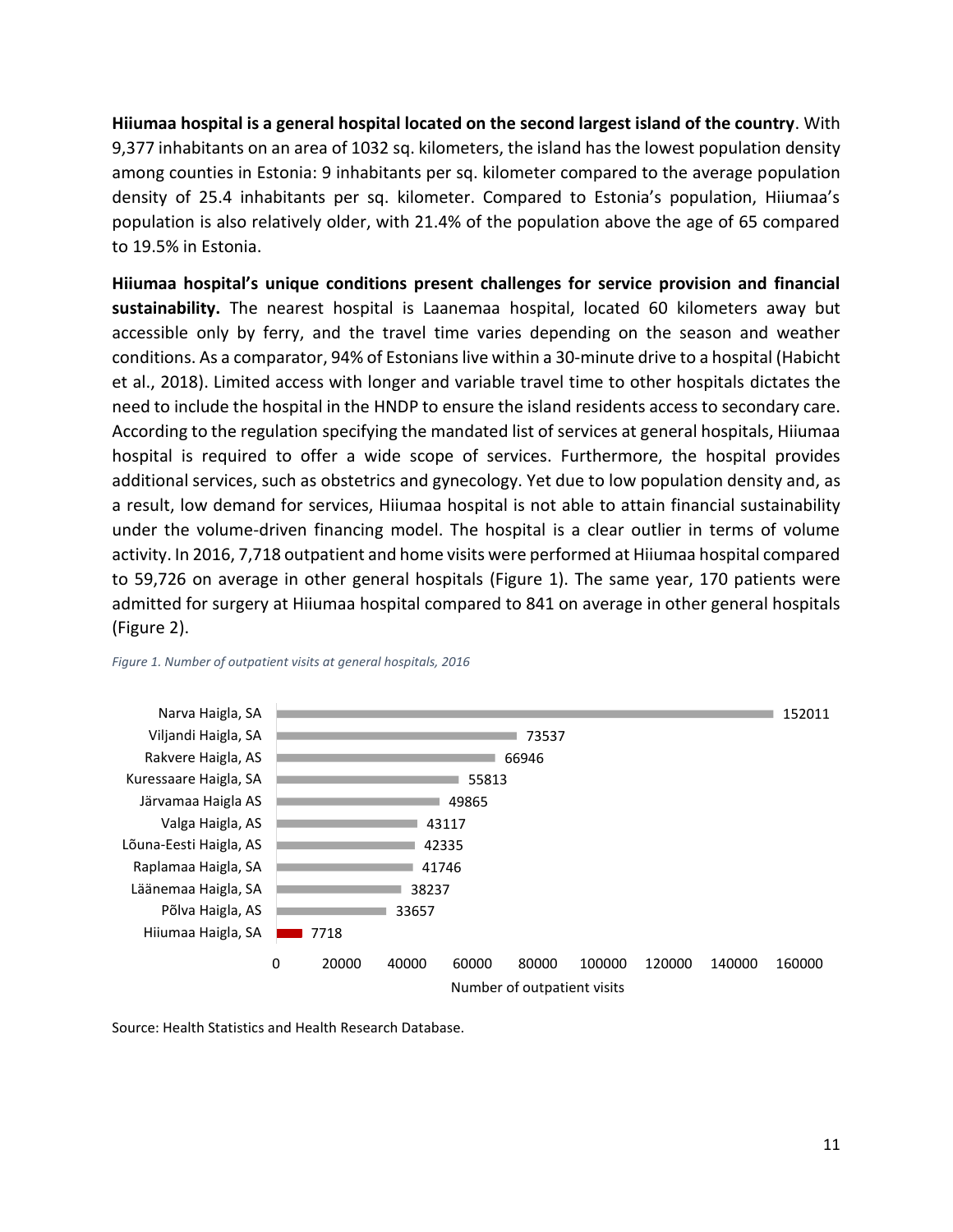<span id="page-11-0"></span>*Figure 2. Number of inpatient and day surgical patients at general hospitals, 2016*



Source: Health Statistics and Health Research Database.

Between 2011 and 2016, Hiiumaa hospital consistently reported the lowest volume of services among general hospitals. [Figure 3](#page-11-1) present the box plots for outpatient visits and obstetric surgeries at general hospitals.

<span id="page-11-1"></span>*Figure 3. Number of outpatient visits and number of obstetric surgery patients, 2011-2016*



Source: Health Statistics and Health Research Database.

Notes: Läänemaa Hospital reported 0 obstetric surgeries between 2011-2016, and Raplamaa reported 0 obstetric surgeries in 2014 and 2016.

In terms of expenditures, Hiiumaa hospital also differs from other general hospitals. Despite the higher costs of inputs due to its remote location, labor expenses represented a smaller share of expenditures than in other general hospitals in 2016. [Figure 4](#page-12-0) presents the breakdown of expenditures for Hiiumaa hospital and other general hospitals in 2016. Labor costs accounted for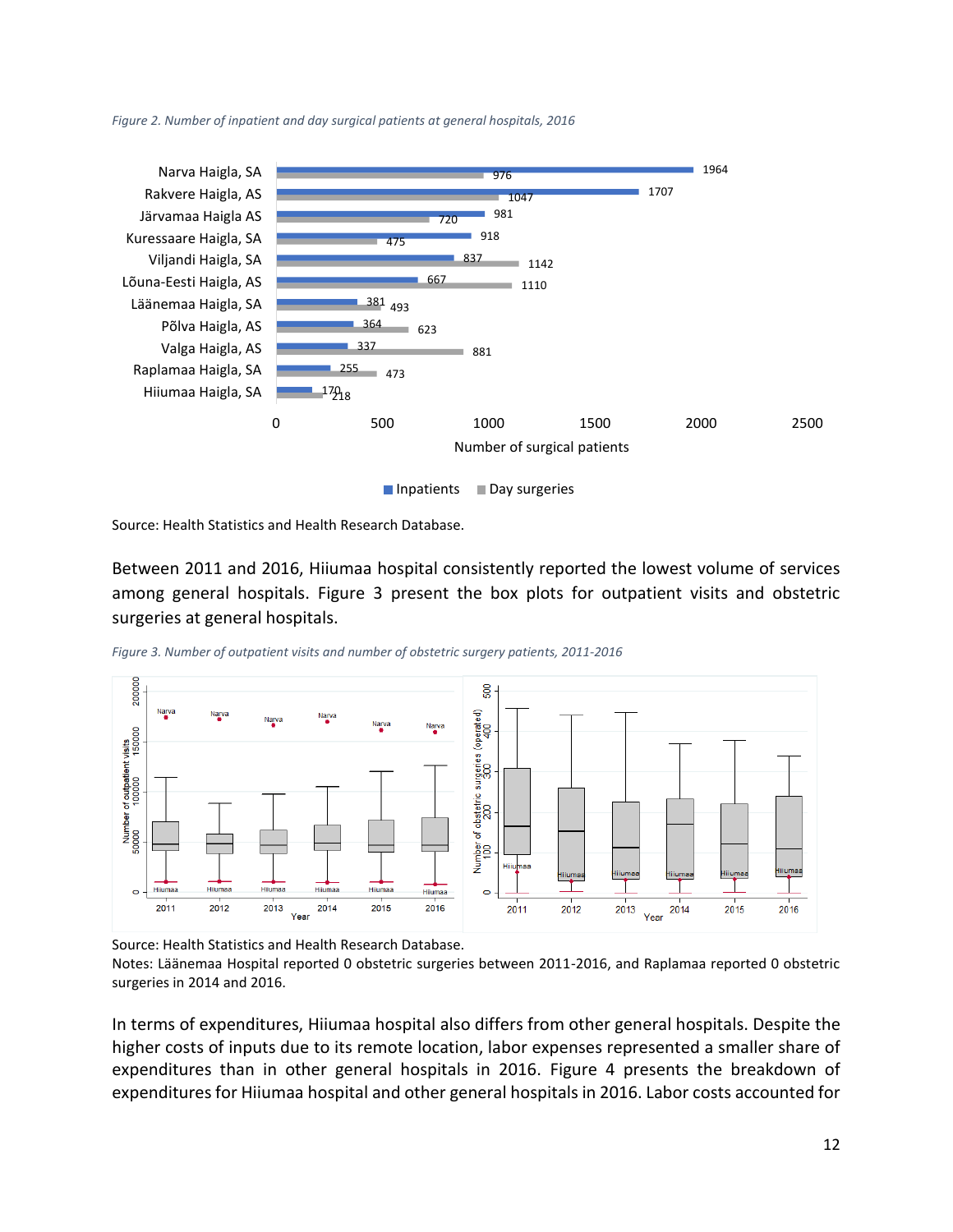63% of expenditures at Hiiumaa hospital compared to 67% in other general hospitals, with the share decreasing to 53% at Hiiumaa hospital in 2017. The composition of expenditures at Hiiumaa hospital points to some inefficiencies. Depreciation costs represent 10% of expenditures compared to 4% in other general hospitals. Although the share at Hiiumaa hospital declined to 6% in 2017, it is still above the 2016 average for general hospitals. Meanwhile, medical goods and materials represent 7% of expenditures at Hiiumaa hospital compared to 10% at other general hospitals. Overall, this suggests that a significant portion of expenditures is allocated to upkeep and maintain the facility rather than to deliver health services.



<span id="page-12-0"></span>*Figure 4. Breakdown of expenditures at Hiiumaa hospital and other general hospitals, 2016*

Source: Health Statistics and Health Research Database. Data from 2016.

Prior to the introduction of the global budget, Hiiumaa hospital relied heavily on the readiness fee – the additional payment made by EHIF to ensure the provision of essential services 24/7. In 2017, the readiness fee represented 21% of Hiiumaa hospital's total revenues, while accounting for less than 10% of the revenues of other general hospitals [\(Figure 5\)](#page-12-1).



<span id="page-12-1"></span>*Figure 5. Readiness fee as a share of total revenues, 2017*

Source: Health Statistics and Health Research Database. Data from 2016.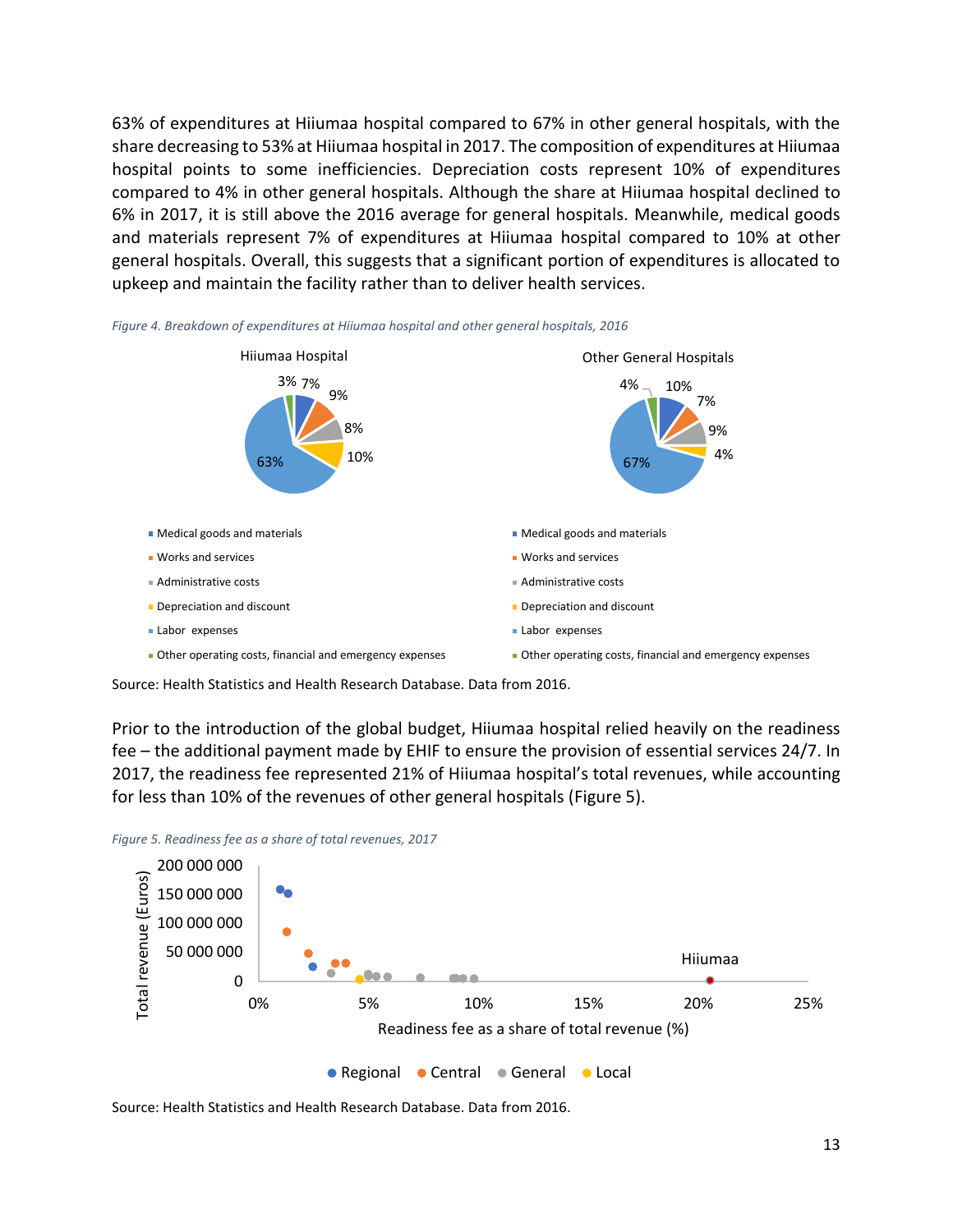Hiiumaa hospital has been facing significant financial difficulties. The profit margin of the hospital has been decreasing steadily since 2012 reaching a low of -11% in 2016, making it evident that Hiiumaa hospital could not sustain its operations based on revenues from EHIF [\(Figure 6\)](#page-13-0).



<span id="page-13-0"></span>

Source: Health Statistics and Health Research Database. Data from 2016.

 $\overline{\phantom{a}}$ 

**The prospective budget was introduced in April 2018 to address the financial sustainability of Hiiumaa hospital and to ensure access to services.** The budget is comprehensive and covers inpatient, outpatient specialist, day-surgery and day-care, rehabilitation, nursing care, and emergency department services. Three services are still paid using FFS: blood products, hemodialysis, and patient transportation. According to the contract, the following providers must be available at Hiiumaa hospital: an emergency care doctor, an internal medicine doctor, a general surgeon, a midwife, a gynecologist, and an anesthesiologist. An emergency care doctor and a midwife must be on call 24/7, while the other providers can be on standby duty at home. In addition, specialized outpatient consultations, such as cardiology and endocrinology, must be available at least one day per month.<sup>1</sup>

**The budget was calculated using a primarily input-based approach that was largely driven by human resource (HR) considerations.** Higher wages were included in the calculation of the global budget based on the agreement between EHIF and Hiiumaa hospital to increase the remuneration of medical staff starting in 2017. The current average hourly wage for doctors from mainland (and for all doctors from 2019) at Hiiumaa hospital, which was used to calculate the

<sup>1</sup> Hiiumaa hospital contracts with North Estonia Medical Center for the provision of specialized outpatient services.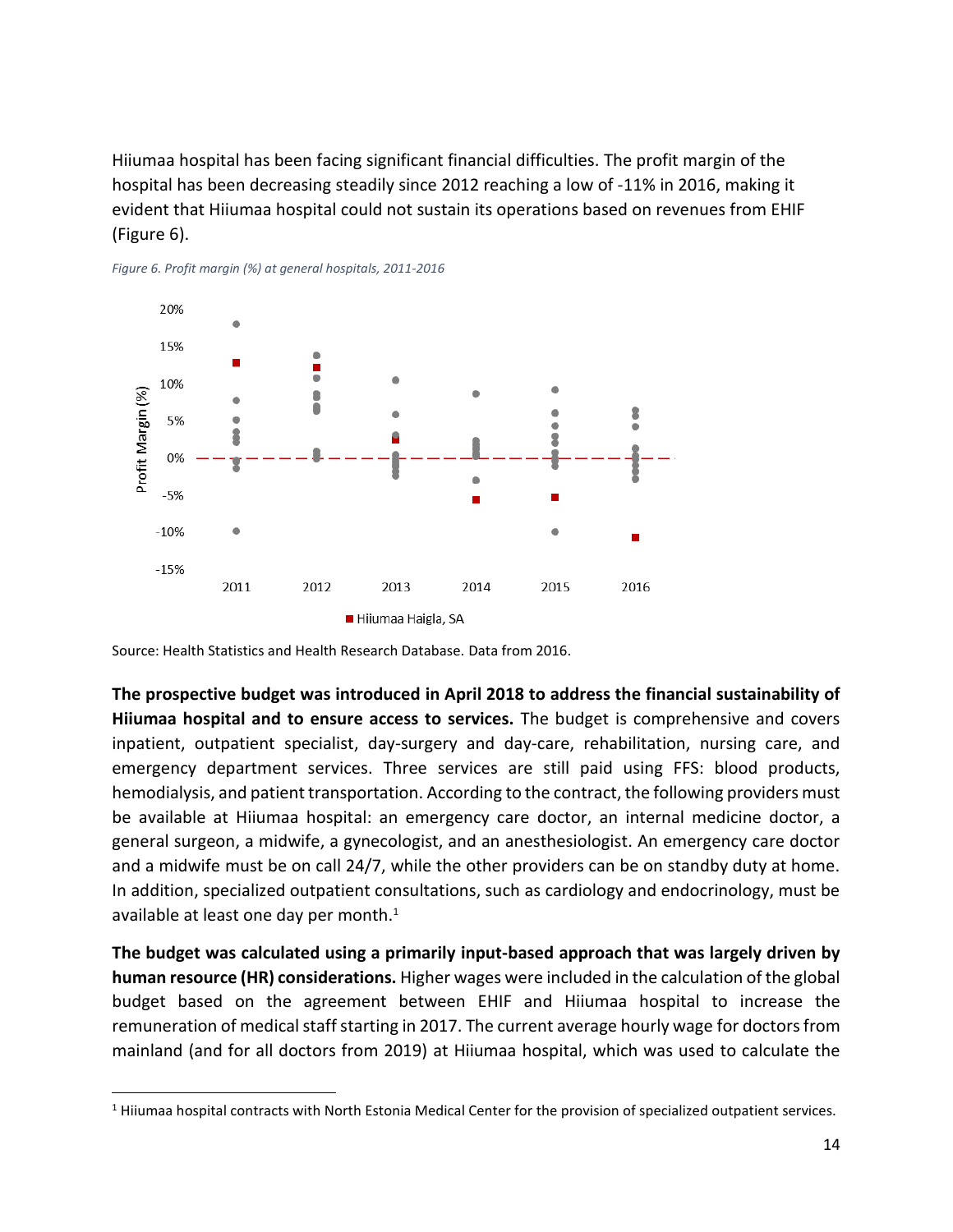HR-associated costs, is 20 Euros compared to 15.44 Euros at other general hospitals. In addition, the hospital's activity in 2017 was taken as the basis to estimate service volume and overhead expenditures. These were multiplied by the national average resource prices to derive the global budget. The use of national average prices introduces some benchmarking to other hospitals and efficiency measures in an otherwise largely input-based budget.

# <span id="page-14-0"></span>Rural Hospitals Across Countries: Definition and Overview of Main **Challenges**

**The definition of rurality differs across countries and is often linked to low population density and remoteness based on travel time.** There are four broad criteria to define rurality: (i) distance from nearest urban center or hospital; (ii) social representation or geographic concept (e.g. defined based on social construct, such as agricultural areas, or development (e.g. paved roads); (iii) number of people per square mile; and (iv) cost or time to travel to the nearest facility. OECD defines rural areas as those with population densities below 150 inhabitants per square kilometer (OECD, 2011). Australia has three different categorization systems – one of which categorizes settings that are more than 80 kilometers or one hour's travel time from the nearest, most frequently accessed hospital and support services as rural. A similar categorization based on distance is used in Canada, where communities that are more than 400 kilometers from a major hospital are classified as *rural isolated*. Some countries further distinguish between rural and remote areas. The U.S. Oregon Classification System, for example, has three classifications for such settings: (i) rural, with a population density of 10-59.9 per square mile; (ii) frontier, with 0.5- 9.9 inhabitants per square mile; and (iii) remote, with fewer than 0.4 inhabitants per square mile. Meanwhile in Australia, remote areas are those that are more than 300 kilometers or 3 hours' travel time from support services.

**Similar to the definition of rurality, the concept of 'rural' hospitals also varies**. Smaller or rural hospitals are often referred to as community hospitals. Such hospitals provide a broad scope of services, including inpatient care. Community hospitals, however, are generally categorized by their size rather than distance or access to other facilities and are not necessarily located in rural or remote settings. Countries use different indicators to categorize smaller or rural hospitals. Australia, for example, classifies hospitals depending on the location, types of services provided, and volume of inpatient admissions.<sup>2</sup> The majority of 'rural facilities' fall under public acute groups B-D, with those in remote areas typically classified as very small hospitals. Very small hospitals on average have 8 beds and less than 200 inpatient discharges per year. Meanwhile, there are four main types of "rural hospitals" in the United States. Critical Access Hospitals (CAHs) most closely resemble the rural hospitals in Estonia. They have fewer than 25 beds, are located more than 35 miles from another hospital, maintain an annual average length of stay of 4 days

l

 $<sup>2</sup>$  The Australian Institute of Health and Welfare (AIHW) classifies hospitals into the following peer groups: principal</sup> referral hospitals; public acute group A, B, C, D hospitals; very small hospitals; specialist hospitals; psychiatric hospitals; same day hospitals; other acute specialized hospitals; sub-acute and non-acute hospitals; and outpatient hospitals. More than 70 percent of hospitals have 50 or fewer beds.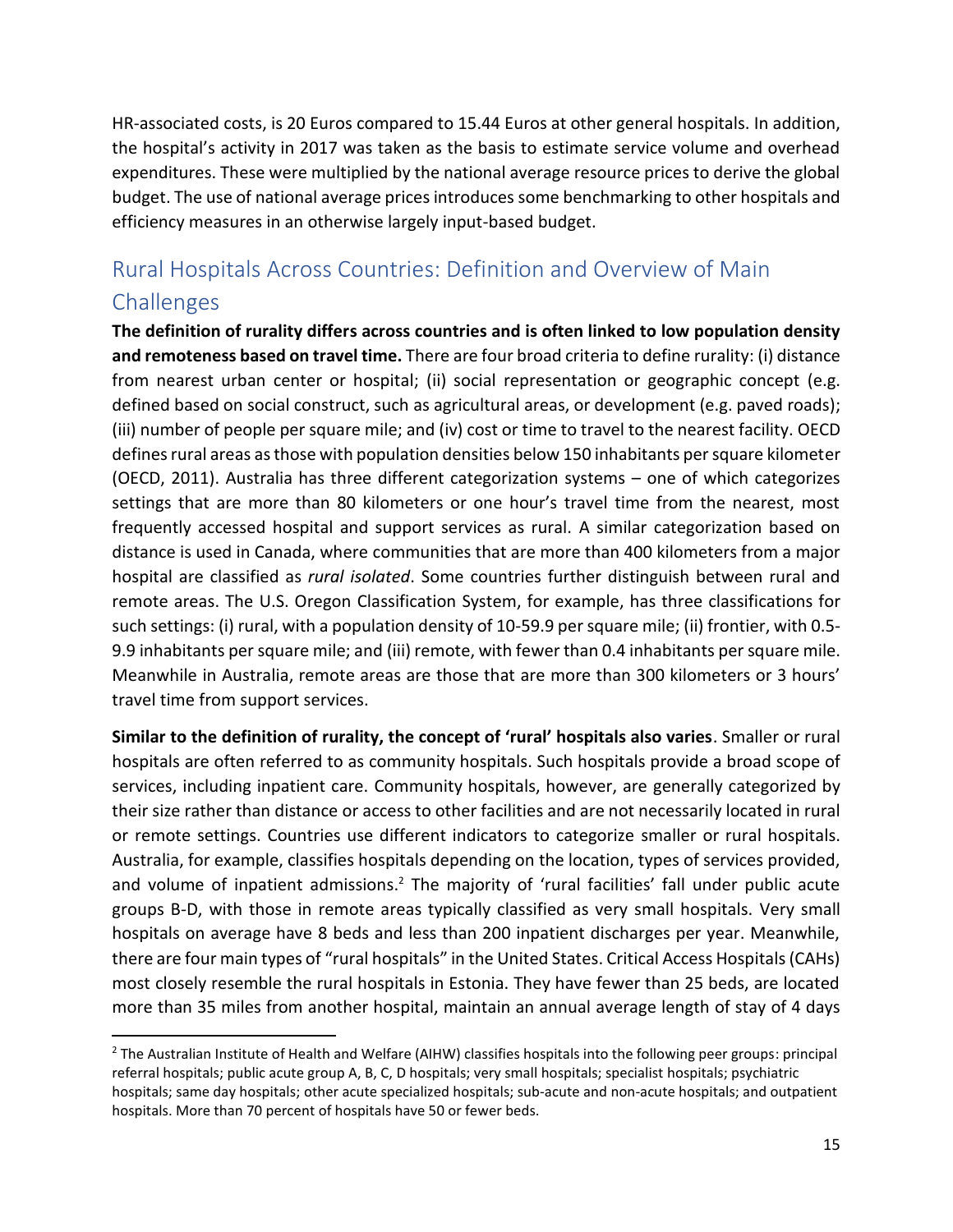or less, and provide 24/7 emergency care services. In Norway, rural health services are provided by cottage hospitals (sykestue), small general hospitals, municipal acute care beds (kommunale akutte døgnplasser), and local medical centers. A cottage hospital is defined as a "medical institution which admits patients in order to investigate whether they should be admitted to a hospital, or for simple treatment which cannot appropriately take place at the patient's home but does not warrant admission to a hospital" (Pitchforth et al., 2017). Finnmark county, the northern-most and eastern-most country in Norway with a low population density and only 75,000 inhabitants, for example, has 16 cottage hospitals, which provided a total of 3,000 day and overnight stays in 2013.<sup>3</sup>

**Rural hospitals face a number of challenges due to their location and catchment population.**  Small rural or remote hospitals cater to a different population than hospitals located in more urban regions. The patient mix is typically older with a higher prevalence of chronic conditions and in need of more long-term care options. Longer distances and travel times to larger hospitals entail a larger scope of services for small rural hospitals, including 24/7 emergency care, while low volume of care for some services raises concerns of quality of care. A summary of the evidence on the association between volume and outcomes is presented in [Box 1.](#page-16-0) Several countries have implemented minimum volume thresholds based on the volume-outcome evidence, such as the Netherlands, Germany, France, or more recently Lithuania. However, identifying the services and setting thresholds has proven to be difficult, as there is no international consensus on the appropriate value of minimum thresholds. Such policies thus require a consultative and interactive approach based on country specific data. Pioneers, such as the Netherlands or the Leapfrog Group, for example, do not enforce minimum volume thresholds for delivery. Furthermore, for urgent care, minimum-volume polices typically take into account geographical access and often include exemptions depending on distance or travel time. For example, in Lithuania, a hospital is not contracted by the National Health Insurance Fund if it carries out fewer than 300 births per year or less than 400 major surgeries, unless it is more than 50 kilometers away from another facility (OECD, 2018). Although Hiiumaa hospital is unlikely to provide most of the high-risk and low volume interventions that require a high level of technical specialization and corresponding technical environment, it does have a relatively low volume of deliveries. In 2017, 40 deliveries were performed at Hiiumaa hospital, 8 of which were performed via a caesarean section. Further investigation and monitoring of quality is required for lowvolume procedures at Hiiumaa hospital to assess the trade-off between physical access and quality of care. Another aspect to consider is the feasibility to redirect patients to designated facilities. In the specific case of delivery and neonatal care, distance to the nearest neonatal facility is likely to be the main determinant of where the deliveries happen. A study conducted by Watson et al. (2014), for instance, found that in England only 23 percent of high-risk women

 $\overline{a}$ 

<sup>&</sup>lt;sup>3</sup> Alta Helsesenter is the largest cottage hospital. With nine beds, in addition to typical cottage hospital services, it provides specialist services, such as chemotherapy. In 2012, the hospital had 470 admissions, 3357 ambulance transports, 97 deliveries, 132 day surgeries, and 4803 radiology examinations (Pitchforth et al., 2017).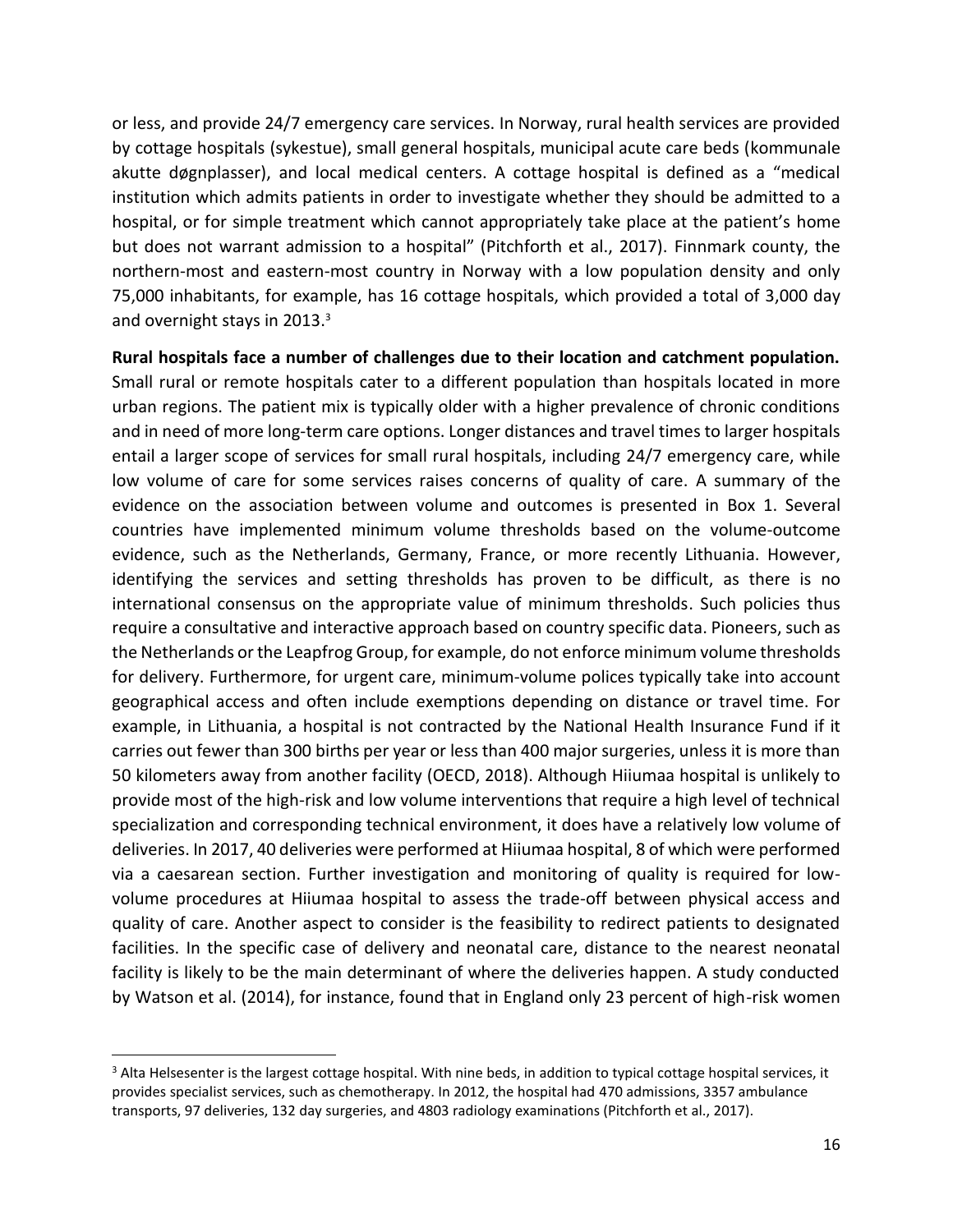had delivered in tertiary care facilities, when the tertiary care facility was not the nearest neonatal facility.

<span id="page-16-0"></span>*Box 1. Evidence on the relationship between volume of care and outcomes*

The first empirical study exploring the relation between volume and outcomes was published in 1979 (Luft et al., 1979). In their seminal work, Luft and colleagues found an inverse relation between mortality and case volume in 10 out of 12 surgical procedures. Since then, the association between case volume and health outcomes has been documented extensively (Amato et al., 2013; Begg, 1998; Birkmeyer et al., 2002, 2003; Pieper et al., 2013). The available literature confirms an association between surgical volume (surgeon and/or hospital) and outcomes, particularly for high-risk and low-volume procedures, such as aortic abdominal aneurysm repair (Phillips et al., 2017), esophagectomy (Brusselaers et al., 2014; Wouters et al., 2012), pancreaticoduodenectomy (Hata et al., 2016; Macedo et al., 2017), bariatric surgery (Zevin et al., 2012), or cardiac transplant (Pettit et al., 2012). Regarding the association between volume of services and neonatal outcomes, the evidence is more mixed, and the transferability of the results is less straightforward. Multiple studies suggest that there is a negative association between volume and adverse outcomes for neonates (Chung et al., 2010; Phibbs et al., 2007). However, other factors beyond volume have also been found to reduce neonatal mortality. Availability of specialty equipment and trained staff, for example, play a critical role in shaping care outcomes (Barfield et al., 2012; Hallsworth et al., 2008; Lasswell et al., 2010).

**Another major issue facing rural and remote hospitals is related to the recruitment and retainment of staff with required skills.** While most countries have staffing and training requirements for hospitals, these are often difficult to meet in rural areas. Many countries have experimented with various interventions aimed at recruiting and retaining health workers in rural areas, but the evidence of the impact of these measures remains limited. The four main categories of interventions are: (i) education, including the selection of students in entry to medical schools and the design and geographic distribution of post-graduate clinical training programs; (ii) regulation (e.g., compulsory community service in underserved areas as a prerequisite for specialization or for recently graduated doctors); (iii) financial incentives, (e.g., scholarships at entry to medical schools or higher salaries in underserved areas); and (iv) personal and professional support (e.g., better living conditions and career development programs). Recruitment of students from rural areas appears to be the factor most strongly associated with rural practice (Grobler et al., 2009). Although the evidence is weaker for other interventions, most OECD countries use financial incentives to foster better geographic distribution of physicians (Ono et al., 2016). New Zealand, for example, uses a Rural Ranking Score (RRS) to identify general practitioners (GPs) working in rural areas to pay them a bonus. The RRS includes items, such as travel time from the surgery to the nearest major hospital, on-call duty, responsibility for major trauma, travel time to nearest GP colleague, and travel time to most distant practice boundary where the GP holds regular peripheral (off-site) clinics. A similar system is used in the Canadian province of British Columbia. The Rural Retention Program grants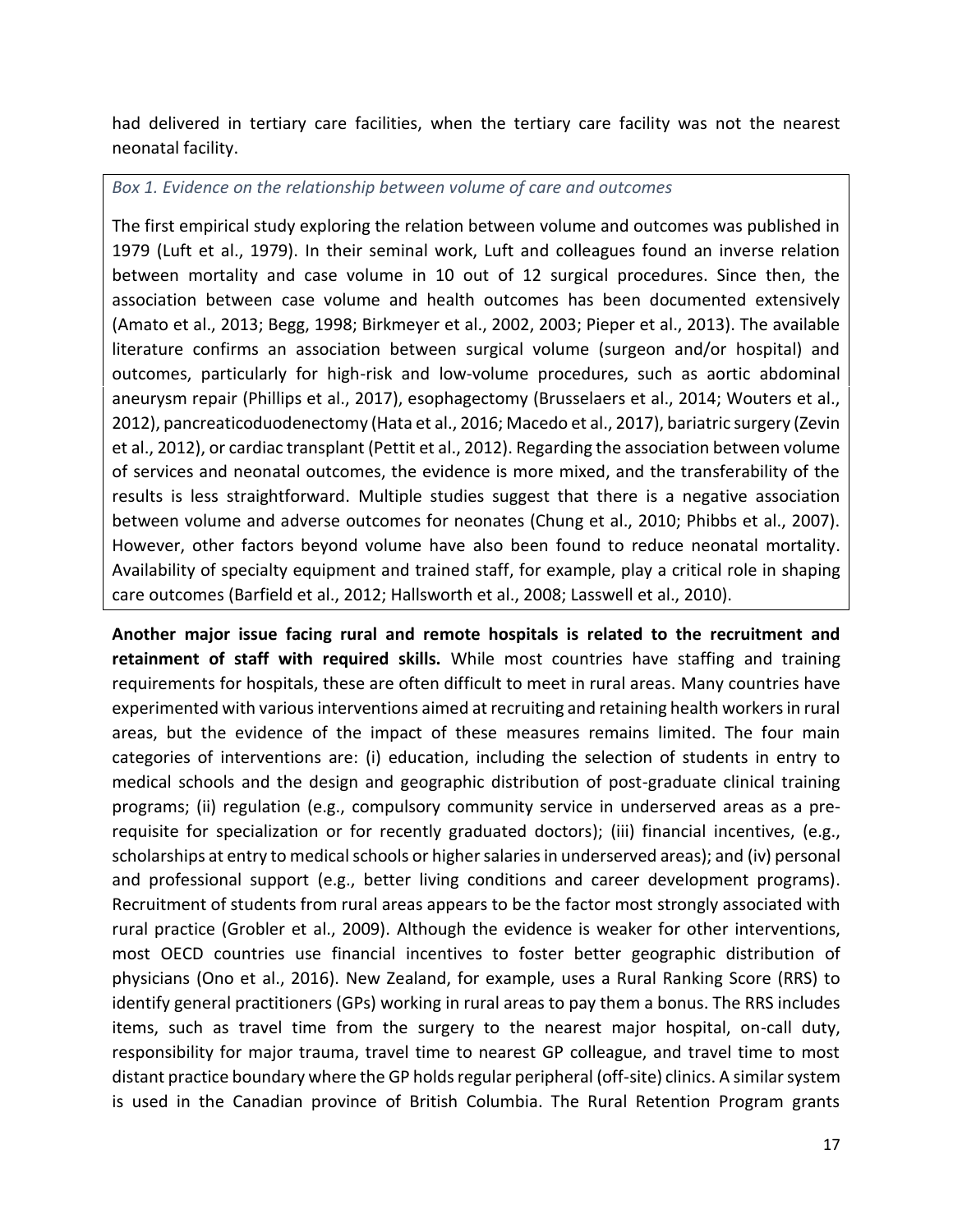physicians an annual bonus based on isolation points that take into account the presence of other physicians in the area and the community's geographic characteristics. Overall, the evidence, however, suggests that while financial incentives can be an important tool for retaining health workers, they are less effective at attracting new recruits (Dolea et al., 2010; World Health Organization, 2010; Ono et al., 2016).

**The financial sustainability of small hospitals in rural or remote settings is of increasing concern, particularly in countries with low population density and dispersed communities**. Such hospitals often have fluctuating activity and low volume of services, resulting in unpredictable revenue if they operate under a purely activity-based payment model. Hospitals have a relatively high fixed cost, making services with low volumes disproportionally expensive and offering little opportunity to attract additional patients or provide more services to defray costs. Recognizing the financial vulnerability of small rural or remote hospitals, some countries have introduced separate financing provisions for such hospitals. For example, the CAH designation in the United States was created in 1997 to reduce the financial vulnerability of rural hospitals and to improve access to health services by maintaining essential services in rural communities. To do this, CAHs are reimbursed at a higher rate than other facilities – 101 percent of the Medicare average cost (Johnson, 2015).

### <span id="page-17-0"></span>Service Delivery in Smaller and Rural Hospitals

**Remoteness, rather than size and rurality, entails the provision of a broad range of acute care services.** Due to geographical needs, in Australia, New Zealand, and Canada, rural hospitals tend to provide a more comprehensive set of services, including primary, secondary, and emergency care. Conversely, in the UK, Scotland, and Italy, due to relatively higher population density, rural or community hospitals provide more non-acute care, such as post-acute geriatric care, rehabilitation services, and palliative care. Rather than serving a geographic purpose, such hospitals tend to cater to specific groups of the population and are typically geared towards the elderly. One exception in Italy are community hospitals in the Marche region, which also offer 24-hour emergency care and a wide range of specialist services, such as dialysis. While small general hospitals in Norway provide sub- and post-acute intermediate care, rehabilitation, and palliative care, more rural cottage hospitals provide a wider range of services, including obstetrics and day surgery. Since hospitals in Norway are separated into hospital trusts, smaller rural hospitals are managed and funded by regional hospitals, leading to a system referred to as "decentralized specialist healthcare services" (Pitchforth et al., 2017). In general, while smaller hospitals typically focus on long-term care and rehabilitation, due to distance and access concerns, rural hospitals are often required to provide inpatient and emergency care 24/7.

**GPs are the main providers of care at rural facilities, and service delivery typically involves multi-professional teams, comprised of nurses, health-care assistants, and allied health professionals.** Medical doctors represent a small share of rural hospital staff and are typically not available on site at all times, although this varies depending on the size and location of the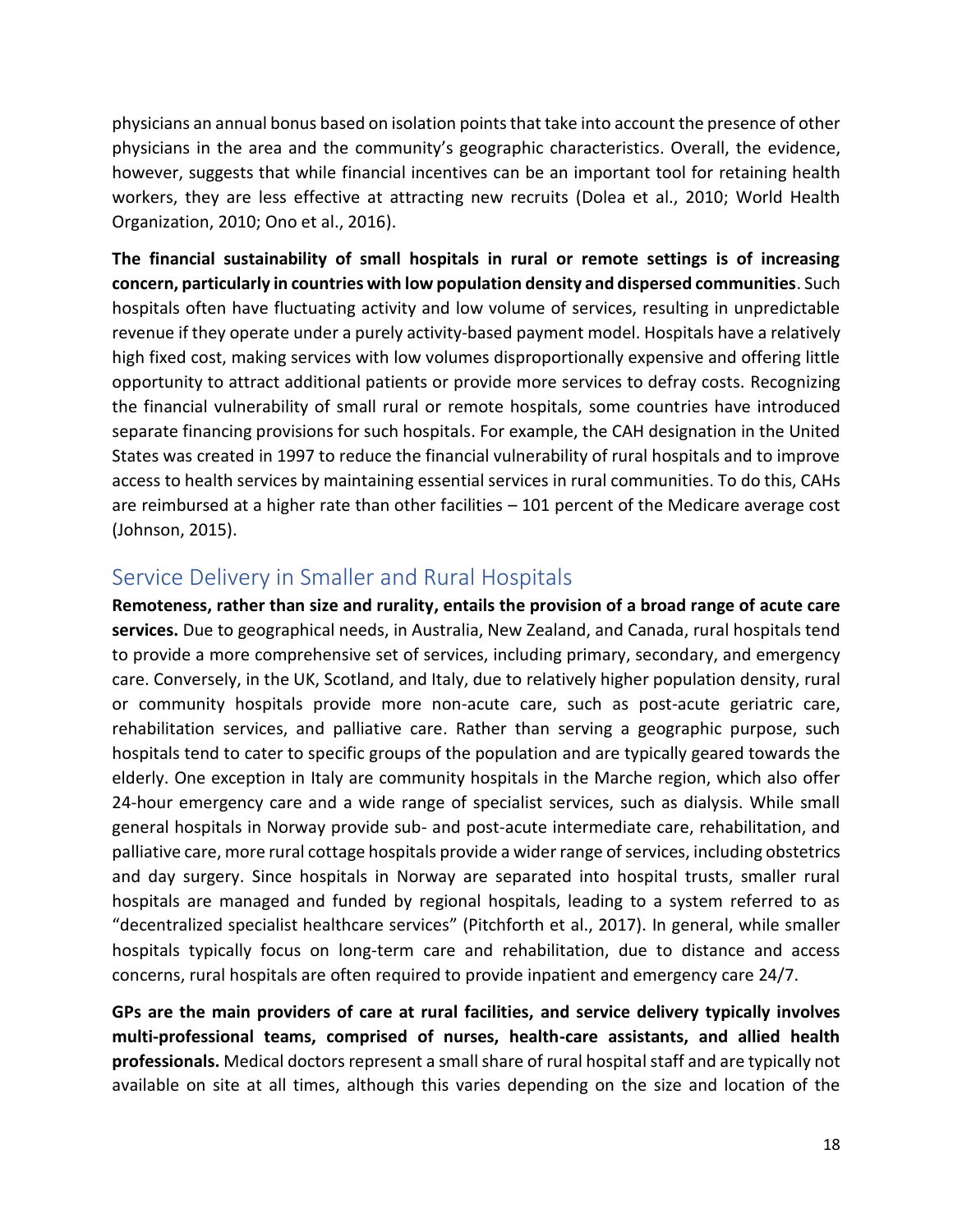hospital. Specialists often play an intermittent or remote supervisory role, and most rural hospitals rely on visiting specialists from larger hospitals nearby. In the Northern Territory of Australia, local GPs can telephone a network of specialists assigned to the rural hospital for specialist advice or for evacuating patients. Serving a population of 20,000 across six municipalities, Hallingdal hospital in Norway, for example, is run by GPs who are supervised by telephone by specialists at Ringerike general hospital – the managing hospital located 170 kilometers away (Pitchforth et al., 2017).<sup>4</sup> Faced with the challenge of recruiting and retaining physicians, many countries are increasingly relying on task-shifting in rural areas, and GPs and nurses increasingly need to demonstrate a broad spectrum of skills and flexibility. In Australia, for example, so-called 'procedural GPs' are allowed to perform basic surgery after some additional training. Eleven OECD countries, including Canada, Finland, the Netherlands, New Zealand, and Sweden, have also recently introduced or expanded mid-level providers, such as nurse practitioners or physician assistants, to ensure access and improve the distribution of health workers (Ono et al., 2016).

**Rural hospitals often have a higher degree of integration and collaboration with other services.**  Acute care is increasingly co-located with primary care, community care, and social care services within the rural hospital. Recognizing the indispensable nature of acute care in very remote settings, to improve financial sustainability of rural hospitals, many states in Australia have begun to transform rural hospitals into multipurpose health centers (OECD, 2015).

**Provision of comprehensive services, however, is often challenging due to limited capacity or access to specialist expertise.** A study from New Zealand, for example, showed that of the 35 selected medical conditions and procedures needed for acute admissions, only 70% could be performed in rural hospitals. More remote facilities (>90 minutes from a base hospital) and those serving larger populations (>10,000), however, were more likely to manage the selected conditions (Williamson et al., 2010). Conversely, a study of emergency departments in Canadian rural hospitals found that they often lacked access to services apart from basic laboratory and radiography services (Fleet et al., 2013). 5

**Countries are increasingly relying on telemedicine to ensure access to essential services for citizens in rural areas and to offer support to GPs for more specialized care**. In Australia, telehealth has been used to improve access to certain services, such as mental health and dermatology, by linking rural GPs or patients directly to specialists in other hospitals. An online platform Tele-Derm, developed by the Australian College of Rural and Remote Medicine, for example, allows rural GPs to submit photos of skin conditions along with the patient's history and possible diagnosis. The information is reviewed by dermatologists, who typically provide a diagnosis and treatment options within two days (OECD, 2015). Telehealth is also often used to

l

<sup>4</sup> With 14 beds, Hallingdal hospital is similar to the Alta helsesenter cottage hospital. In 2009-10, it reported 605 inpatient admissions with an average length of stay of 6.3 days (Pitchforth et al., 2017).

<sup>&</sup>lt;sup>5</sup> Only 5% of emergency departments in rural hospitals had access to a pediatrician, 26% had access to a surgeon, 28% had access to ultrasound equipment, 20% to a CT, and 17% to an intensive care unit (Fleet et al., 2013).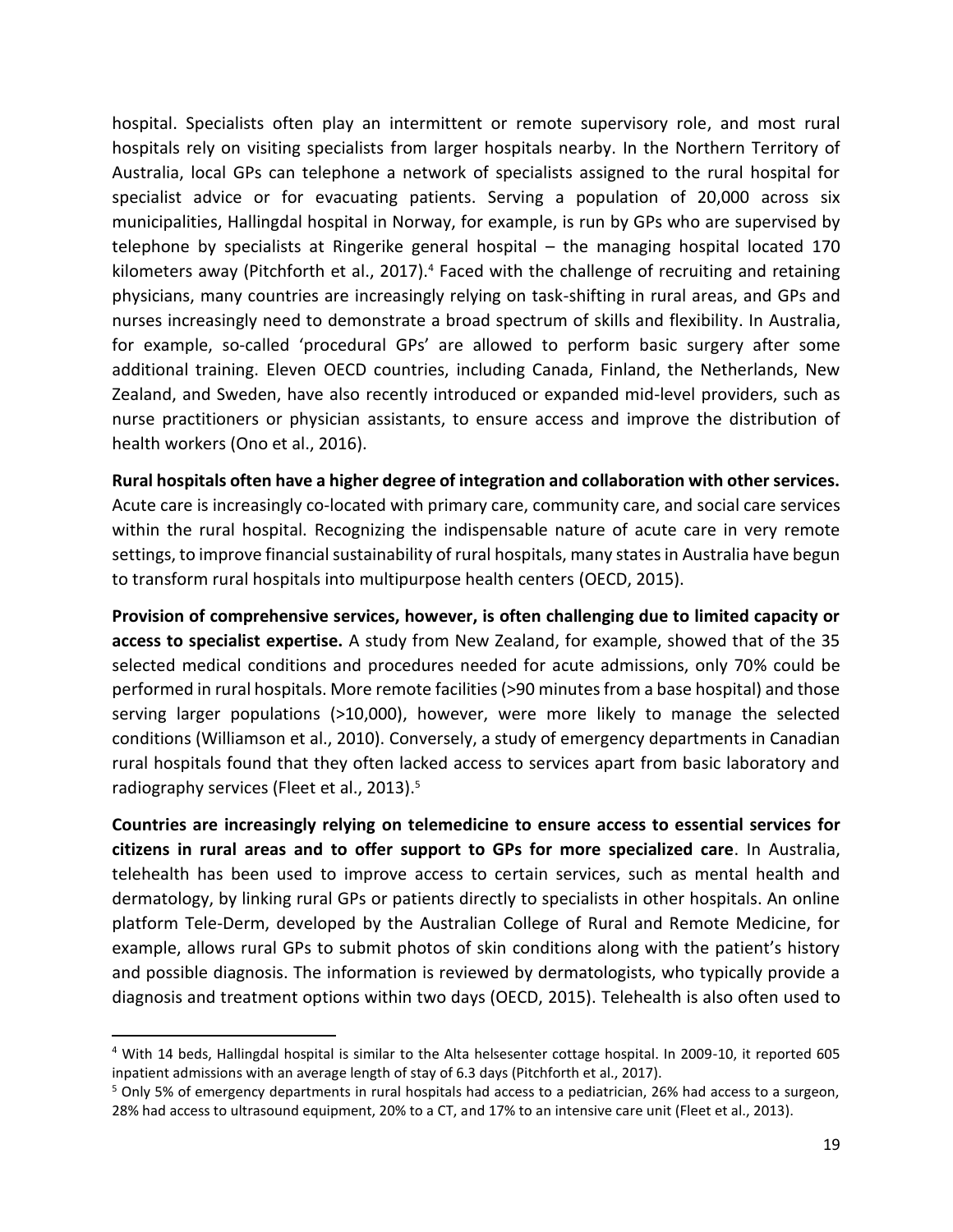help patients monitor long term-term chronic conditions (OECD, 2017), and studies have found that telemedicine is associated with fewer emergency department visits and hospital admissions for heart disease, diabetes, and hypertension (Purdy, 2010; McLean et al., 2012; Steventon et al., 2012; Bashur et al., 2014). It could also serve as a cost-containment policy. Evidence from Brazil, for example, suggests that the use of telehealth to link cardiologists and other specialists to primary care professionals significantly lowered the costs of service provision (Alkim et al., 2012).

### <span id="page-19-0"></span>Global Budget Theory

**Under a global budget, a provider receives a fixed amount of money for a specific period to cover expenditures to enable the provision of a defined set of health services**. The main objective is cost containment. The entire budget or a minimum revenue is guaranteed. However, the provider bears some financial risks if utilization (or volume of services provided) is higher than expected. Compared to activity-based financing or line-item budget, this payment method presents several strengths. It provides expenditure predictability for purchaser and provider and is relatively straightforward to administer. It creates strong incentives for providers to control volume and cost and to reduce unnecessary utilization. Unlike line-item budgeting, it provides autonomy and flexibility to hospital management to allocate resources and improve efficiency (Berenson et al., 2016). The actual payment can be made through various mechanisms, such as DRGs, block grants, or fee-for-service. In the case of a block grant, the hospital receives a fixed amount, determined prospectively, for a given period of time. The global budget can also be implemented as a budget target, with the hospital billing the purchaser based on activity until the budget target is reached. The budget can be soft or hard. Under a soft budget, the hospital shares some of the financial responsibility for the overrun, while, under a hard budget, the facility is held accountable for the full amount of overrun. Conversely, the hospital revenue can be partially or fully guaranteed if the activity is lower than planned. In Estonia, the volume and cost caps create a "soft" maximum budget without a minimum revenue guarantee.

**Three approaches can be used separately or in combination to set a global budget: historical, capitation, or normative.** The historical approach uses the first-year budget, which is typically based on activity, or historical activity, as the base for calculating the global budget. It is the easiest and most commonly used approach for calculating global budgets. With capitation, the budget is commensurate to the need of the population the hospital serves. It is more complex and data intensive, as it requires adjusting the budget according to the health-status risk of the catchment population. This approach is not commonly used on its own to set global budgets, but demographic and health status factors are often used for adjusting the budget amount. The normative approach entails the use of external rate-setting to set the unit prices of services and to multiply those prices by the volume of services desired or forecast. This approach does not necessarily take into account the previous budget, level of activity, access, or cost of services (Berenson et al., 2016).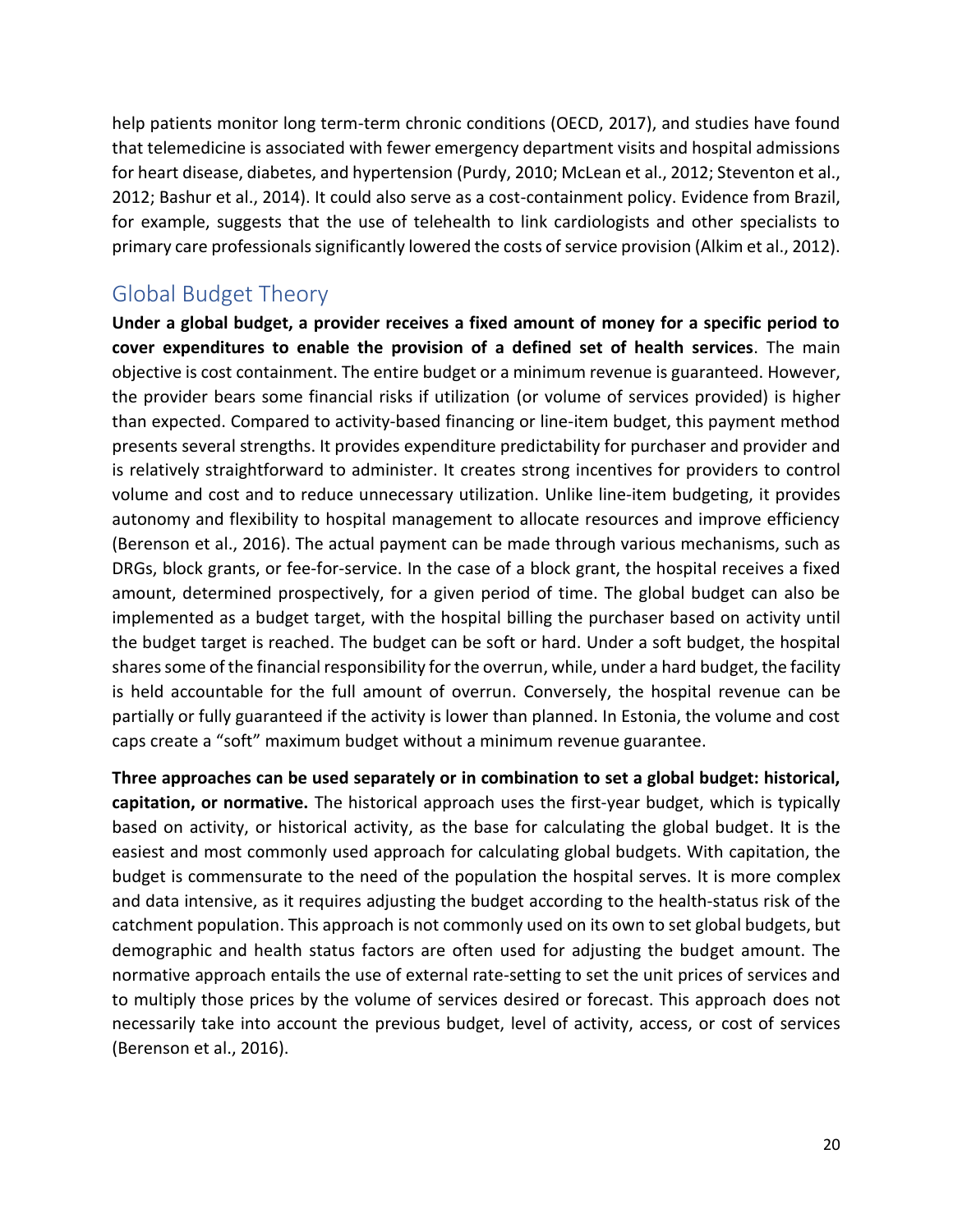**Similar to other payment models, global budgets carry some risks.** They do not explicitly promote competition. Unless benchmarking or performance-based incentives are introduced, under a global budget, hospitals do not have an incentive to improve performance and deliver better quality of care. On the contrary, the introduction of global budgets may result in underprovision of services and an increase in referrals to other providers. If demand for services exceeds the budgeted amount, hospitals may delay the provision of care, leading to longer waiting lists. Unlike activity -based payment, such as FFS, global budgets can not only disincentivize unnecessary care but may also reduce necessary care unless regulated carefully. The method used to calculate the global budget is key in ensuring its effectiveness. If the global budget is calculated based on historical expenditures, it may reinforce current resource flows. Meanwhile, if the global budget is set too low, hospitals may face financial arrears (Berenson et al., 2016). The introduction of DRGs in European countries was a response to the inherent flaws of historic block-grant global budget that did not incentivize efficient delivery of care, quality of care, and lacked transparency in allocation of resources among providers (Busse, 2011). Most of the risks, however, can be mitigated with the introduction of proper monitoring and accountability mechanisms. To address the risk of shirking, for example, countries can introduce penalties for unnecessary referrals and strengthen gate-keeping.

**Global budgeting can be attractive for small, rural hospitals that struggle to survive under feefor-service reimbursement.** Under a global budget, such hospitals can plan for an annual amount of revenue and invest in activities to reduce hospitalization, which might be difficult to do under a volume-based payment model due to the variability of activity. In addition, global budgets are well suited for rural facilities with easily identifiable catchment or reference populations, which makes it easier to forecast utilization patterns for the following year. In addition, under global budgets, rural hospitals may have stronger incentives to implement population health management programs and stronger coordination with PHC providers because they are likely to capture the majority of any associated savings (for example, from fewer admissions or shorter stays).

#### <span id="page-20-0"></span>Global Budget for Rural Hospitals in Practice

**This section builds on the experiences of Australia and the State of Maryland in the United States with introducing global budgets.** Key characteristics of payment model for small and rural hospitals are presented in [Table 3](#page-21-0). More details can be found in the case studies in Annex 1 and 2 and a snapshot on the French financing model for community – or so called "proximity" hospital in [Box 2](#page-25-0) .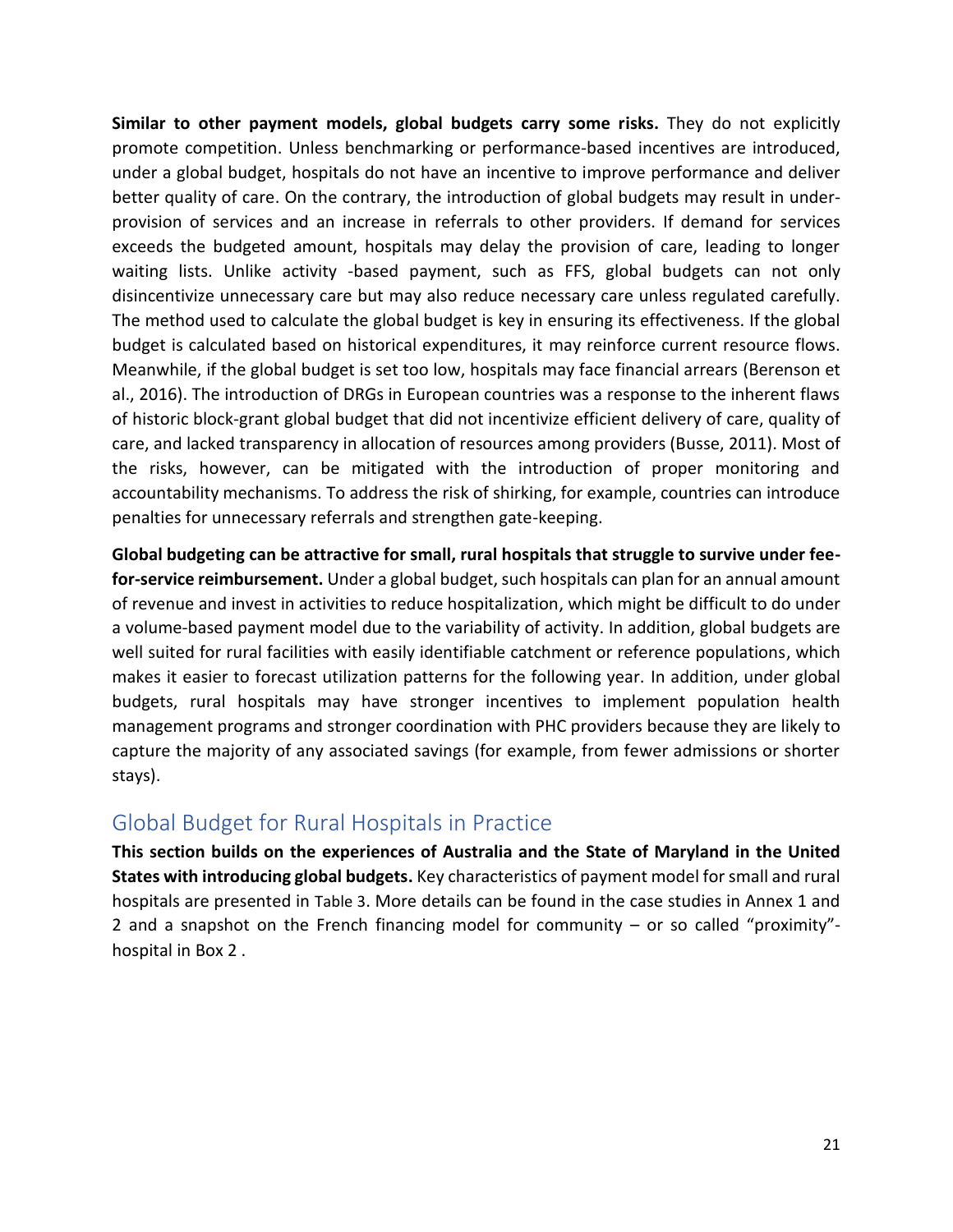<span id="page-21-0"></span>

| <b>Country</b>                 | <b>Type of rural hospitals</b>                                              | <b>Predominant payment model</b>                                                                                                                                              | <b>Service mix</b>                                                                                                                                                                                                                                                             | <b>Number of beds (or number of stays)</b> |
|--------------------------------|-----------------------------------------------------------------------------|-------------------------------------------------------------------------------------------------------------------------------------------------------------------------------|--------------------------------------------------------------------------------------------------------------------------------------------------------------------------------------------------------------------------------------------------------------------------------|--------------------------------------------|
| Australia                      | Public acute<br>group B-D hospitals;<br>small rural and remote<br>hospitals | Block grants based on "national<br>efficient cost"                                                                                                                            | 'Geographic purpose', most typically<br>providing obstetric care, emergency<br>care, minor surgery and/or<br>emergency stabilization,<br>management of simple conditions,<br>hospitalization for uncomplicated<br>general medical patients, subacute<br>care or step-down care | $\leq$ 75 beds                             |
| France                         | Public, Private non-<br>for-profit, Private for<br>profit                   | Minimum revenue guarantee based<br>on previous activity (80%) and add-<br>on function of community<br>characteristics, complemented by<br>activity-based financing using DRGs | Only medicine, cannot perform<br>surgery or delivery<br>Interface between primary care,<br>secondary and social care                                                                                                                                                           | $<$ 5500 stays                             |
| United<br>States -<br>Maryland | Private non-for-profit;<br>sole community<br>hospital                       | Global budget revenue - cap on<br>total hospital revenues                                                                                                                     | Short term acute care                                                                                                                                                                                                                                                          | Average number of beds: 100                |
| Norway                         | Cottage hospitals<br>(Sykestue)<br>Small general<br>hospitals               | Block grants (60%), complemented<br>by<br>activity-based financing from the<br>central<br>government using DRGs                                                               | Typically sub- and post-acute care,<br>intermediate care, rehabilitation,<br>palliative care<br>Cottage hospitals provide wider<br>range of services, including<br>obstetrics, day surgery, some<br>specialist services (e.g.<br>chemotherapy)                                 | Cottage hospitals $\leq 10$ beds           |

*Table 3. Key characteristics of a sample of payment models for mall and rural hospitals*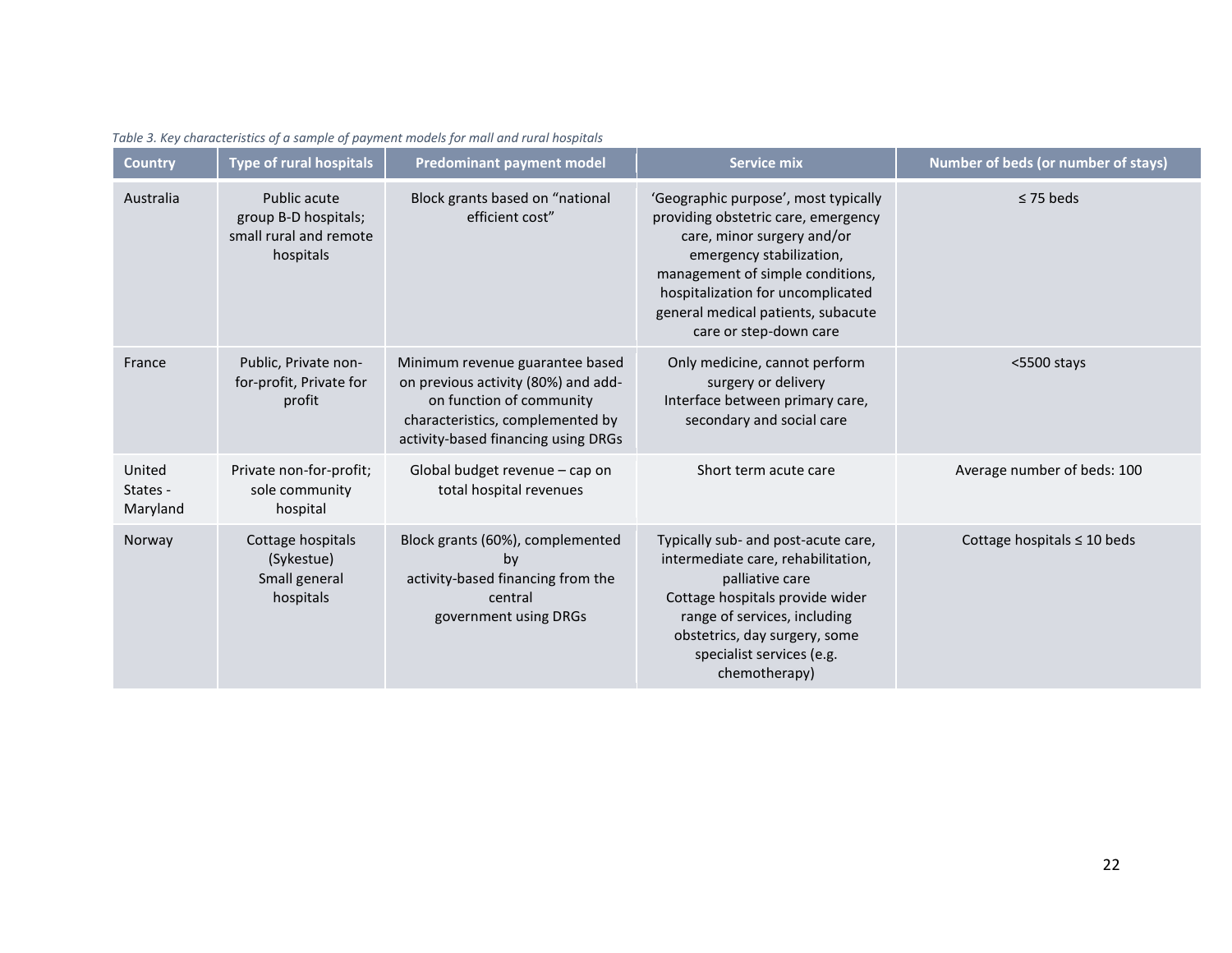**Eligibility of hospitals for global budgets is typically determined once every few years.** One of the main objectives of introducing global budgets for small and rural hospitals is to provide revenue stability in addition to promoting greater involvement in population health. Financial predictability is required to design and implement changes, thus necessitating a longer eligibility time frame. For example, the Maryland program was implemented for an initial period of five years. Hospitals in France are eligible for a period of at least two years, while in Australia this determination is made once every six years (or more frequently at the states' discretion).

**The scope of the global budget is generally broad and covers outpatient, inpatient, and emergency care.** Some expensive services, however, can be excluded to reduce the financial risk for providers. In Australia, the block-grant for the global budget pays for all types of services provided by the hospital. Meanwhile, Maryland's global budget accounts for inpatient, outpatient, and emergency department services, but excludes some specialized services that are paid separately (e.g., home health, outpatient renal dialysis, skilled nursing facility services, some cancer care).

**The global budget acts as a constraint on total expenditures, but the flow of funds can differ.**  Within a global budget, funds can flow through prospective block-grants, DRGs with expenditure targets**,** or a mixed model. In Australia, small rural or remote hospitals are funded exclusively by block grants, the amount of which varies depending on the hospital's volume of services, location, and type of services provided. Other countries usually use a mixed model. In the State of Maryland, the global budget is implemented as a cap on the annual hospital's revenue rather than a fixed monthly payment. Hospitals send invoices to health insurance providers for the services provided. The global budget specifies the total amount of revenue that a hospital can receive each year. Each hospital is permitted to raise or lower its prices by up to ±5% throughout the year in order to stay within the budget. Hospitals face penalties if the total of the invoices is over or under-budget by more than 0.5%. In Norway, on the other hand, block grants represent 60 percent of the hospital's budget, with the remainder funded by the central government based on DRGs and a small portion of the budget (0.5%) dependent on quality-based financing.<sup>6</sup> In France, community hospitals are financed for in-patient based on DRGs with a minimum revenue guarantee of 80% of the historical revenue.

**Global budgets are often set based on previous or forecasted activity.** In Maryland, the budgets are calculated based on the facility's revenue in the base period (2013) and are adjusted for inflation, demographics, market changes, and quality performance. In addition, the budgets included a one-time "seed revenue," representing 1.05 percent of hospital base revenue, for improving infrastructure and introducing new services in rural hospitals. The budgets reflect the forecasted utilization, including case-mix, and regulated prices. The forecasted utilization is calculated based on hospitals' historical volume, case mix, and projected changes in utilization

 $\overline{\phantom{a}}$ 

<sup>&</sup>lt;sup>6</sup> Certain types of specialist services, such as mental health, are exclusively funded by block grants.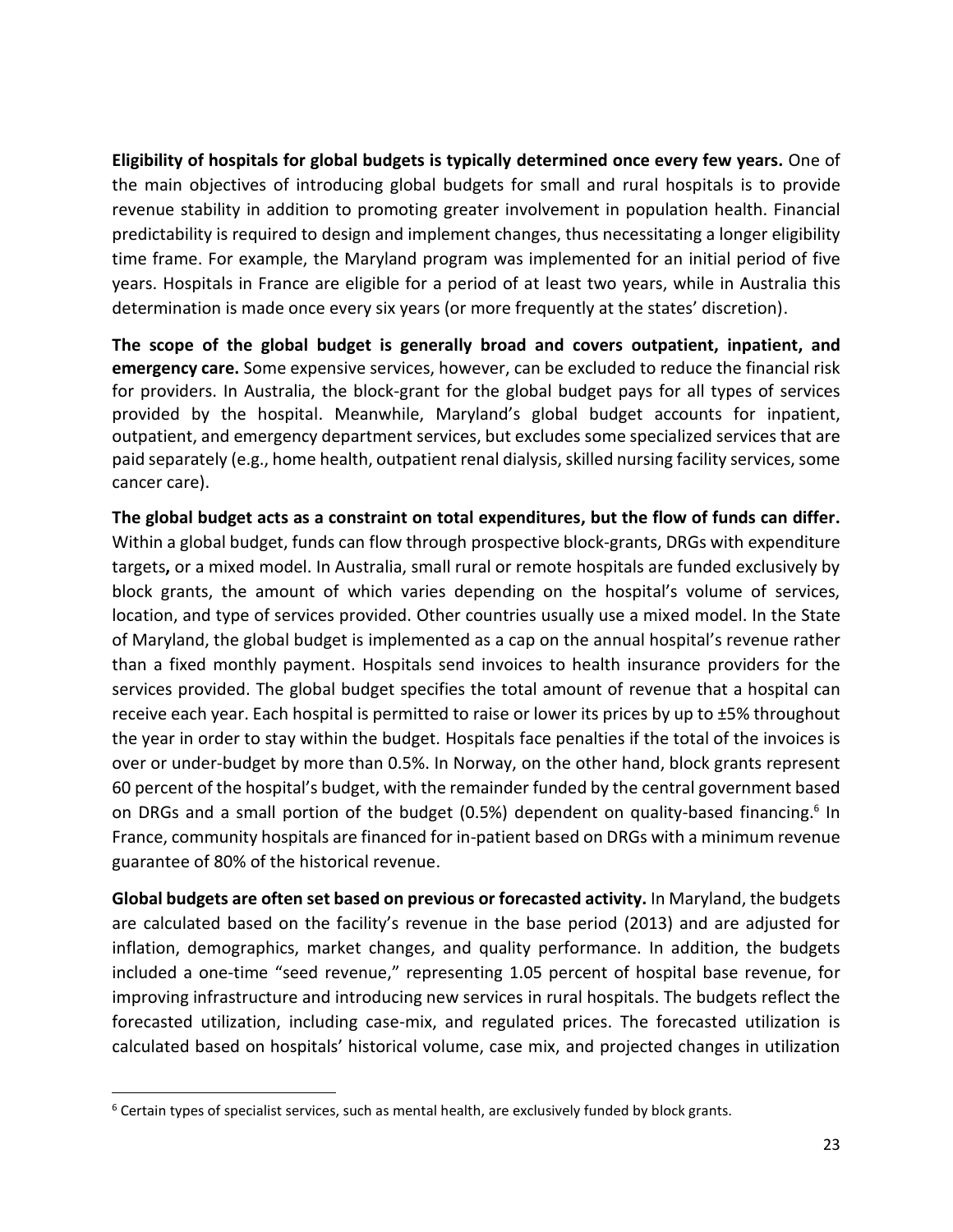due, for example, to demographic or economic changes in the hospital service area. The budget can also be adjusted to account for exogenous changes in utilization of health services (e.g. flu outbreak) [\(Figure 7\)](#page-23-0). Hospitals' revenues are capped, but hospitals can adjust rates, as volumes vary, to stay within the global budget. In Norway, the size of the block grant is determined based on the type of services the hospital provides<sup>7</sup> and other factors, including the number of residents in the catchment area, the socio-demographic composition of the population, and the case-mix. In France, the global budget for inpatients is based on the average revenue of the two previous years, which in a DRG system is a function of volume of services and case-mix.

<span id="page-23-0"></span>



In Australia, the global budget for small or remote hospitals is a function of the National Efficient Cost (NEC) – a set amount that represents the average cost of block funded hospitals across Australia – and the relative weight that is determined based on the hospital's volume, location, and service mix. Facilities are grouped based on the volume of services using a standardized unit, the National Weighted Activity Unit (NWAU), which allows to compare different services (e.g., inpatient, outpatient, and emergency care). The amount of block funding for each hospital is determined by multiplying the cost weight of the appropriate category by the NEC. The Independent Hospital Pricing Authority receives guidance and advice from a Small Rural Hospital Working Group about setting an effective NEC for block funding annually.

**Global budgets are effective at curtailing costs, but there is limited empirical evidence of their impact on provider behaviour and other measures of health systems performance.** Countries usually use a blend of different systems, and several EU countries rely on global budgets with an activity-based financing component to control costs, while at the same time introducing incentives for efficiency. However, few of them have conducted rigorous evaluations of the impact of introducing global budgets on quality and utilization of health services (Schwierz,

 $\overline{\phantom{a}}$ 

 $<sup>7</sup>$  In 2010, inpatient care represented 73 percent, psychiatric care 18 percent, 6 percent was for ambulance/patient</sup> transport, and 3 percent was for substance abuse treatment (Pitchforth et al., 2017).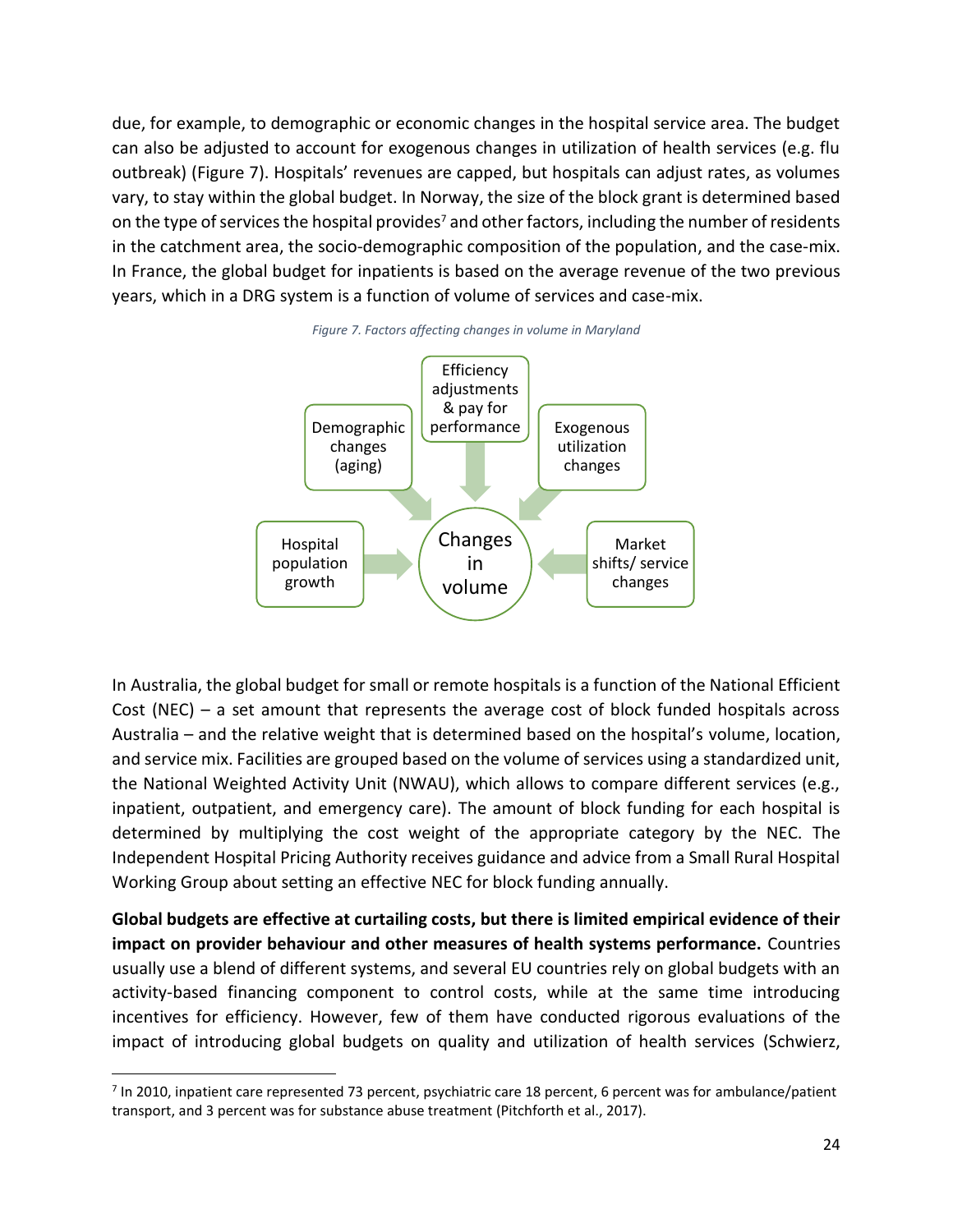2016). There is evidence that the introduction of global budgets reduces spending (Yip and Eggleston, 2004; Tan and Melendez-Torres, 2018). The evidence, however, is limited and mixed in terms of other performance dimensions. In a systematic review of prospective payment systems, including global budgets, Tan and Melendez -Torres (2018) found that prospective payments not only reduced health expenditures, but also resulted in lower length of stay and readmission rates. On the other hand, global budgets without explicit incentives for quality can lead to sub-standard care as seen in Taiwan (Chang and Hung, 2008). However, the design of the policies and the context in which they were implemented vary greatly. Using the framework for global budget payment proposed by Chen and Fan (2016), the Hiiumaa prospective can be categorized as a global budget with a hard financial constraint at the facility level defined by a contract with the individual hospital under a single payer with no price adjustment. Other European countries implemented similar global budgets prior to introduction of DRGs, for example in the Netherlands and France in the 1980's. These policies were effective in controlling overall spending on health but were found to a have a negative impact on utilization. In the Netherlands, a growing waiting list and public pressure led to the abolition of global budgets in 2001 and the introduction of a DRG-based system in 2005 (Schut and Van de Ven, 2005). Similarly, the French system of block-grants based on historical revenue raised concerns regarding inefficiencies and inequalities in budget allocation (Redmon and Yakobosk, 1995; Dormont and Milcent, 2002). This led to the implementation of DRGs, initially to monitor activity and increase transparency and beginning 2004/2005 for activity-based hospital payment in 2004/2005. (Busse, 2011). In Maryland, the evidence suggests that the introduction of global budgets reduced overall spending growth of hospitals at the State level and improved the financial sustainability of hospitals, particularly in rural areas, while no consistent changes were found in utilization of inpatient, outpatient, and emergency department services, or quality of care (as measured by 30-day readmissions) (Haber et al., 2018; Roberts et al., 2018a; Roberts et al., 2018b).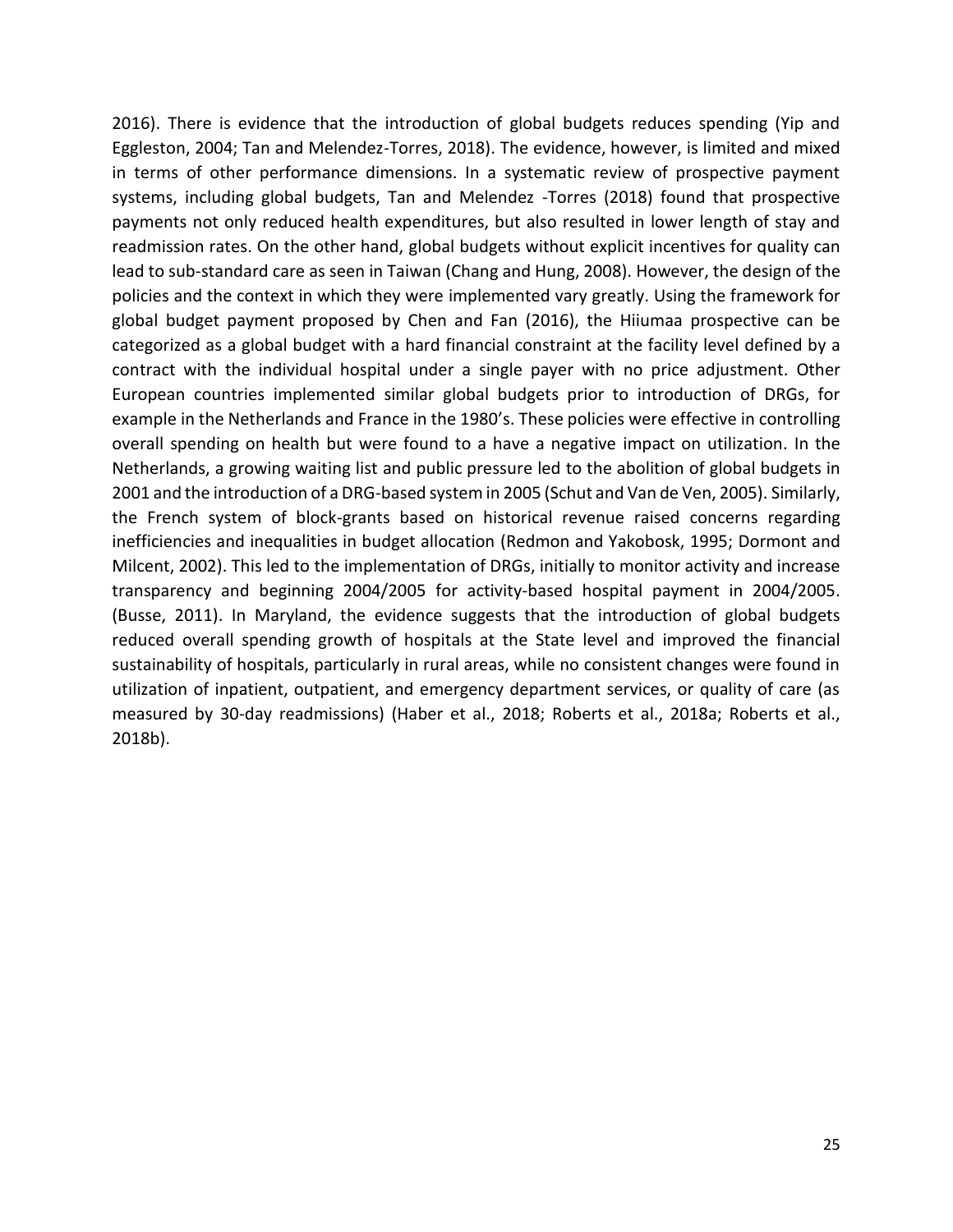#### <span id="page-25-0"></span>*Box 2. Proximity hospitals in France: introducing global budget to promote integrated care*

France has a population of 66.9 million inhabitants, 20% of which live in rural areas. Coverage by noncompetitive publicly financed health insurance is universal and compulsory, and includes services provided by public and private facilities. DRGs are the main payment method for hospital acute care.

In 2016, the French government implemented a financing reform called "proximity hospitals" to address specific challenges faced by small hospitals, namely: the variability of revenues under a volume-based system and the promotion of greater integration with PHC and social care) (given the older catchment population). Under the reform, community hospitals were eligible to receive a minimum revenue guarantee.

The reform was triggered by the end of the waiver for a specific category of hospitals that remained financed by historical budget after the introduction of DRGs. The reform was aligned with a political commitment to strengthen local hospitals in areas facing medical human resource challenges, specifically related to shortages (or risk thereof) of general practitioners and specialists. The objectives of the new financing mechanism were to mitigate the variability of financial flows while promoting responsiveness to population needs and (ii) to account for the specificity of the care delivery and environment. The scope is limited to inpatient services.

The eligibility of the hospital is based on the type of services provided (only medicine, no surgery or delivery), volume of activity (less than 5,500 discharges per year), and environment in which the hospital operates (older population, poorer, rural, and lower density of medical providers). The eligibility is not automatic. The regional health agency can exclude hospitals that will not comply with the mission of the "proximity hospitals" (i.e. to strengthen integration of primary, hospital, and social care). The minimum revenue guarantee is based on historical revenue, with a top up to account for the challenging environment based on the same indicators as for the eligibility. The reporting of activity remains unchanged. The hospital sends individual invoices for each discharge to the health insurance, which pays the sum of the invoices or the minimum guarantee, whichever is higher.

No evaluation of the impact is currently available.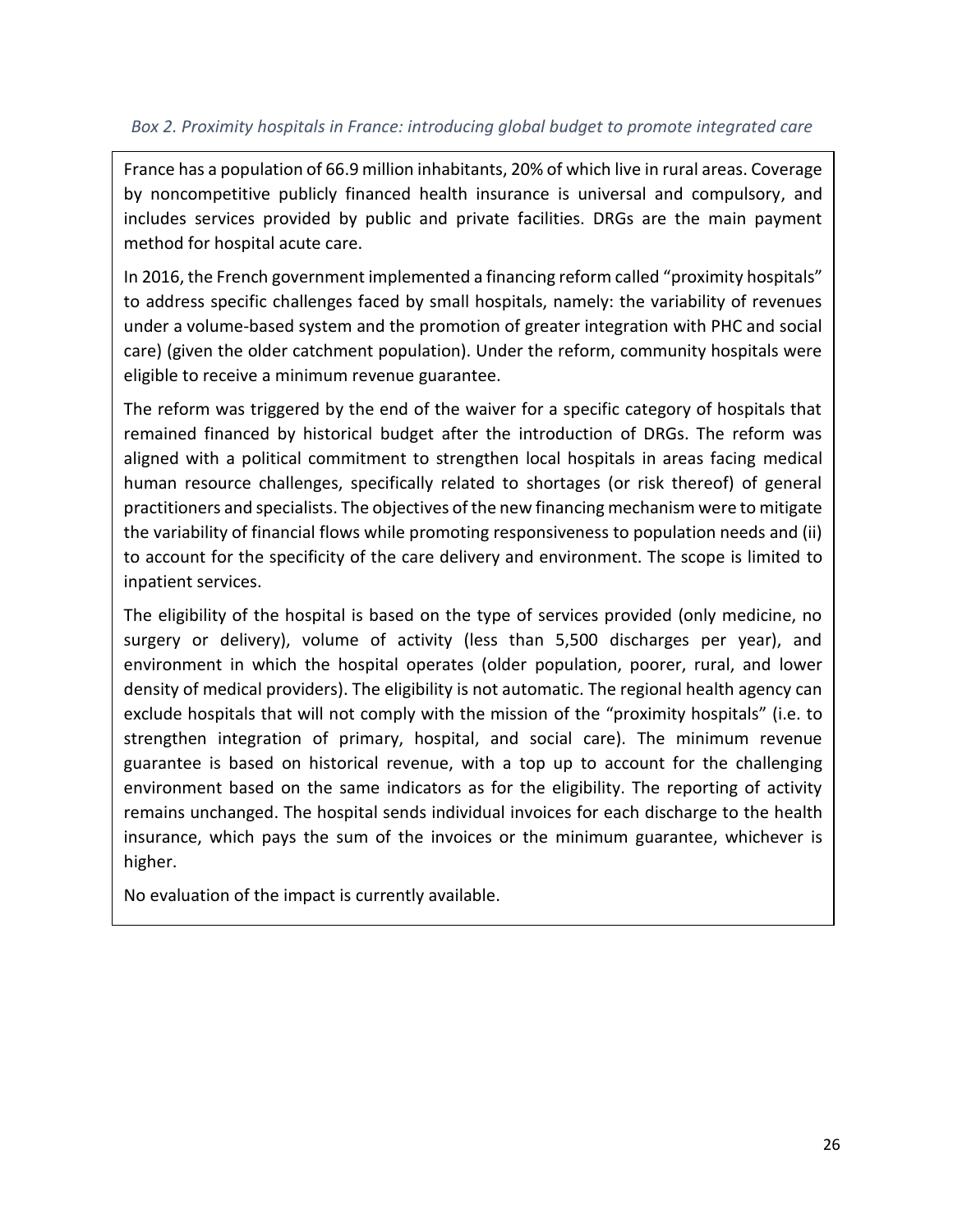## <span id="page-26-0"></span>Monitoring and Evaluation

**Few countries have separate indicators to monitor performance of rural hospitals.** Our rapid review found examples of monitoring frameworks for the implementation of global budgets but not specific to rural hospitals. Oftentimes, the same indicators are tracked across all types of facilities, but data are disaggregated by region/type of facility. For example, Maryland monitors potentially avoidable utilization (using indicators on effectiveness and safety) and quality of care (using indicators on effectiveness, safety, and responsiveness<sup>8</sup>), both of which are used in the global budget calculation for each hospital ([Table 4](#page-26-1)).

**Health care performance measurement for rural providers presents specific challenges.** The National Quality Forum in the United States identified a set of issues related to monitoring of performance of rural providers (National Quality Forum, 2015). While the identified issues are context dependent, some are relevant for the Estonian health system. First, the clinical indicators reported by all hospitals tend to focus on specialized care and may not be relevant for the type of patients and diseases treated in smaller hospitals catering to an older population with a higher prevalence of comorbidities. Second, many rural areas have a disproportionate number of vulnerable residents, and measurement should adjust for patient characteristics that could impact outcome. Third, the limited number of observations impairs the reliability and validity of measurements. In case of Hiiumaa hospital, for example, the confidence intervals are very large compared to other hospitals. Therefore, it is more challenging to measure evolution and/or achievement of a specific target.

| Factor                     | Description                                                                |
|----------------------------|----------------------------------------------------------------------------|
| Potentially avoidable      | Including 30-day all cause readmissions, emergency department (ED) and     |
| utilization                | observation visits within 30 days of admission, potentially avoidable      |
|                            | admissions based on Agency for Healthcare Research and Quality             |
|                            | prevention quality indicators, and admissions for potentially preventable  |
|                            | conditions (PPCs) defined by Maryland Hospital Acquired Conditions         |
|                            | (MHAC) policy. The definition of PAU is updated annually.                  |
| <b>Quality performance</b> | Facilities receive a quality-based reimbursement (QBR) score. The QBR      |
|                            | score is based on a weighted average of total scores across three domains: |
|                            | (i) clinical process of care measures, (ii) patient experience, and (iii)  |
|                            | mortality. Hospitals have a maximum revenue at-risk for the QBR program    |
|                            | of 2% of inpatient revenue and are rewarded or penalized in accordance     |
|                            | with these pre-established standards.                                      |

<span id="page-26-1"></span>*Table 4. Monitoring indicators used in the global budget calculation in Maryland*

 $\overline{a}$ 

Source: Haber et al. (2016). Evaluation of the Maryland All-Payer Model. First Annual Report.

#### **The Hiiumaa hospital prospective budget contract includes specific provisions for performance monitoring without establishing a clear accountability mechanism.** According to the new

<sup>&</sup>lt;sup>8</sup> The dimensions of 'effectiveness', 'patient safety' and 'responsiveness/patient-centeredness' are based on the OECD Framework and quality indicators (Carinci, 2015)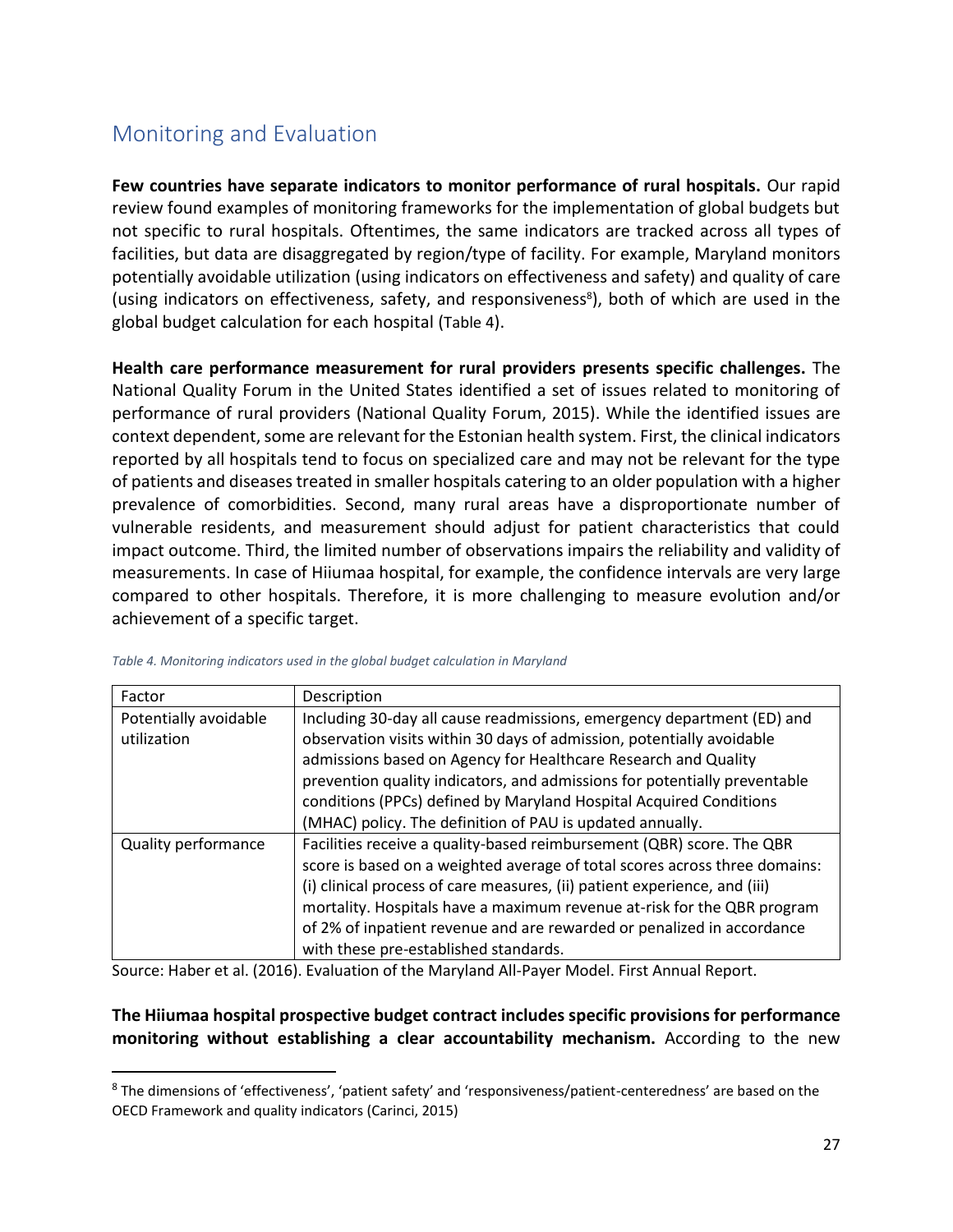contract between EHIF and Hiiumaa hospital, the performance indicators presented in [Table 5](#page-27-0) measure utilization of inpatient and outpatient hospital services, efficiency (length of stay), outcome (emergency readmission), and might include responsiveness (patient perceived access – not yet available). As stipulated in the contract, Hiiumaa hospital is expected to maintain the same level of service provision or decrease after discounting for unnecessary care. However, targets or methodology to assess change are lacking. In addition, some indicators are sensitive to patients' or primary health care providers' behaviors, such as changes in the number of appointments of family physicians. While such indicators may be relevant for assessing the success of the policy in improving coordination and population health, the hospital should not be held accountable for the observed changes in these domains. For example, the increase in utilization of general practitioner services cannot be directly attributed to the hospital. This might, however, be an outcome of the shift of care from hospital to primary health care (PHC).

| <b>Indicators</b>                                                                     | <b>Hiiumaa</b><br>hospital only<br>or national<br>indicator |
|---------------------------------------------------------------------------------------|-------------------------------------------------------------|
| Movement of residents of Hiiumaa as compared to previous years – proportion of        | Hiiumaa                                                     |
| treatment cases in Hiiumaa Hospital or outside Hiiu county                            |                                                             |
| Use of services described in clauses 1 and 2 as compared to previous years            | Hiiumaa                                                     |
| Change in the number of referrals to other providers of health care service (referral | Hiiumaa                                                     |
| marker on treatment invoice) as compared to previous years                            |                                                             |
| Change in the number ambulance calls and appointments of family physicians in         | Hiiumaa                                                     |
| Hiiumaa as compared to previous years                                                 |                                                             |
| Change in inpatient treatment cases as compared to previous years                     | Hiiumaa                                                     |
| Change in the duration of inpatient treatment case in active treatment, follow-up     | Hiiumaa                                                     |
| treatment, and nursing care as compared to previous years                             |                                                             |
| Emergency rehospitalization 30 days after operation as compared to previous years     | National                                                    |
| Change in the number of outpatient appointments as compared to previous years         | Hiiumaa                                                     |
| Opinion of residents of Hiiumaa about the availability of health care services shall  | Hiiumaa                                                     |
| remain the same or improve                                                            |                                                             |

<span id="page-27-0"></span>*Table 5. Quality and activity indicators included in the financing contract between EHIF and Foundation Hiiumaa Hospital*

**The contract could focus on preventing shirking (e.g., under provision of care, lower quality of care, or shift to other providers outside the scope of the regulated volume).** Unless benchmarking or performance-based incentives are introduced, under a global budget, hospitals do not have an incentive to improve performance and deliver better quality of care. On the contrary, the introduction of global budgets may theoretically result in under-provision of services and an increase in referrals to other providers. EHIF could alleviate some of the weaknesses of a global budget by strengthening the role of performance monitoring. As a reference, [Table 6](#page-29-1) presents the dimensions targeted in countries with a pay-for-performance scheme for inpatient care provision in other OECD countries. Maryland, Australia, France, and Norway (since 2014), implement financial incentives to promote quality improvement. Maryland rewards performance using indicators on clinical outcomes (30-day mortality), safety (adverse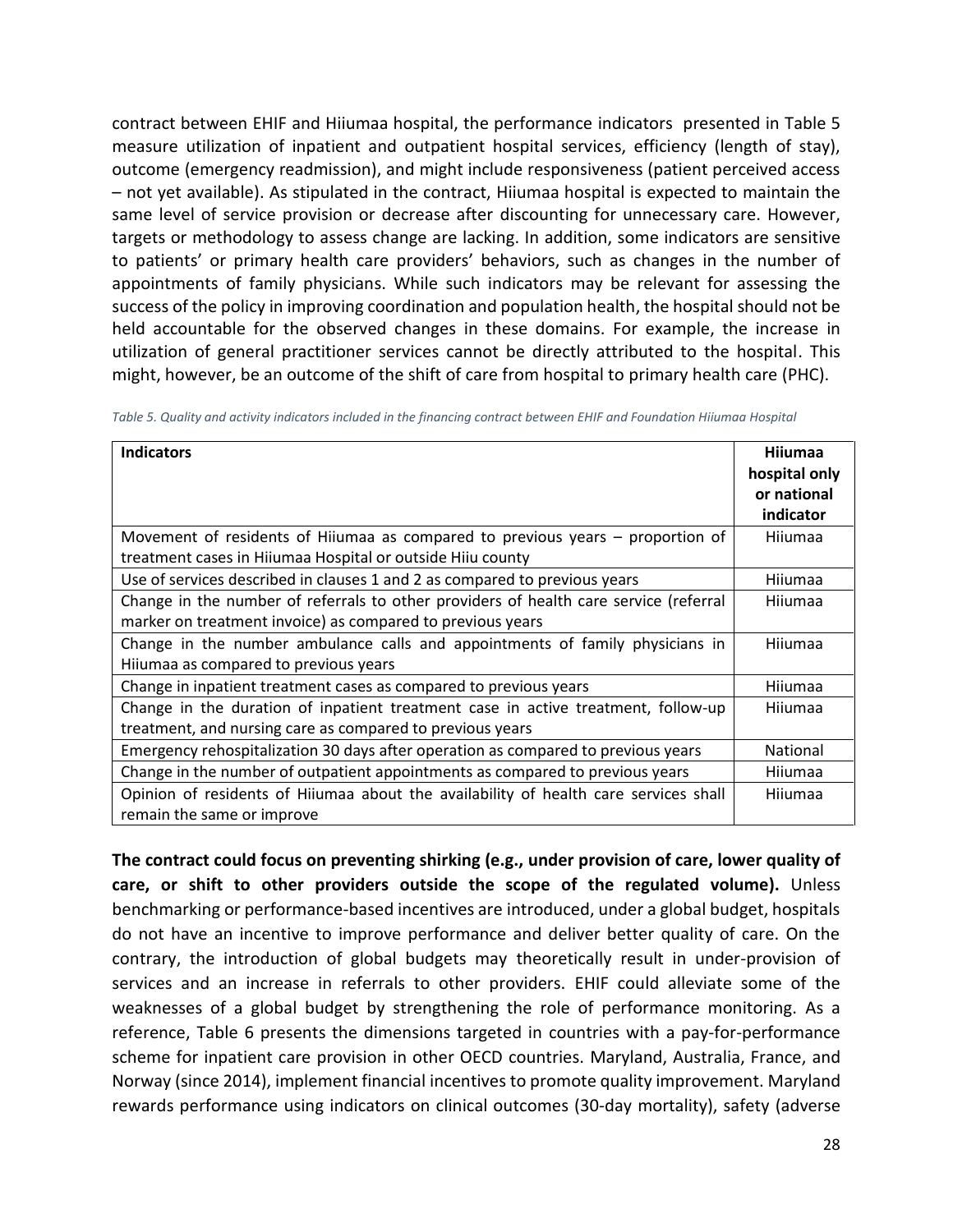events), and patient experience. Furthermore, incentives to reduce unnecessary care and adverse events are built in the global budget, with the revenue from potentially avoidable utilization deducted from the hospital's global budget. In Australia, the cost of sentinel events (e.g., procedures involving the wrong patient or body part resulting in death or major permanent loss of function) are deducted from the block grant payment for small rural and remote hospitals. For other hospitals, in addition to sentinel events, there is an adjustment for hospital acquired complications. Estonia, currently, does not have similar indicators available on patient safety. Therefore, the indicators in the contract could focus on quality of care with validated process and outcome indicators with national benchmark and relevant for the type of services the hospital is providing (e.g. 30-day emergency hospitalization; 30-day mortality; perineal tear, III and IV degree). Furthermore, the contract should include indicators for monitoring access and responsiveness. Existing data and methodology to assess waiting time could be mobilized and complemented by the assessment of unmet need for outpatient and inpatient care and patient experience (using the patient survey that is being developed). Finally, the contract could include indicators on utilization and on referral, such as the ratio of patients referred to other general or higher-level hospitals, adjusted for the case mix, to prevent shifting patients to other providers.

**Further work is needed to select the targets and benchmarks for Hiiumaa specific indicators**. Absolute thresholds could be established, or the hospital's relative performance could be monitored over time. In relative terms, the hospital could be monitored based on its individual performance or compared to peers (hospitals of similar characteristics). In addition, it is important to refine the indicators on quality and safety, accounting for the potential difficulties involved in measurement for small sample sizes. Although the current indicators focus primarily on surgery, Hiiumaa hospital's activity is mostly medical, requiring a different set of indicators. If necessary, EHIF could adapt the scope of performance assessment framework for rural and small hospitals.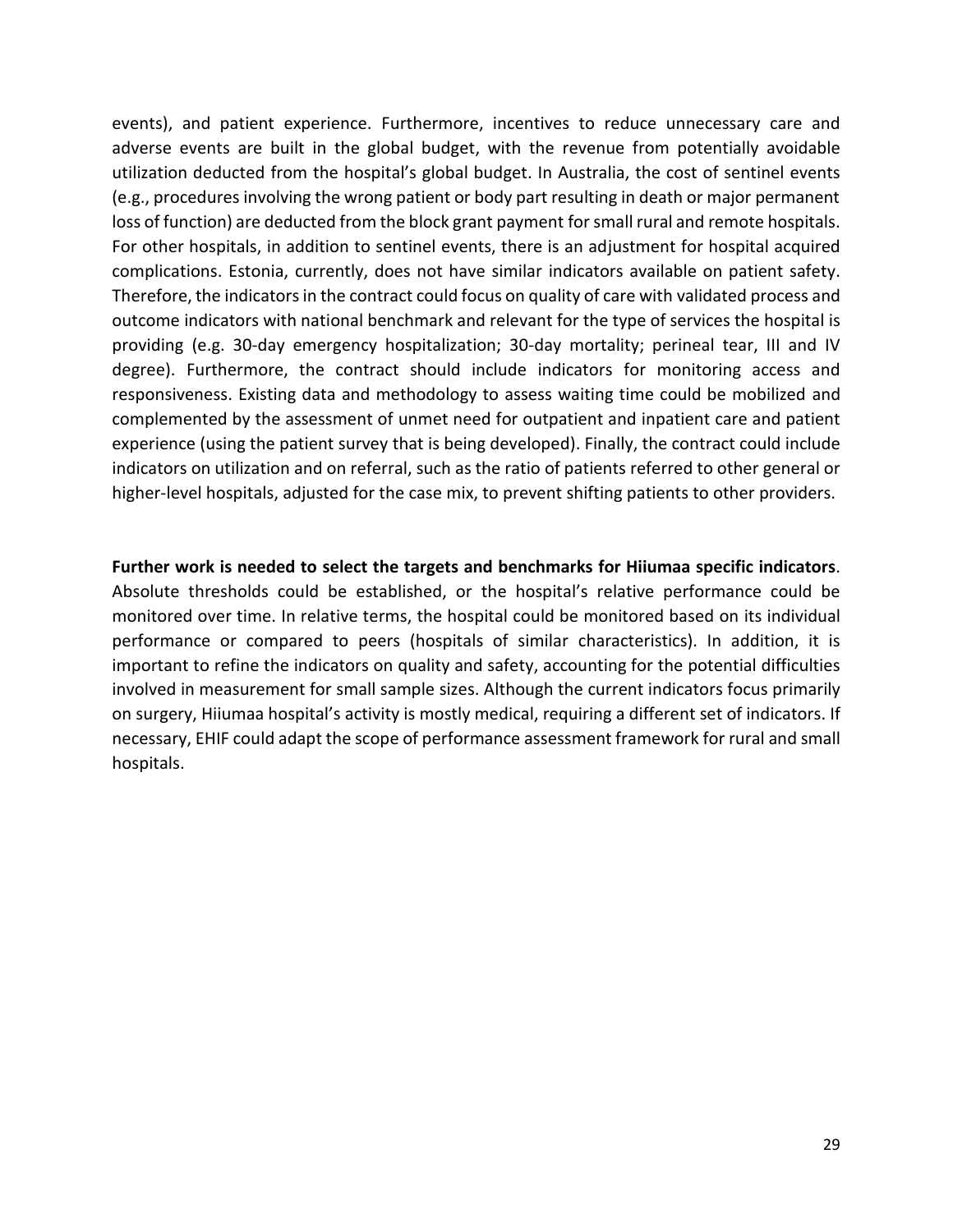|                                         |                         |                                        | P4P target typically relate to     |                                |                              |              | Performance measurement        |                        |                            |
|-----------------------------------------|-------------------------|----------------------------------------|------------------------------------|--------------------------------|------------------------------|--------------|--------------------------------|------------------------|----------------------------|
| Participation<br>of health<br>providers | <b>Country</b>          | <b>Clinical</b><br>outcomes<br>of care | Use of<br>appropriate<br>processes | <b>Patient</b><br>satisfaction | <b>Patient</b><br>experience | <b>Other</b> | <b>Absolute</b><br>measurement | Change<br>over<br>time | <b>Relative</b><br>ranking |
| Mandatory                               | Australia               |                                        |                                    |                                | $\mathsf{x}$                 |              |                                | X                      |                            |
| participation                           | France                  |                                        |                                    |                                |                              | X            |                                |                        |                            |
|                                         | Korea                   | $\mathsf{x}$                           | X                                  |                                |                              |              | X                              | $\mathsf{x}$           | $\mathsf{X}$               |
|                                         | Spain                   | x                                      | X                                  |                                | X                            |              | x                              | X                      |                            |
|                                         | Sweden                  | X                                      | X                                  |                                | $\mathsf{x}$                 |              | X                              | $\mathsf{x}$           | X                          |
|                                         | Portugal                | x                                      | X                                  | X                              | X                            |              | x                              |                        |                            |
|                                         | Turkey                  |                                        | $\mathsf{x}$                       |                                | $\mathsf{x}$                 |              | X                              |                        |                            |
| Voluntary                               | Luxembourg              |                                        |                                    |                                |                              | X            | X                              |                        |                            |
| open<br>participation                   | United<br>Kingdom       | X                                      | $\mathsf{x}$                       | $\mathsf{x}$                   | $\mathsf{x}$                 |              | X                              | $\mathsf{x}$           |                            |
| Mandatory<br>and<br>voluntary           | United<br><b>States</b> | X                                      | X                                  | X                              | X                            |              | X                              | X                      | x                          |

<span id="page-29-1"></span>*Table 6. Payment for performance activities in inpatient care in 2012*

Source: OECD (2016).

**The conceptual framework to assess the impact the Hiiumaa hospital prospective budget should capture intended – improving financial sustainability and efficiency with a shift from inpatient to outpatient and greater coordination with PHC – and unintended consequences (e.g. risk of shirking)**. Regarding financial sustainability, the evaluation could assess changes in the hospital's operating expenses and profit margin. Regarding healthcare utilization, the evaluation could assess changes in the provision of unnecessary care, hospital average length of stay, outpatient care, and unwarranted referrals. Regarding responsiveness and access, the proposed indicators discussed earlier could be used for monitoring quality and responsiveness.

#### <span id="page-29-0"></span>Conclusion and Recommendations

**The Hiiumaa hospital prospective budget is tailored to address the financial sustainability of a hospital in an exceptional environment.** The analysis indicates that Hiiumaa hospital is a clear outlier among the HDNP general hospitals. Its unique conditions and characteristics thus merit a different financing approach that guarantees a certain amount of financial resources. This is in line with the approach taken by other high-income countries, such as Australia and France. Similar to emergency department services, EHIF's main objective for Hiiumaa hospital is to ensure access and availability of services 24/7, which to some extent justifies the budget calculation largely based on human resources. While there is limited scope for benchmarking against other facilities, the use of national average prices in the budget calculation is one way of promoting some efficiency gains.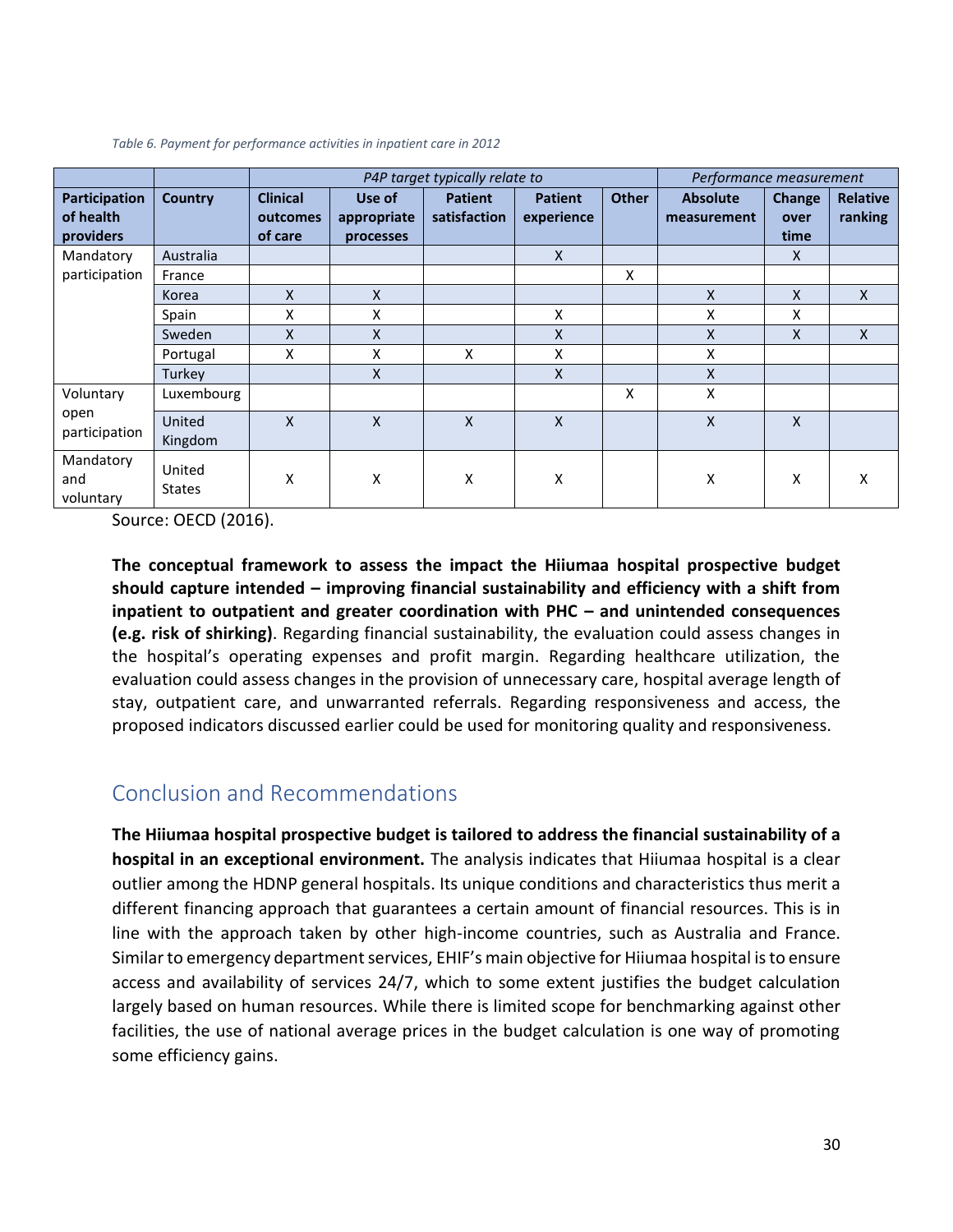**The scope of the budget is appropriate, as it encompasses inpatient and outpatient activities, while excluding expensive services**. The model covers most fixed costs, including the costs associated with required HR.

**Marginal adjustments could be made within the existing methodological framework to ensure that the budget remains relevant**. First, the calculation of HR-associated costs should be made based on norms rather than existing personnel. Although the number of employed health workers at Hiiumaa hospital in 2017 coincided with the requirements, this will not always hold. It would be important to ensure that the budget accurately reflects the resources required to deliver the mandated services, particularly since recruitment and retainment of health workers is one of biggest challenges facing Hiiumaa hospital. Second, for non-HR inputs, such as equipment, it is important to cover the fixed cost and at the same introduce some incentive for efficiency improvement, linking financing to output. EHIF may consider using a mixed approach for the equipment-related budget calculations: minimum amount to cover the fixed cost of the equipment and a variable amount using a similar approach to the one used in other hospitals based on the average minute price per equipment. Third, the budget should take into account cost inflation, as well as efficiency gains expected from other general hospitals, to ensure that it remains adequate over time.

**Revision of performance indicators in Hiiumaa hospital's contract is needed to current focus on utilization to include other dimensions of hospital accountability: access, quality, safety, and patient experience.** The current list of indicators combines population-based indicators with hospital-based indicators. The hospital should not be held accountable for patients' or general practitioners' behavior (e.g., number of family physician appointments). Rather, the list of indicators should be directly linked to the hospital's performance. In the medium term (over the next five years), Estonia could also experiment with introducing financial incentives for the achievement of quality indicators. Given the financial sustainability objective, positive financial incentives would be more appropriate than negative incentives. Globally, the share of performance-based incentives for inpatient care is typically quite small, ranging from 0.1% to 4% of the hospital's budget (Milstein and Schreyögg, 2015).

**It is premature to assess the impact of the new payment model for Hiiumaa hospital.** Due to Hiiumaa hospital's low volume of care and some seasonality of activity, there is likely to be high variance in observed performance over a short time period. In addition, it will be difficult to disentangle the impact of the payment reform from the impact of the hospital network reform that was implemented concurrently. The implementation of the reform should be closely monitored and adapted if there is evidence of any unintended consequences, but the full impact should be assessed at least two years after implementation.

**It is important to establish a multi-year global budget contract to ensure predictability of revenues after the assessment of the pilot.** This would enable Hiiumaa hospital to plan investment and have time to introduce population health interventions. Both Australia and Maryland, for example, determine hospitals' eligibility for a period of six and five years,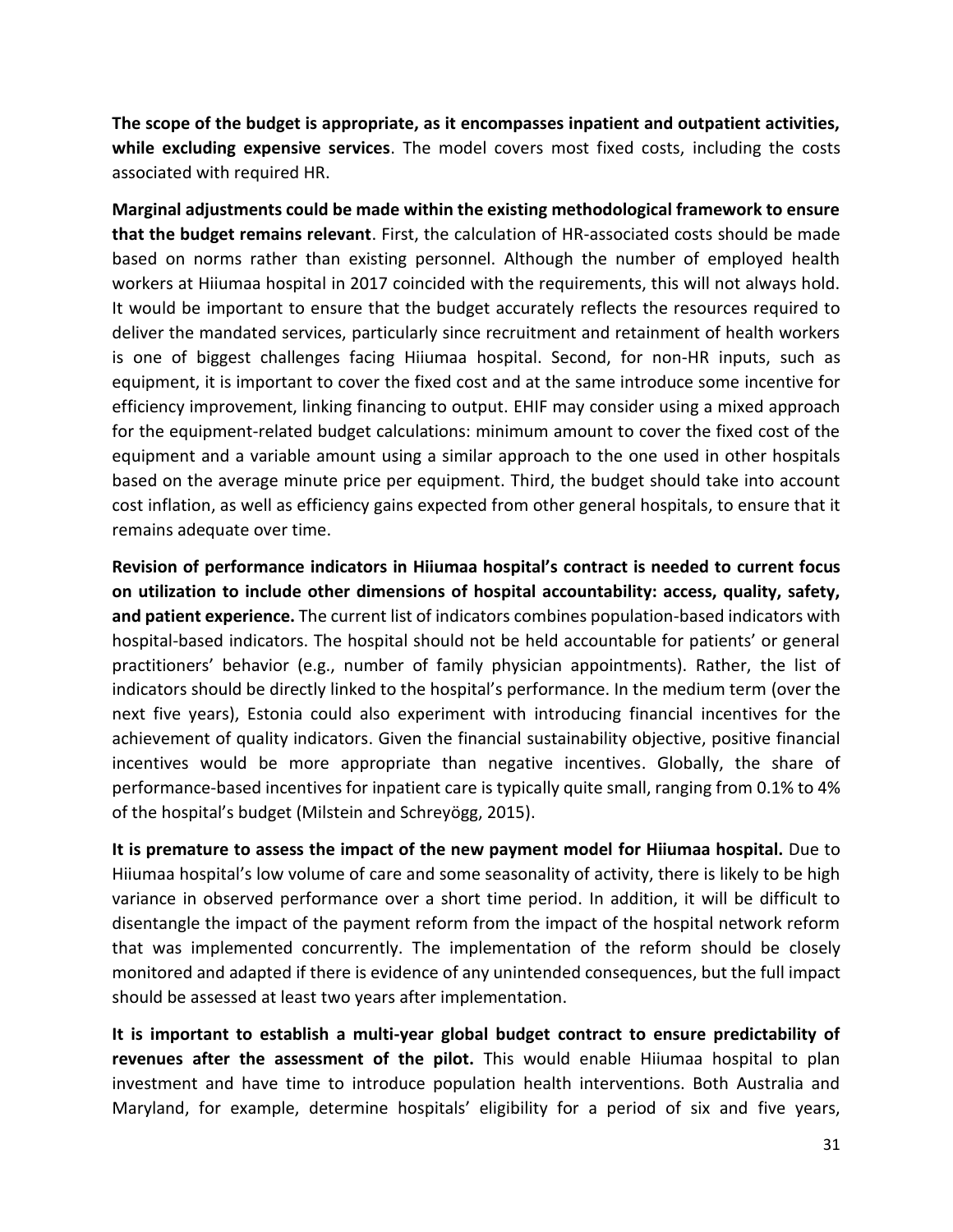respectively, – the same duration as the framework contracts. The annual global budget, however, can be adjusted for inflation and unit price of salary (if higher than inflation), demographic changes, risk profile of the catchment population, and market share (for hospitals located in areas with more than one hospital). Meanwhile, the hospital should continue to report to EHIF on activity using the current billing system to allow EHIF to monitor the effects of the reform.

**The current model should not be rolled-out to other hospitals.** Hiiumaa hospital's prospective budget was specifically designed to address the hospital's financial sustainability due to its remote location and low population density. To this end, the budget is input-oriented and has certain staffing requirements to ensure access. Given a different set of objectives and conditions, the approach is not justifiable for other HDNP hospitals. Moving to a similar model for other hospitals would require introducing additional measures to mitigate the weaknesses of a global budget, including lack of incentives to improve quality and to prevent the risk of shirking. Indeed, in other countries, global budgets are often set based on previous or forecasted activity, which is not the case for the Hiiumaa hospital's prospective budget, and have specific financial incentives to improve quality of care. For other hospitals, the budget should be primarily output based with some adjustments for changing demographics (e.g. in Maryland). To ensure that other hospitals do not evoke the same model, it is important to establish clear eligibility criteria. Two indicators that could be used to define eligibility are access (travel time to nearest hospital) and population density. Although the Hiiumaa hospital contract states that the model applies to "a general hospital on a small island with low population density," there are no clear thresholds to define what constitutes low population density. Moving forward, it would be important to quantify the eligibility criteria for the payment waiver.

**Given the limited evidence on the impact of the new global budget models in other countries and the other ongoing payment reforms in Estonia, global budget should not be implemented in other hospital in the short term.** While EHIF may consider moving towards a global budget for other general hospitals if the main objective is cost containment, several prerequisites will have to be met. There is opportunity to refine and strengthen the payment system and address some of the pre-requisites in a phased approach until further evidence is available. The global budget should have a large scope and encompass outpatient, inpatient and emergency care to prevent shift of patients toward unregulated sector of activity. The introduction of an ED prospective grant could be the first step towards the introduction of a global budget, and the ED payment reform should be finalized before any steps are taken to introduce global budgets. Furthermore, EHIF already implements a soft volume cap. EHIF could consider reducing the volume cap, as recommended in the 2017 World Bank review of payment system, particularly for services with unnecessarily high caps, and introduce a minimum revenue guarantee as a transition toward global budget. The objective of a minimum revenue guarantee is primarily financial sustainability, as it specifies a guaranteed annual revenue for hospitals. However, it would be important to monitor and assess the volume thresholds prior to shifting towards a hard cap to ensure access to care and financial sustainability of the model. It would also be important to assess the potential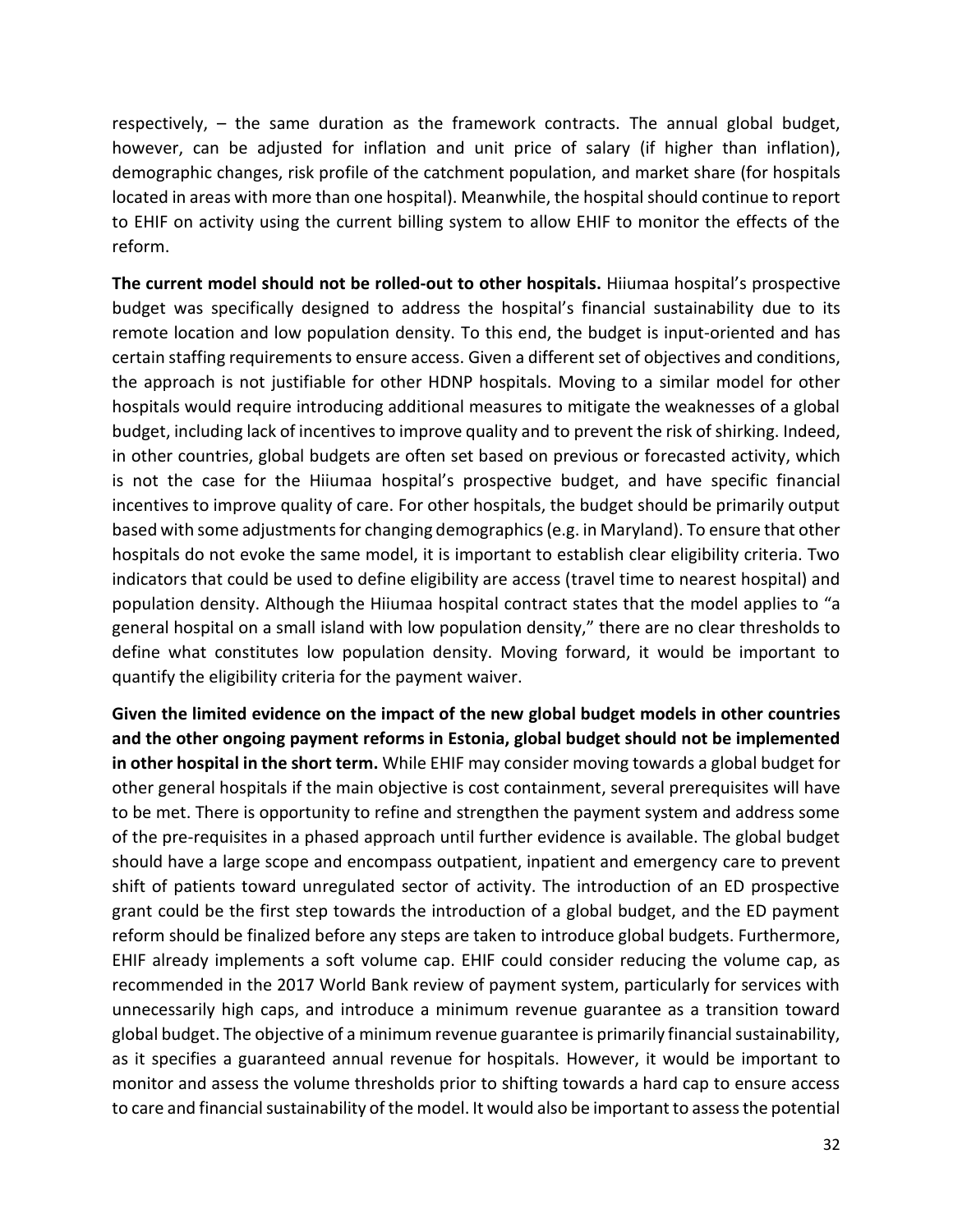effects of other concurrent reforms. For example, EHIF is considering the piloting of bundled payments, which would not be fully compatible with the implementation of a global budget. Meanwhile, evaluation of the Hiiumaa model could also provide important lessons for the design of the global budget and could help to mitigate some of the unintended consequences. Notably, there are other ways to contain costs, including through enforcement of hard volume and cost caps. To ensure the appropriateness of the current volume and cost caps, EHIF would need to undertake analysis of the existing caps to determine which services should be included and to identify variation across hospitals.

**The performance assessment framework should be strengthened as one of the prerequisites for piloting global budgets in general hospitals**. To prevent a negative impact on quality and access, EHIF should build on the current ongoing work on quality indicators and patient survey to expand the scope and build specific incentives to ensure quality and accessible care. Furthermore, to steer the expected reductions of services toward a reduction of unnecessary care, EHIF should further investigate opportunities for delivering certain procedures in nonhospital settings. In addition, EHIF should monitor unnecessary care for inpatients to ensure that the volume reduction is well targeted. As an example, Maryland has financial disincentives to limit unnecessary and avoidable services and to promote quality improvement. To implement a global budget, a standardized measurement of volume is also needed to measure outputs. A method to measure all activity covered by the global budget could be used either to group hospitals among peers or to set the initial global budget based on outputs rather than inputs. As discussed earlier, Australia, for example, uses the NWAU – a standardized unit to measure inpatient, outpatient, and ED services. If such a measure is not feasible in Estonia and the DRGs weights are not sufficiently correlated with the cost of providing care, an alternative would be to use a monetary volume equivalent, i.e. historical total revenues, as a proxy for activity adjusted by severity of cases.

**Hospital payment is only one factor in ensuring viability of rural hospitals**. Other policies should be enacted to improve recruitment and retainment of health workers, such as professional development programs or recruitment of students from rural areas, as well as to introduce innovative service delivery models (e.g. telemedicine to improve access to specialized care). Importantly, further strengthening and promoting the use of hospital networks could address some of the human resource issues and improve access to care

[Table 7](#page-33-0) summarizes the short-term (to be implemented in 2019 - 20) and medium-term recommendations for EHIF based on the assessment of Hiiumaa hospital and review of international experience.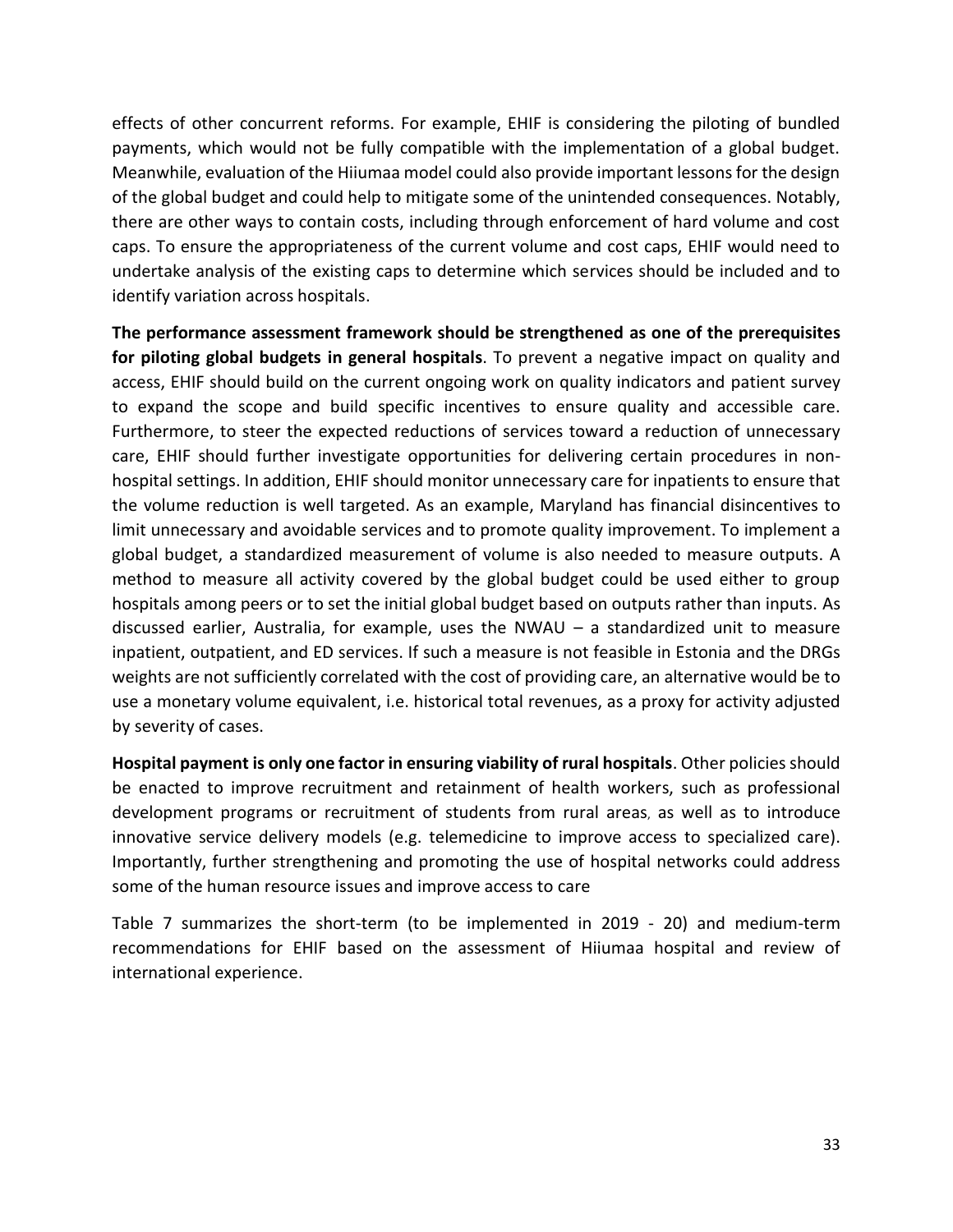#### <span id="page-33-0"></span>*Table 7. Recommendations for general hospital payment reforms*

|                                           | <b>Short-term recommendations</b>                                                                                                                                      | Medium-term<br>recommendations                                                                                          |
|-------------------------------------------|------------------------------------------------------------------------------------------------------------------------------------------------------------------------|-------------------------------------------------------------------------------------------------------------------------|
| <b>Hiiumaa</b><br>hospital<br>prospective | Establish clear eligibility criteria<br>$\bullet$<br>based on population density and<br>travel time to nearest hospital                                                | Investigate the tradeoff<br>$\bullet$<br>between physical access and<br>quality of care                                 |
| budget                                    | Adapt budget calculation (HR norms;<br>$\bullet$<br>adjustments for cost-inflation and<br>efficiency gains; average unit prices<br>for general or benchmark hospitals) | Assess the impact of the<br>$\bullet$<br>prospective budget on<br>access, quality of care,<br>utilization, and hospital |
|                                           | Revise the contractual indicators to<br>strengthen accountability on quality,<br>safety, responsiveness, and access                                                    | financial sustainability                                                                                                |
|                                           | Establish a multi-year framework to<br>$\bullet$<br>allow for predictability                                                                                           |                                                                                                                         |
| <b>Global budget</b>                      | Assess unnecessary care<br>$\bullet$                                                                                                                                   | Consider pilot of new<br>$\bullet$                                                                                      |
|                                           | Expand monitoring of safety and<br>٠<br>quality of care                                                                                                                | methodology for global<br>budgets for general hospitals<br>if the objective is cost                                     |
|                                           | Introduce indicators to monitor<br>$\bullet$<br>access and responsiveness                                                                                              | containment and financial<br>sustainability of hospitals                                                                |
|                                           | Pilot the ED prospective grant                                                                                                                                         |                                                                                                                         |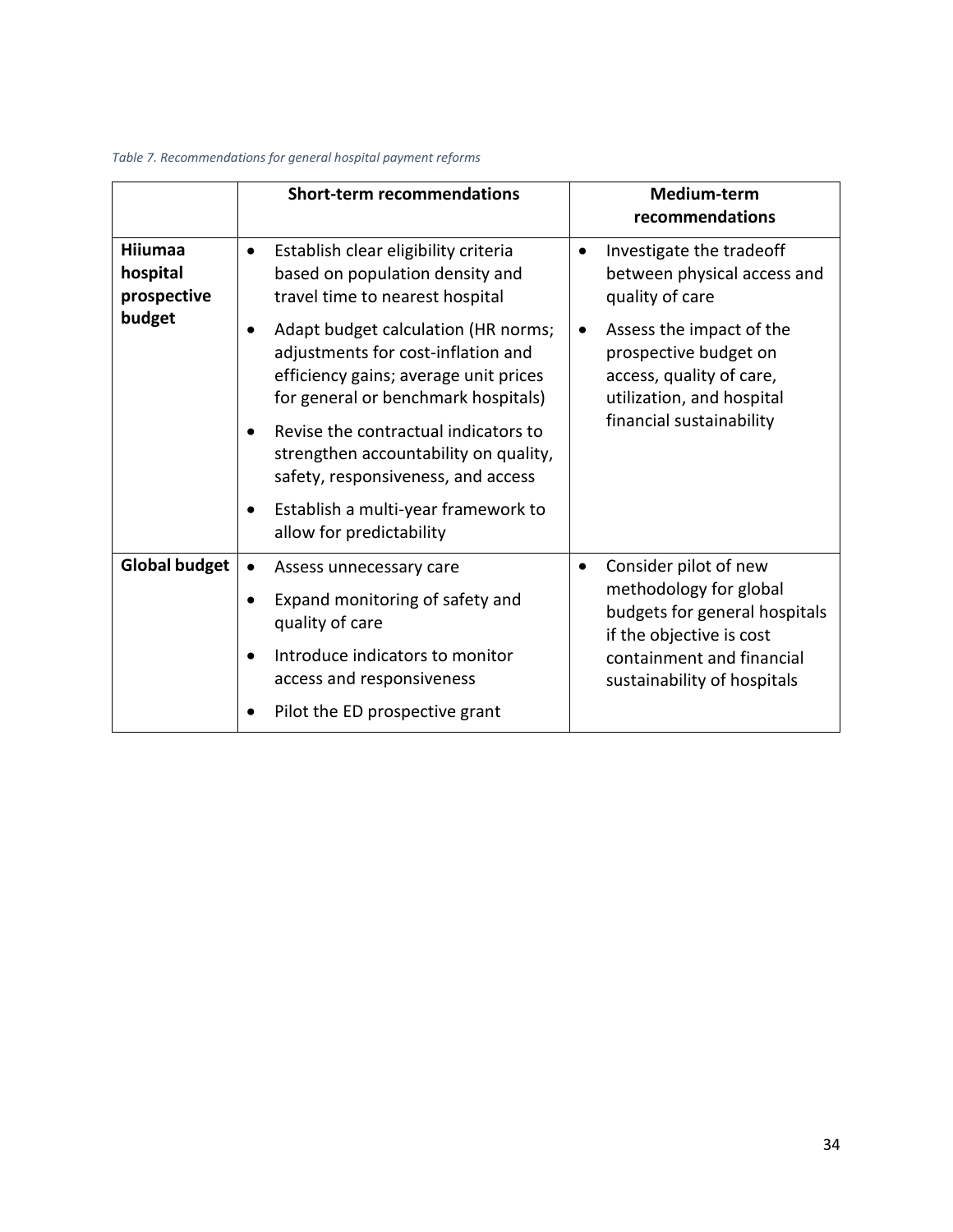#### <span id="page-34-0"></span>References

- Alkim, M. et al. (2012), "Improving Patient Access to Specialized Health Care: The Telehealth Network of Minas Gerais", Brazil.
- Amato, L., Colais, P., Davoli, M., Ferroni, E., Fusco, D., Minozzi, S., Moirano, F., Sciattella, P., Vecchi, S., and Ventura, M. (2013). Volumi di attività ed esiti delle cure: prove scientifiche dalla letteratura e dalle valutazioni empiriche in Italia. Epidemiol Prev 37.
- Barfield, W.D., Papile, L.-A., Baley, J.E., Benitz, W., Cummings, J., Carlo, W.A., Kumar, P., Polin, R.A., Tan, R.C., and Wang, K.S. (2012). Levels of neonatal care. Pediatrics 130, 587–597.
- Bashur, R.L., G.W. Shannon and B.R. Smith (2014), "The Empirical Foundations of Telemedicine Interventions for Chronic Disease Management", Telemedicine and e-health, Vol. 20, No. 9, www.ncbi.nlm.nih.gov/pubmed/24968105.
- Begg, C.B. (1998). Impact of Hospital Volume on Operative Mortality for Major Cancer Surgery. JAMA 280, 1747.
- Berenson, R., Upadhyay, D., Delbanco, S.F., & Murray, R. (2016). Global Budgets for Hospitals. Research Report. Payment Methods and Benefits Designs: How they work and how they work together to improve health care. April 2016. Urban Institute: Washington, DC. https://www.urban.org/sites/default/files/05\_global\_budgets\_for\_hospitals.pdf
- Birkmeyer, J.D., Siewers, A.E., Finlayson, E.V.A., Stukel, T.A., Lucas, F.L., Batista, I., Welch, H.G., and Wennberg, D.E. (2002). Hospital Volume and Surgical Mortality in the United States. N. Engl. J. Med. 346, 1128–1137.
- Birkmeyer, J.D., Stukel, T.A., Siewers, A.E., Goodney, P.P., Wennberg, D.E., and Lucas, F.L. (2003). Surgeon Volume and Operative Mortality in the United States. N. Engl. J. Med. 349, 2117–2127.
- Brusselaers, N., Mattsson, F., and Lagergren, J. (2014). Hospital and surgeon volume in relation to long-term survival after oesophagectomy: systematic review and meta-analysis. Gut 63, 1393–1400.
- Busse, R. (Ed.) (2011). Diagnosis-related groups in Europe: moving towards transparency, efficiency and quality in hospitals, European observatory on health systems and policies series. Open Univ. Press, Maidenhead.
- Chen, B., Fan, V.Y. (2016). Global Budget Payment: Proposing the CAP Framework. Inq. J. Health Care Organ. Provis. Financ. 53, 004695801666901.
- Carinci, F., Van Gool, K., Mainz, J., Veillard, J., Pichora, E.C., Januel, J.M., Arispe, I., Kim, S.M., Klazinga, N.S., and Group, O.H.C.Q.I.E. (2015). Towards actionable international comparisons of health system performance: expert revision of the OECD framework and quality indicators. Int. J. Qual. Health Care *27*, 137–146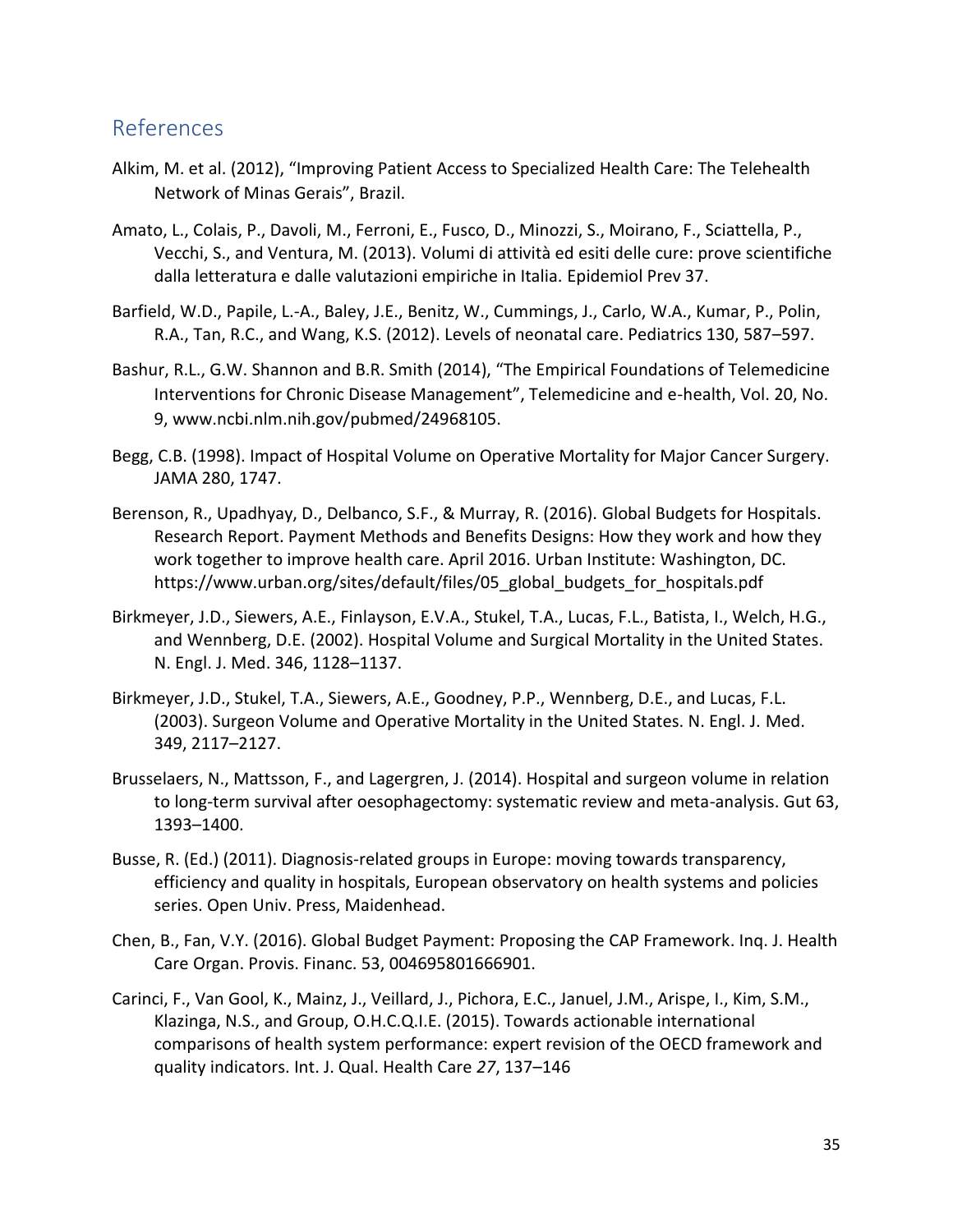- Chang, L., & Hung, J. H. (2008). The effects of the global budget system on cost containment and the quality of care: experience in Taiwan. *Health Services Management Research*, *21*(2), 106-116.
- Chung, J.H., Phibbs, C.S., Boscardin, W.J., Kominski, G.F., Ortega, A.N., and Needleman, J. (2010). The effect of neonatal intensive care level and hospital volume on mortality of very low birth weight infants. Med. Care 635–644.
- de Lagasnerie, G., Paris, V., Mueller, M., & Kumar, A. (2015). Tapering payments in hospitals: Experiences in OECD countries (No. 78). OECD Publishing.
- Dolea, C., Stormont, L., & Braichet, J. M. (2010). Evaluated strategies to increase attraction and retention of health workers in remote and rural areas. Bulletin of the World Health Organization, 88, 379-385.

Dormont, B., Milcent, C. (2002). Quelle régulation pour les hôpitaux publics français ? Rev. Fr. d'économie 17, 117–142.

- Fleet, R., Poitras, J., Maltais-Giguère, J., Villa, J., & Archambault, P. (2013). A descriptive study of access to services in a random sample of Canadian rural emergency departments. BMJ open, 3(11), e003876.
- Grobler, L., Marais, B. J., Mabunda, S. A., Marindi, P. N., Reuter, H., & Volmink, J. (2009). Interventions for increasing the proportion of health professionals practising in rural and other underserved areas. Cochrane Database Syst Rev, 1(1).
- Haber S, Beil H, Adamache W, Amico P, Beadles C, Berzin O, Cole-Beebe, M., Cromwell, J., Greenwald, L., Kim, K., Morrison, M., Pearson, H., & Wright, A. (2016). Evaluation of the Maryland All-Payer Model: First Annual Report. October 2016.
- Haber S, Beil H, Amico P, Morrison, M., Akhmerova, V., Beadles C, Berzin O, Cole-Beebe, M., Evron, A., Greenwald, L., Jiang, L., Kim, K., Kluckman, M., Kwon, S., O'Brien, T., Perry, R., & Wright, A. (2018). Evaluation of the Maryland All-Payer Model: Third Annual Report. October 2018.
- Habicht T., Reinap M., Kasekamp K., Sikkut R., Aaben L., & van Ginneken, E. (2018). Estonia: Health system review. Health Systems in Transition; 20(1): 1 – 193. European Observatory on Health Systems and Policies: Copenhagen.
- Hallsworth, M., Farrands, A., Oortwijn, W.J., and Hatzibndreu, E. (2008). The provision of neonatal services. Data Int. Comp. Rand Eur. 15, 36–42.
- Luft, H.S, Bunker, J.P., and Alain C. Enthoven, A.C. (1979). Should operations be regionalized? The empirical relation between surgical volume and mortality. N. Engl. J. Med. 301, 1364– 1369.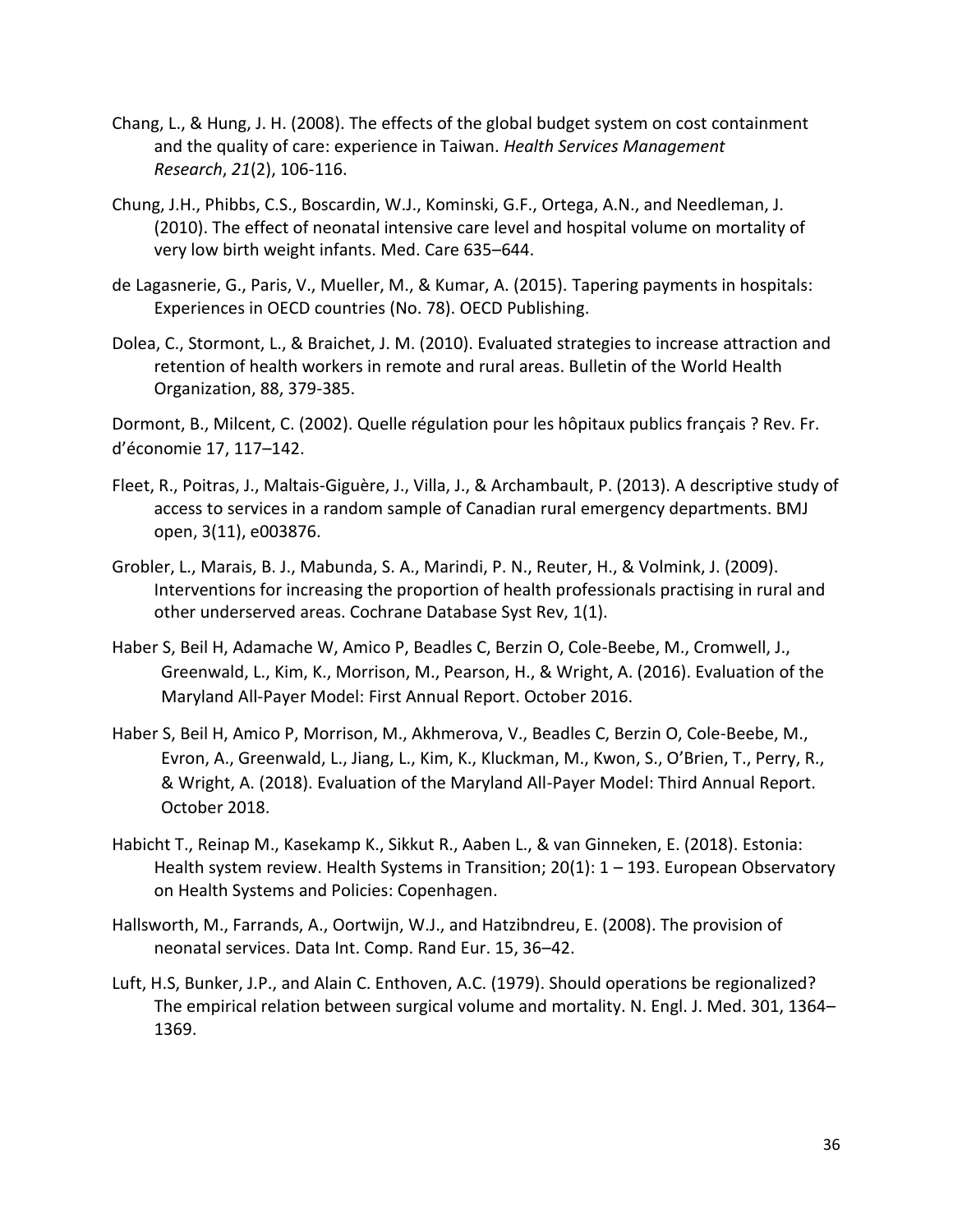- Hata, T., Motoi, F., Ishida, M., Naitoh, T., Katayose, Y., Egawa, S., and Unno, M. (2016). Effect of Hospital Volume on Surgical Outcomes After Pancreaticoduodenectomy: A Systematic Review and Meta-analysis. Ann. Surg. 263, 664–672.
- Johnson, J. M. (2015). Critical Access Hospitals: Basics of Cost-Based Reimbursement. Presentation from August 2015. National Rural Health Resource Center.
- Lasswell, S.M., Barfield, W.D., Rochat, R.W., and Blackmon, L. (2010). Perinatal regionalization for very low-birth-weight and very preterm infants: a meta-analysis. Jama 304, 992–1000.
- Macedo, F.I.B., Jayanthi, P., Mowzoon, M., Yakoub, D., Dudeja, V., and Merchant, N. (2017). The Impact of Surgeon Volume on Outcomes After Pancreaticoduodenectomy: a Metaanalysis. J. Gastrointest. Surg. 21, 1723–1731.
- McLean, S. et al. (2012), "Telehealthcare for Chronic Obstructive Pulmonary Disease: Cochrane Review and Meta-analysis", British Journal of General Practice, Vol. 62, No. 604, e739 e749.
- Milstein, R., & Schreyoegg, J. (2016). Pay for performance in the inpatient sector: A review of 34 P4P programs in 14 OECD countries. Health Policy, 120(10), 1125-1140.
- National Quality Forum (2015). Performance [Measurement](http://www.qualityforum.org/Publications/2015/09/Rural_Health_Final_Report.aspx) for Rural Low-Volume Providers: Final Report. NQF: Washington DC.
- OECD (2011). OECD Regional Typology. Directorate for Public Governance and Territorial Development. OECD: Paris.
- OECD (2015). OECD Reviews of Health Care Quality: Australia 2015: Raising Standards, OECD Publishing, Paris.
- OECD (2016). Better Ways to Pay for Health Care, OECD Health Policy Studies, OECD Publishing, Paris.
- OECD (2018). OECD Reviews of Health Systems: Lithuania 2018. Assessment and Recommendations. OECD: Paris.
- Ono T., Schoenstein, M., & Buchan J.(2016). Geographic imbalances in the distribution of doctors and health care services in OECD countries. In: OECD, editor. Health workforce policies in OECD countries: right jobs, right kills, right places. OECD health policy studies. OECD Publishing: Paris; p. 129–61.
- Pettit, S.J., Jhund, P.S., Hawkins, N.M., Gardner, R.S., Haj-Yahia, S., McMurray, J.J.V., and Petrie, M.C. (2012). How Small Is Too Small? A Systematic Review of Center Volume and Outcome After Cardiac Transplantation. Circ. Cardiovasc. Qual. Outcomes 5, 783–790.
- Phibbs, C.S., Baker, L.C., Caughey, A.B., Danielsen, B., Schmitt, S.K., and Phibbs, R.H. (2007). Level and volume of neonatal intensive care and mortality in very-low-birth-weight infants. N. Engl. J. Med. 356, 2165–2175.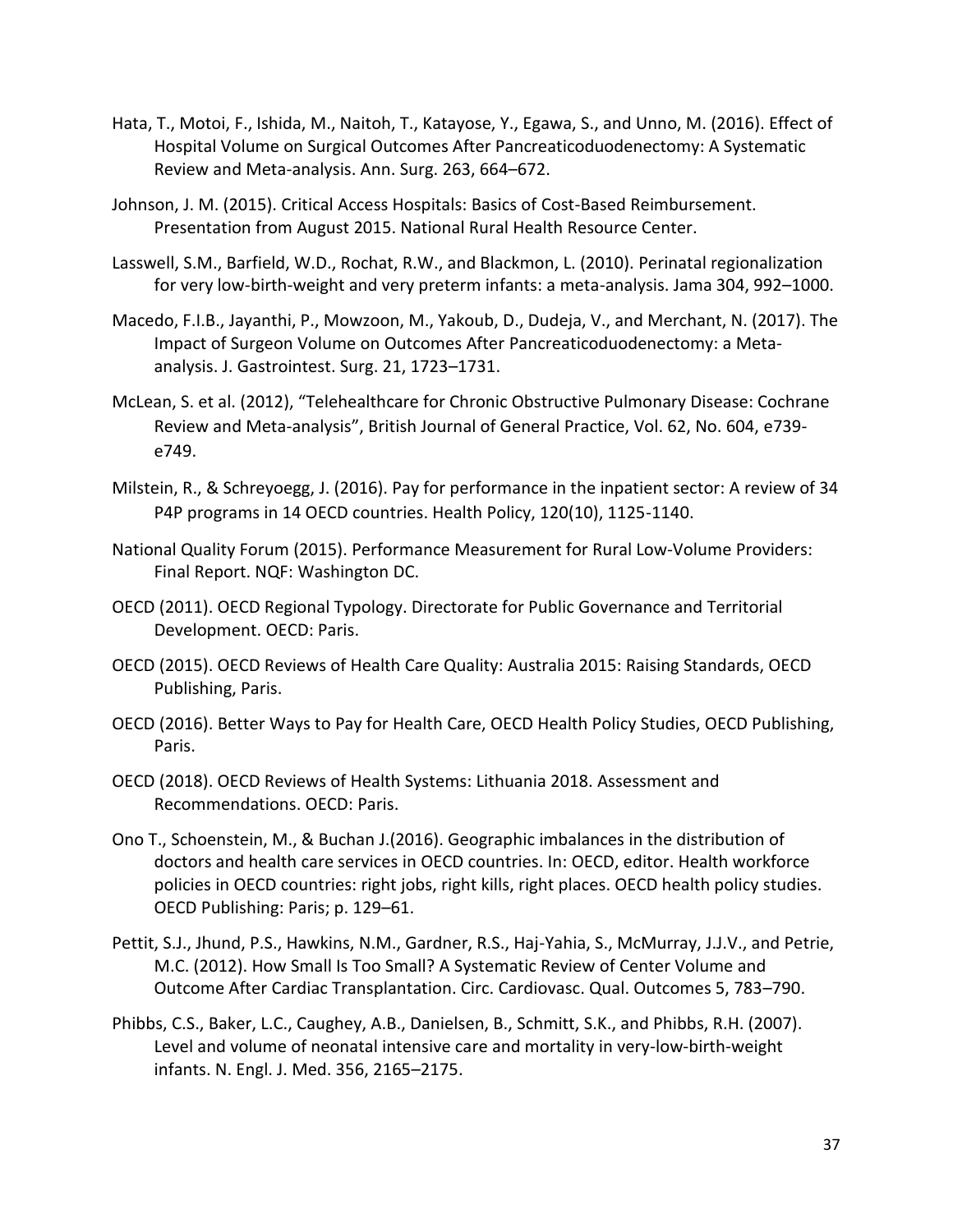- Phillips, P., Poku, E., Essat, M., Woods, H.B., Goka, E.A., Kaltenthaler, E.C., Walters, S., Shackley, P., and Michaels, J. (2017). Procedure Volume and the Association with Short-term Mortality Following Abdominal Aortic Aneurysm Repair in European Populations: A Systematic Review. Eur. J. Vasc. Endovasc. Surg. 53, 77–88.
- Pieper, D., Mathes, T., Neugebauer, E., and Eikermann, M. (2013). State of Evidence on the Relationship between High-Volume Hospitals and Outcomes in Surgery: A Systematic Review of Systematic Reviews. J. Am. Coll. Surg. 216, 1015–1025.e18.
- Pitchforth, E., Nolte, E., Corbett, J., Miani, C., Winpenny, E., Van Teijlingen, E., ... & Ling, T. (2017). Community hospitals and their services in the NHS: identifying transferable learning from international developments – scoping review, systematic review, country reports and case studies. NHS National Institute for Health Research. https://www.ncbi.nlm.nih.gov/books/NBK436702/pdf/Bookshelf\_NBK436702.pdf
- Redmon, D., & Yakoboski, P. (1995). The Nominal and Real Effects of Hospital Global Budgets in France. Inquiry, 32(2), 174-183. Retrieved from<http://www.jstor.org/stable/29772537>
- Roberts, E. T., Hatfield, L. A., McWilliams, J. M., Chernew, M. E., Done, N., Gerovich, S., ... & Mehrotra, A. (2018). Changes in Hospital Utilization Three Years into Maryland's Global Budget Program For Rural Hospitals. Health Affairs, 37(4), 644-653.
- Roberts, E. T., McWilliams, J. M., Hatfield, L. A., Gerovich, S., Chernew, M. E., Gilstrap, L. G., & Mehrotra, A. (2018). Changes in health care use associated with the introduction of hospital global budgets in Maryland. JAMA internal medicine, 178(2), 260-268.
- Schut, F. T., & Van de Ven, W. P. (2005). Rationing and competition in the Dutch health‐care system. Health economics, 14(S1), S59-S74.
- Schwierz, C. (2016). Cost-containment policies in hospital expenditure in the European Union (No. 037). Directorate General Economic and Financial Affairs (DG ECFIN), European Commission.
- Steventon, A. et al. (2012), "Effect of Telehealth on Use of Secondary Care and Mortality: Findings from the Whole System Demonstrator Cluster Randomised Trial", British Medical Journal, Vol. 344, e3874.
- Tan, S. Y., & Melendez-Torres, G. J. (2017). Do prospective payment systems (PPSs) lead to desirable providers' incentives and patients' outcomes? A systematic review of evidence from developing countries. Health policy and planning, 33(1), 137-153.
- Watson, S.I., Arulampalam, W., Petrou, S., Marlow, N., Morgan, A.S., Draper, E.S., Santhakumaran, S., Modi, N., and On behalf of the Neonatal Data Analysis Unit and the NESCOP Group (2014). The effects of designation and volume of neonatal care on mortality and morbidity outcomes of very preterm infants in England: retrospective population-based cohort study. BMJ Open 4, e004856–e004856.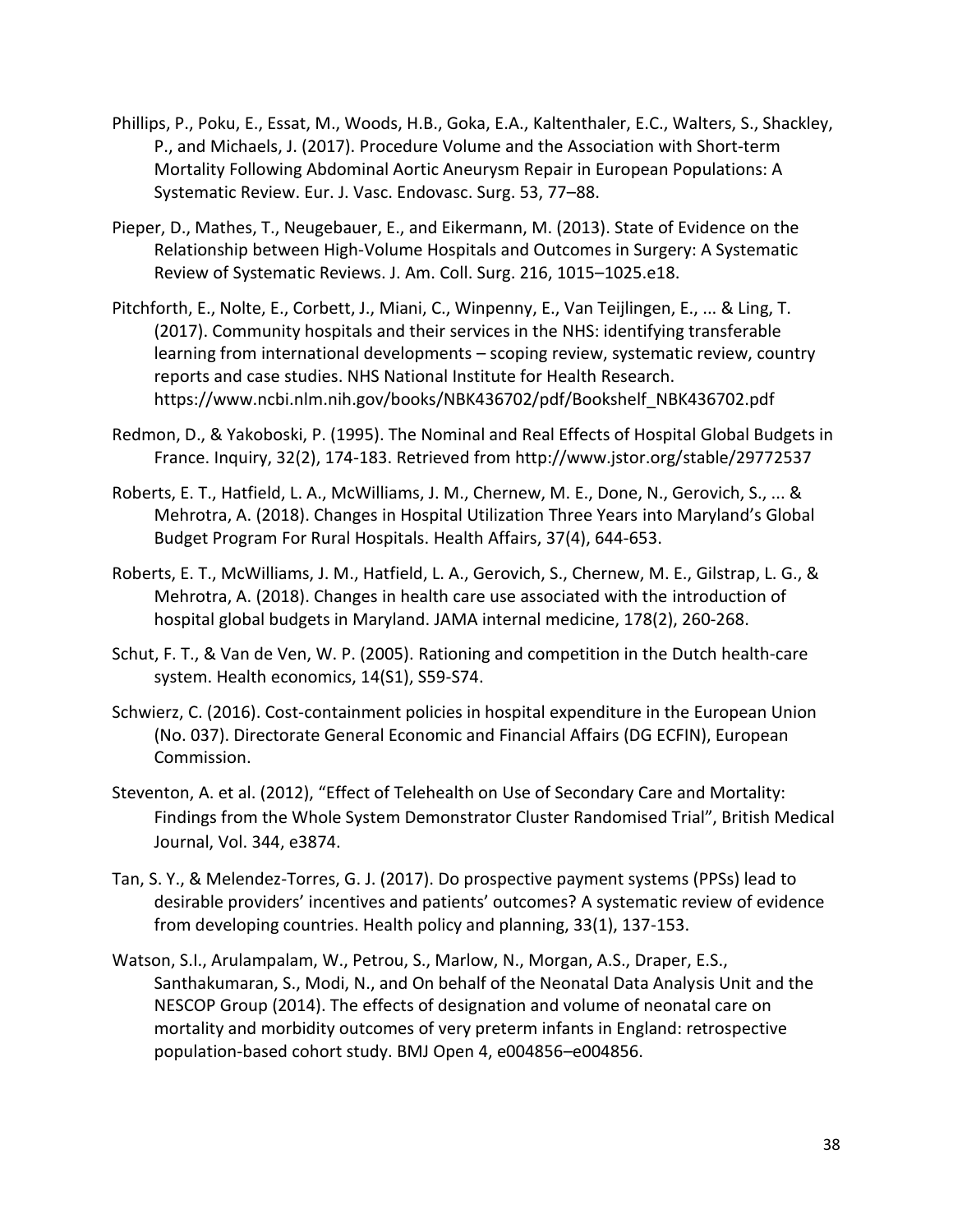- Williamson, M., Gormley, A., Dovey, S., & Farry, P. (2010). Rural hospitals in New Zealand: results from a survey. The New Zealand Medical Journal (Online), 123(1315).
- World Health Organization (2010). Increasing access to health workers in remote and rural areas through improved retention. Global policy recommendations. WHO: Geneva.
- Wouters, M.W.J.M., Gooiker, G.A., van Sandick, J.W., and Tollenaar, R.A.E.M. (2012). The volume-outcome relation in the surgical treatment of esophageal cancer: A systematic review and meta-analysis. Cancer 118, 1754–1763.
- Yip, W., & Eggleston, K. (2004). Addressing government and market failures with payment incentives: hospital reimbursement reform in Hainan, China. Social Science & Medicine, 58(2), 267-277
- Zevin, B., Aggarwal, R., and Grantcharov, T.P. (2012). Volume-Outcome Association in Bariatric Surgery: A Systematic Review. Ann. Surg. 256, 60–71.

.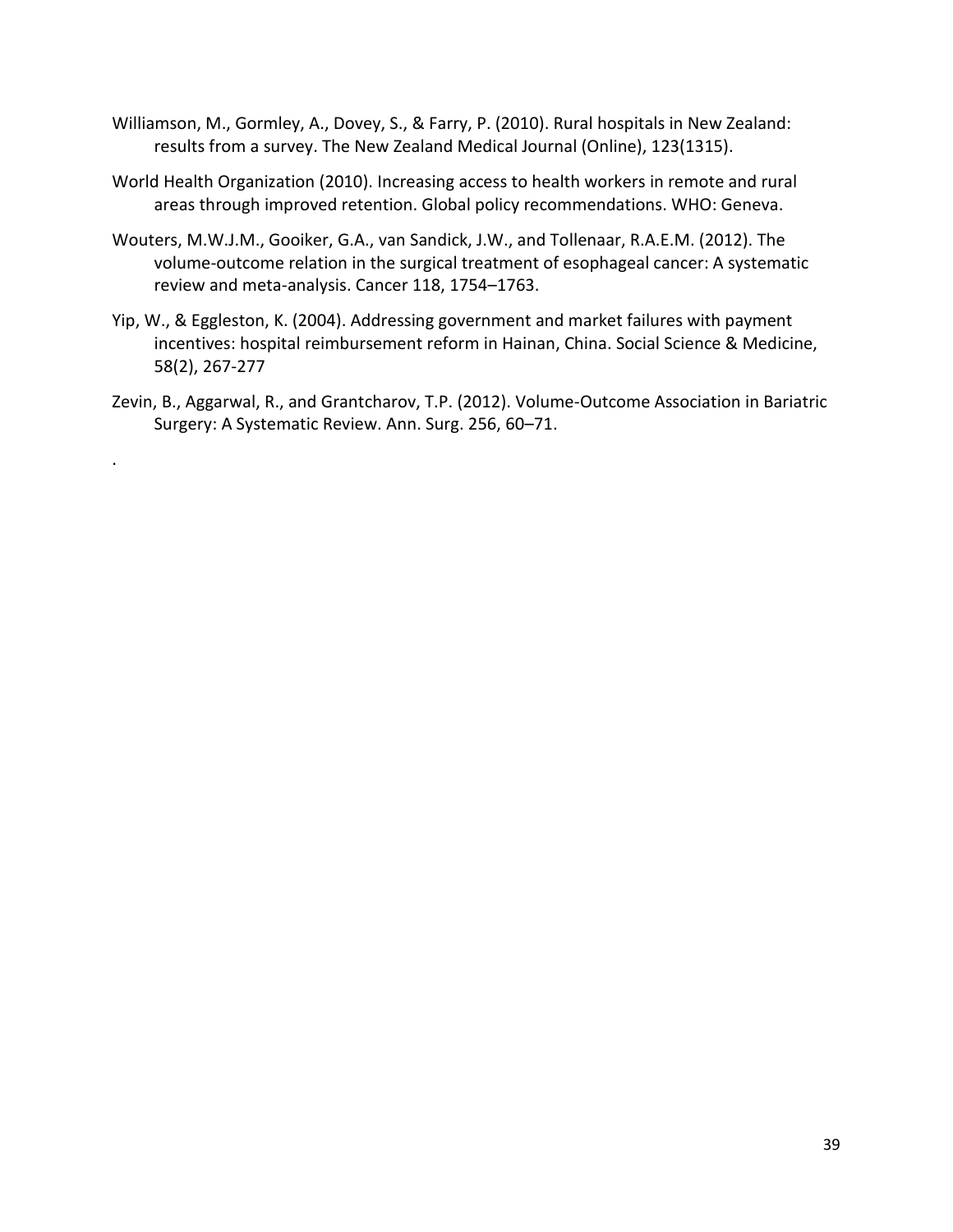### Annex 1 Australia

#### <span id="page-39-0"></span>**Overview**

Australia is a high-income OECD country, with a population of 24.6 million and a GDP per capita of 53,800 US\$ in 2017 (World Bank, 2018). Australia has achieved universal health coverage through Medicare – the national health insurance scheme that is publicly funded through general taxation.<sup>9,10</sup> It spends about 9.5 percent of GDP on health (or 4934 US\$ per capita), of which 67.4 percent is publicly financed. Given the federal structure of the Australian government, the responsibilities for the health system are delineated between the federal and state governments.<sup>11</sup> In 2015-16, State governments funded 53 percent of public hospital services, with the Commonwealth funding approximately 39 percent (AIHW, 2018).<sup>12</sup>

Australia has the world's 10<sup>th</sup> highest life expectancy (82.5 years) (World Bank, 2018), but there are significant differences between urban and rural settings. Life expectancy is 2.3 years higher for men living in major cities and inner regional areas than men living in outer regional, remote, and very remote areas; while for women this difference is 1.4 years (OECD, 2015).

| Table 8. Key indicators, 2017 or latest available year  |        |
|---------------------------------------------------------|--------|
| Population (million)                                    | 24.1   |
| Population in rural areas (%)                           | 10.3   |
| Population ages 65 and older (%)                        | 15.4   |
| GDP per capita (US\$)                                   | 53,800 |
| Current health spending (% of GDP)                      | 9.5    |
| Government health spending (% of total health spending) | 67.4   |
| Hospital beds per 1,000 population*                     | 3.9    |
| Life expectancy (years)                                 | 82.5   |
|                                                         |        |

Source: World Development Indicators and OECD

\*Latest year available is 2015 from the OECD. https://data.oecd.org/healtheqt/hospital-beds.htm

### Service Delivery

 $\overline{a}$ 

Hospital services are provided by both public and private hospitals. The majority of public hospitals are owned and managed by State and Territory governments. In 2016-17, Australia had 695 public hospitals and 630 private hospitals. Compared to 2012-13, there are 49 fewer public

 $9$  In addition, a small compulsory tax-based health insurance levy is collected. The levy is set at 1.5 percent of taxable income for those above a certain income threshold, with an additional 1 percent surcharge for high-income individuals who are not covered by private insurance for hospital treatment. Low-income individuals are exempt.

<sup>&</sup>lt;sup>10</sup> Medicare guarantees free treatment in public hospitals and subsidized access to primary care general practitioners, private specialist care, and medicines.

 $11$  Australia is a constitutional monarchy and has a federal system of government with three political and administrative tiers: the Commonwealth, the States and Territories and local government

 $12$  The share of Commonwealth funding is expected to increase to 50 percent.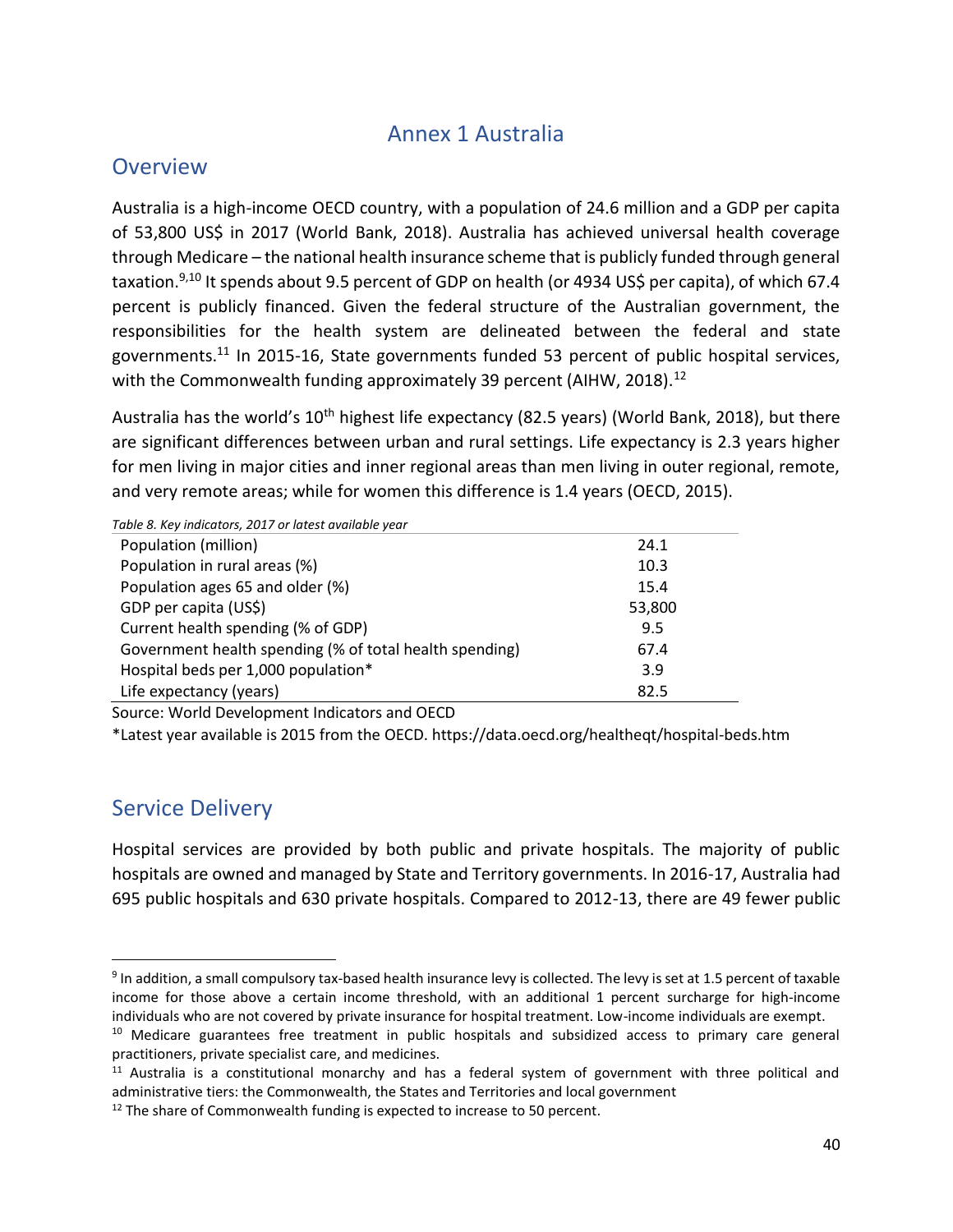hospitals as a result of some very small hospitals being reclassified as non-hospital services between 2013-15 (AIHW, 2018).

The Australian Institute of Health and Welfare (AIHW) classifies hospitals into peer groups for the purposes of comparing information across similar types of facilities. The following groups are used for acute care hospitals: principal referral hospitals; public acute group A, B, C, D hospitals; very small hospitals; specialist hospitals; psychiatric hospitals; same day hospitals; other acute specialized hospitals; sub-acute and non-acute hospitals; and outpatient hospitals ([Table 9](#page-40-0)). The majority of rural facilities fall under public acute groups B-D, with those in remote areas classified as very small hospitals. Very small hospitals typically have less than 200 inpatient discharges per year. In 2016-17, there were 123 very small hospitals with an average of 8 beds (AIHW, 2018). Annex 1. [Key indicators for public hospital peer groups, 2016-17Annex 1](#page-49-0) presents key statistics for each peer group.

| Group                                  | <b>Description</b>                                                                                                                                                                                                                                                                                                                                                                                                                                           |
|----------------------------------------|--------------------------------------------------------------------------------------------------------------------------------------------------------------------------------------------------------------------------------------------------------------------------------------------------------------------------------------------------------------------------------------------------------------------------------------------------------------|
| <b>Acute public</b><br>hospitals       | Are identified according to the hospital's service profile:                                                                                                                                                                                                                                                                                                                                                                                                  |
| <b>Principal referral</b><br>hospitals | Provide a very broad range of services, including some very sophisticated services,<br>and have very large patient volumes. Most include an intensive care unit, a cardiac<br>surgery unit, a neurosurgery unit, an Infectious diseases unit and a 24-hour<br>emergency department.                                                                                                                                                                          |
| Public acute group A<br>hospitals      | Provide a wide range of services to a large number of patients and are usually in<br>metropolitan centres or inner regional areas. Most have an intensive care unit and a<br>24-hour emergency department. They are among the largest hospitals, but provide<br>a narrower range of services than Principal referral hospitals. They have a range of<br>specialist units, potentially including bone marrow transplant, coronary care and<br>oncology units. |
| Public acute group B<br>hospitals      | Most have a 24-hour emergency department and perform elective surgery. They<br>provide a narrower range of services than Principal referral and Public acute group<br>A hospitals. They have a range of specialist units, potentially including obstetrics,<br>paediatrics, psychiatric and oncology units.                                                                                                                                                  |
| Public acute group C<br>hospitals      | These hospitals usually provide an obstetric unit, surgical services and some form<br>of emergency facility. Generally smaller than the Public acute group B hospitals.                                                                                                                                                                                                                                                                                      |
| Public acute group D<br>hospitals      | Often situated in regional and remote areas and offer a smaller range of services<br>relative to the other public acute hospitals (groups A-C). Hospitals in this group tend<br>to have a greater proportion of non-acute separations compared with the larger<br>acute public hospitals.                                                                                                                                                                    |
| <b>Very small hospitals</b>            | Generally provide less than 200 admitted patient separations each year.                                                                                                                                                                                                                                                                                                                                                                                      |

<span id="page-40-0"></span>*Table 9. Description of acute public hospital peer group* 

Source: Australian Institute of Health and Welfare (2018). Hospital resources 2016-17: Australian hospital statistics. Health services series no. 86.

There are considerable differences in the density of health workers across the country. Workforce shortages represent significant challenges in rural and remote areas. Australia relies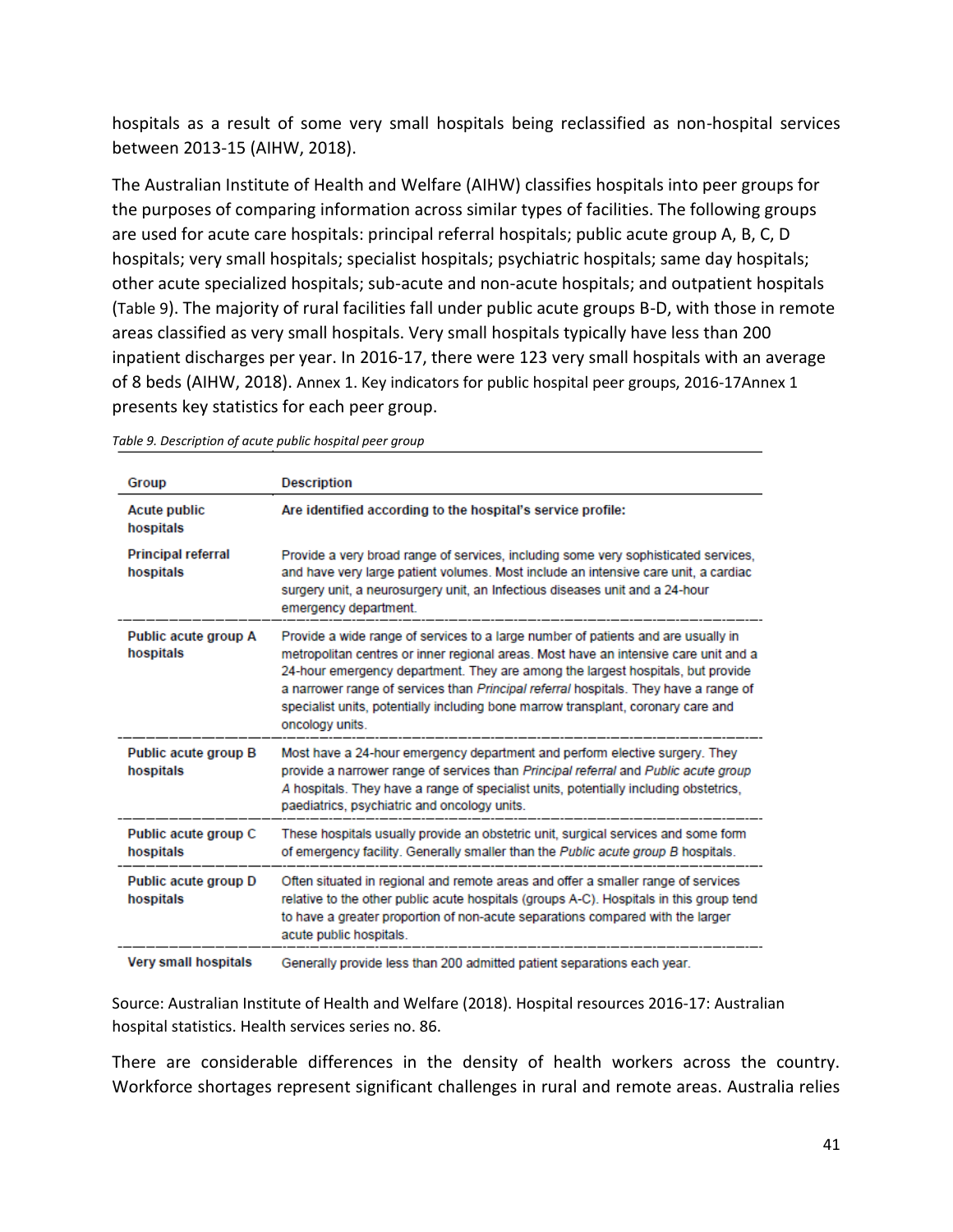heavily on overseas-trained doctors to meet rural health needs – almost 50 percent of the rural workforce obtained their medical qualification in another country, compared to 30 percent nationally. Federal government policy has explicitly attempted to recruit overseas-trained GPs to work in remote settings. In addition, financial incentives have been introduced to attract doctors to work in rural areas, but the uptake of such positions has remained low (OECD, 2015).<sup>13</sup>

In the past, GPs working in small rural hospitals had a wider range of skills and were able to perform basic surgery following some additional training, but closures of small rural hospitals have resulted in a decline of such GPs. There is, however, a renewed focus on *rural generalists*  (GPs with additional skills, such as in anesthesia or surgery or obstetrics) (OECD, 2015).

In addition, there is a move to transform small rural hospitals into alternative settings, such as residential aged care facilities and community medical centers. In Victoria, for example, public hospitals have a relatively high number of residential care beds with community health visiting specialists. In addition, hospitals can participate in the Multipurpose Service Program - a joint initiative of the federal and state governments to ensure access for rural and remote communities to hospitals and aged-care homes that would not be financially viable as standalone facilities. By pooling funds across program boundaries, multipurpose service (MPS) health centers offer a range of health and residential aged care services in one location, including GP and ambulance services (OECD, 2015).

Telehealth has been used to improve access to certain services, such as mental health and dermatology, by linking rural GPs or patients directly to specialists in other hospitals. An online platform Tele-Derm, developed by the Australian College of Rural and Remote Medicine, for example, allows rural GPs to submit photos of skin conditions along with the patient's history and possible diagnosis. The information is reviewed by dermatologists, who typically provide a diagnosis and treatment options within two days (OECD, 2015).

#### Payment

 $\overline{\phantom{a}}$ 

In 2011, the Council of Australian Governments adopted the National Health Reform Agreement (NHRA), introducing new financial arrangements to improve the coordination between federal, state, and territory governments. One of the goals of the NHRA was to "improve patient access to services and public hospital efficiency through the use of activity-based funding based on a national efficient price" (Council of Australian Governments, 2011). The NHRA established the Independent Hospital Pricing Authority (IHPA), which is responsible for the pricing framework for public hospitals in Australia using data from the National Hospital Cost Data Collection and the National Public Hospital Establishments (IHPA, 2018a).

 $13$  This is consistent with the global evidence demonstrating that financial incentives have a limited impact on changing health worker's location preferences (Humphreys et al., 2009).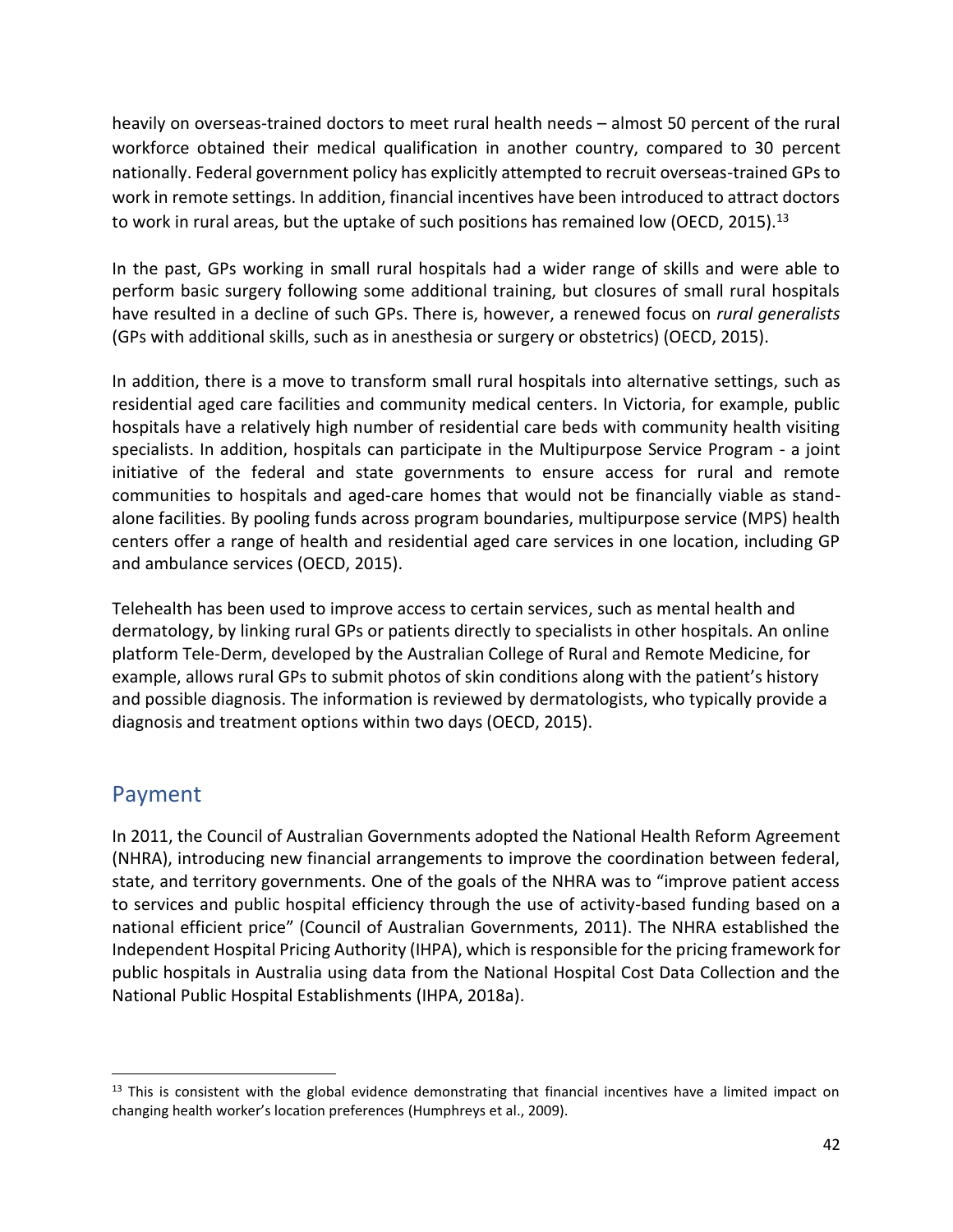Most hospitals, excluding those with low activity levels or located in remote areas, are paid based on their volume of services through case-based payments using Diagnosis Related Groups (DRGs). Australia uses the Australian Refined Diagnosis Related Groups (AR-DRG) Version 9 classification for pricing acute inpatient services, which is based on the tenth edition of the International Statistical Classification of Diseases and Related Health Problem Australian Modification (ICD-10- AM) and the Australian Classification of Health Interventions (ACHI). It contains 399 Adjacent DRGs (ADRGs) and 803 DRGs.<sup>14</sup> The development of the Eleventh Edition of ICD-10-AM/ACHI and Version 10 of the AR-DRG is currently underway.

Activity based funding (ABF) is calculated based on the number of services provided to patients and the efficient cost of delivering those services. ABF uses national classifications, cost weights, and nationally efficient prices to determine the funding for each activity or service. The cost weights are determined by the National Weighted Activity Unit (NWAU) – a standardized unit that allows to compare different services (e.g. inpatient, outpatient, and emergency care) and to value each service by weighing it for its clinical complexity. The average hospital service represents one NWAU. More intensive and expensive activities are worth multiple NWAUs, while simpler activities are worth a fraction of the NWAU. The IHPA determines the National Efficient Price (NEP) for public hospitals that can be funded on an activity basis. The NEP represents the price per NWAU. To obtain the price per service, the NWAU is multiplied by the NEP (IHPA, 2018b).

Small rural and remote hospitals are funded through block grants (i.e. fixed amount) that are based on the volume of services, location, and type of services provided. Based on discussions with the Small Rural Hospital Working Group,<sup>15</sup> IHPA determines which hospital services are eligible for federal government funding on block grant basis only or a combination of activitybased funding and block funding. This determination is made once every six years (or more frequently at the states' discretion). Block funding applies to approximately 400 small rural and remote hospitals.

#### **Eligibility**

 $\overline{a}$ 

**Hospitals that are not financially viable under an activity-based financing model are eligible to the prospective global budget.** Public hospitals are eligible for block funding if they are not able to satisfy the technical requirements for applying ABF or there is an absence of economies of

<sup>14</sup> https://www.accd.net.au/ArDrg.aspx?page=6

<sup>&</sup>lt;sup>15</sup> The Small Rural Hospitals Working Group advises IHPA on the design of the framework for establishing an efficient cost for small rural and remote hospitals and helps to identify the cost drivers for such hospitals.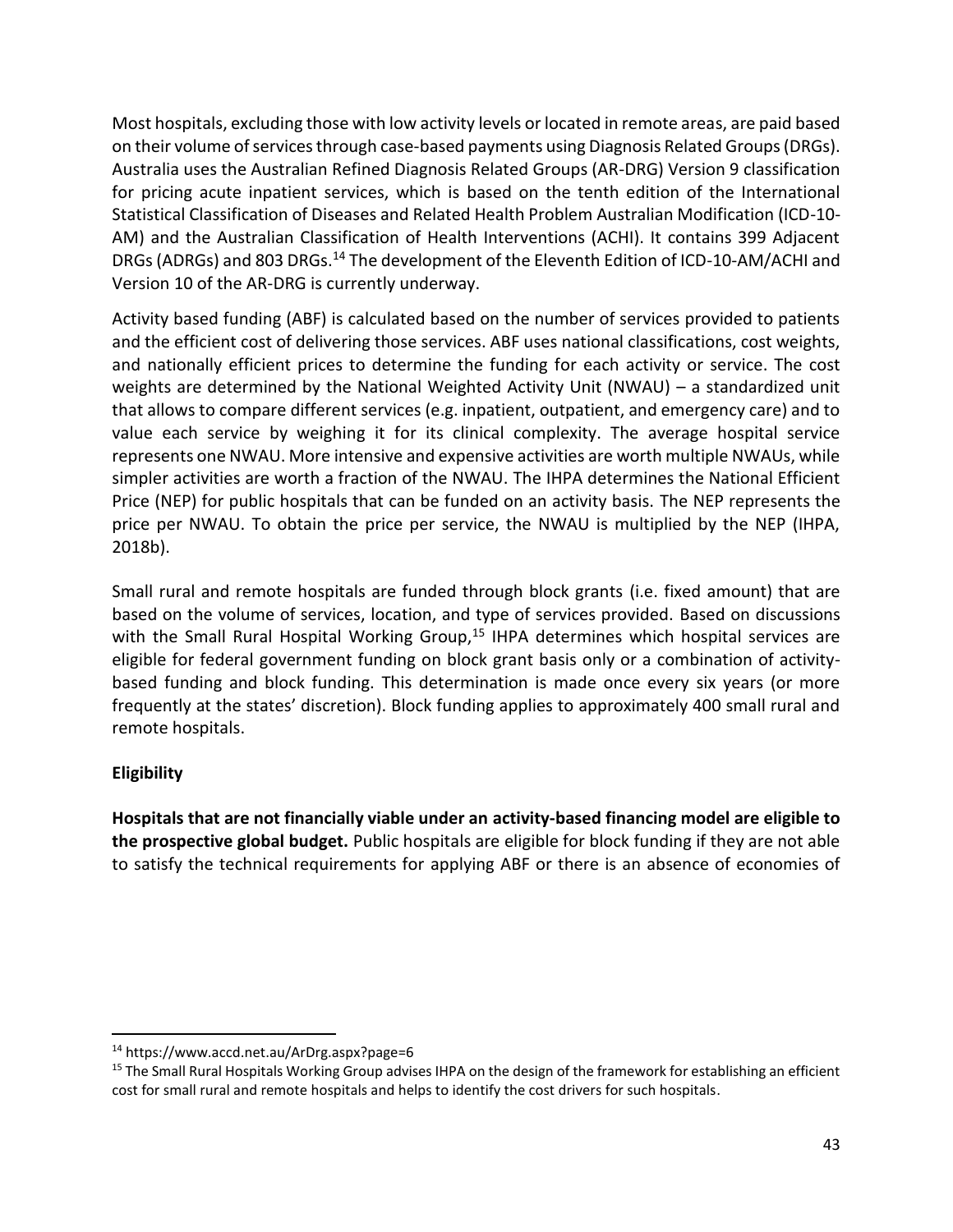scale, resulting in some services not being financially viable under ABF.<sup>16,17</sup> Recognizing that small rural or remote hospitals have significant fixed costs, block funded hospitals are divided into volume groups based on established thresholds of activity. Hospitals can receive block funding if:

- 1. they are located in a metropolitan area<sup>18</sup> and have fewer than 1800 acute inpatient NWAU per year;
- *or*

 $\overline{\phantom{a}}$ 

2. they are located in a rural area<sup>19</sup> and have fewer than 3500 NWAU per year.

To determine eligibility, IHPA uses the three-year average annual total NWAU (IHPA, 2018a).

#### **Scope of the global budget**

The scope of the budget is comprehensive and covers inpatient, outpatient, and emergency department services.

#### **Budget setting and adjustment factors**

**The budget is based on average reported expenditure of small rural and remote hospitals.** The IHPA calculates a National Efficient Cost (NEC) using the average in-scope expenditure data reported by eligible hospitals, accounting for price and activity growth. The NEC represents the average cost of a block funded small rural hospital. In 2018-2019, the NEC is 5.171 million AUD.

**The budget allocation varies based on the hospital's volume, location, and service mix.** Small rural or remote hospitals that are eligible for block funding are categorized into eight groups (Group 0 and Groups A-G). Group 0 is determined based on the hospital's in-scope expenditure (< \$0.5 million AUD), while Groups A-G are determined based on the total reported NWAU activity. In addition, groups are divided according to the hospital's Australian Statistical Geography Standard (ASGS) region. Hospitals in inner regional, outer regional, and remote areas are classified as Region 1 hospitals and are further divided into three types depending on the services they provide.

- Type A hospitals have more than 30 NWAUs of surgical or obstetric episodes;
- Type B hospitals do not classify as Type A hospitals, but their acute inpatient activity represents more than 40 percent of their total NWAU;
- Type C hospitals are remaining Region 1 facilities that do not meet Type A or B criteria.

 $16$  Clause 30 of the Heads of Agreement – National Health Reform states that "some small rural hospitals will continue to be funded by block grants where ABF alone would not enable these hospitals to maintain community services obligations (CSOs)". Rural hospitals were termed as community service obligation (CSO) hospitals, "…a public hospital that, due to factors outside the control of local management, is unlikely to be financially viable under an activity-based funding arrangement that reflects an efficient price set at the national or jurisdictional level."

<sup>&</sup>lt;sup>17</sup> To determine a hospital's financial viability, several factors were considered. These included the volume of services, variability in acute-patient discharges and bed-days, number of DRGs with five or more acute patients per year, differences in the average cost per weighted admission, road distance to nearest regional hospital, and remoteness region in which the hospital is located. These factors were chosen based on relevance and data availability.

 $18$  Defined as "major city" in the Australian Statistical Geography Standard (ASGS).

<sup>&</sup>lt;sup>19</sup> Other non-metropolitan areas, including inner regional, outer regional, remote, and very remote in the ASGS.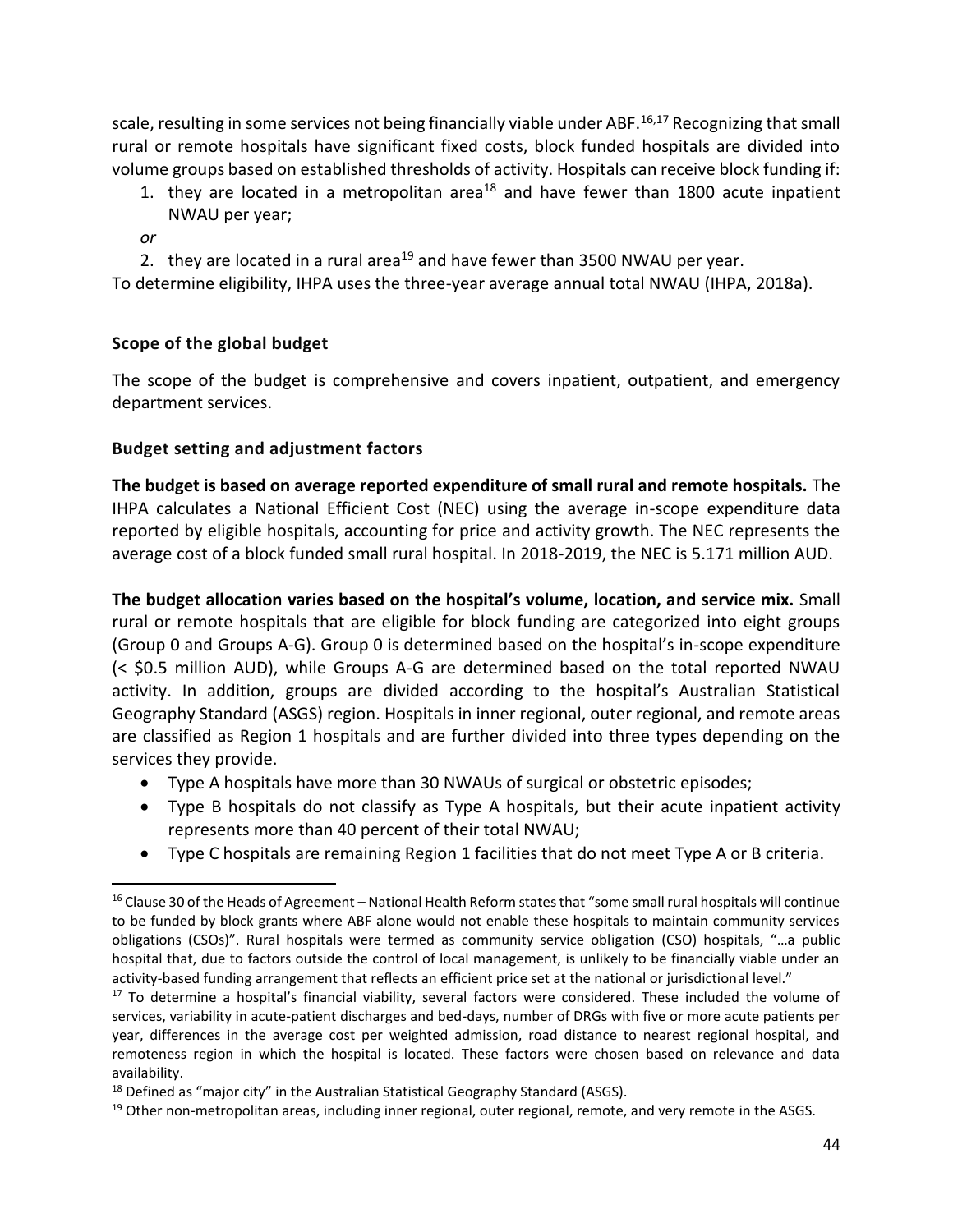Hospitals in very remote areas fall under Region 2.

The amount of block funding for each hospital is determined by multiplying the cost weight of the appropriate category in [Table 10](#page-45-0) by the NEC (IHPA, 2018a). For example, a hospital located in an inner regional area (Region 1) that had more than 30 NWAU of surgical and obstetric care (Type A) and whose total volume of services was 460 NWAU (Group C) would receive a block grant of 8.315 million AUD (5.171 million AUD \* 1.608) in 2018-19. Meanwhile, a Region 1, Type B, Group D hospital would receive a grant of 5.176 million AUD (5.171 million AUD  $*$  1.001) – comparable to the national efficient cost.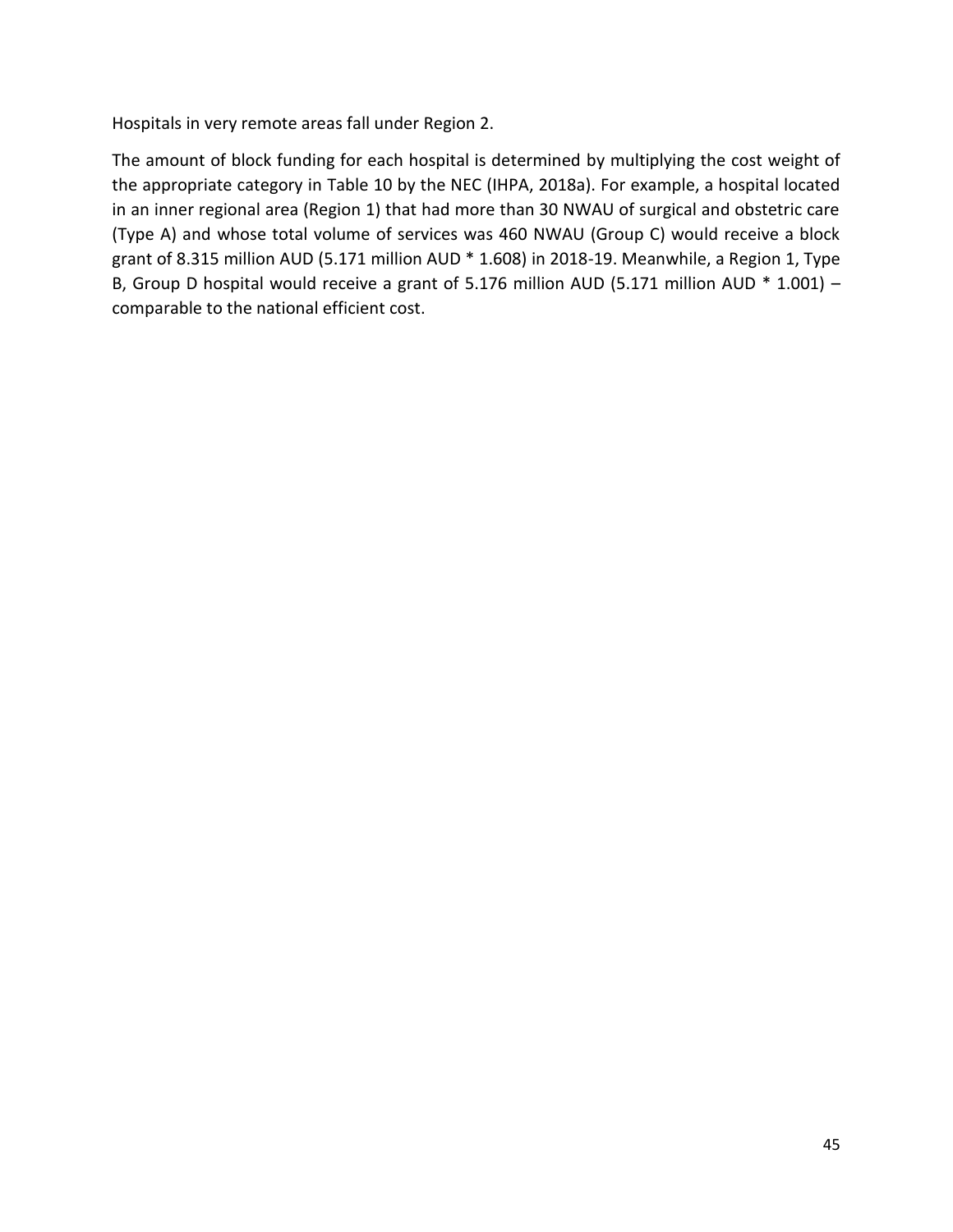*Table 10. Groupings for small rural hospitals by service volume, ASGS region, and type (2018-19)*

|                                                                                      | <b>Service Volume Grouping</b>                  |           |             |       |                |             |                |                |             |
|--------------------------------------------------------------------------------------|-------------------------------------------------|-----------|-------------|-------|----------------|-------------|----------------|----------------|-------------|
|                                                                                      |                                                 |           |             | Group |                | Group       |                |                | Group       |
|                                                                                      |                                                 |           | Group       | В     | <b>Group C</b> | D           | <b>Group E</b> | <b>Group F</b> | G           |
|                                                                                      |                                                 | Group 0   | A           | 260-  | 460-           | 660-        | 1050-          | 1700-          | 2500-       |
| <b>ASGS</b>                                                                          |                                                 | $<$ \$0.5 | $0 - 259.9$ | 459.9 | 659.9          | 1049.9      | 1699.9         | 2499.9         | 3500        |
| <b>Region</b>                                                                        | <b>Type</b>                                     | million   | <b>NWAU</b> | NWAU  | <b>NWAU</b>    | <b>NWAU</b> | <b>NWAU</b>    | NWAU           | <b>NWAU</b> |
| <b>Region 1</b>                                                                      | Type A                                          |           |             |       |                |             |                |                |             |
| Inner                                                                                | > 30 NWAUs of surgical or obstetric episodes    | <b>NA</b> | <b>NA</b>   | 0.793 | 1.608          | 1.234       | 1.699          | 2.506          | 3.398       |
| regional,                                                                            | Type B                                          |           |             |       |                |             |                |                |             |
| outer                                                                                | Do not classify as Type A but acute inpatient   |           |             |       |                |             |                |                |             |
| regional,                                                                            | activity represents >40% of total NWAU          | <b>NA</b> | <b>NA</b>   | 0.644 | 0.866          | 1.001       | 1.378          | 2.033          | 2.757       |
| and                                                                                  | Type C                                          |           |             |       |                |             |                |                |             |
| remote                                                                               | Remaining Region 1 block funded small hospitals |           |             |       |                |             |                |                |             |
| areas                                                                                | that do not meet Type A or Type B criteria      | 0.072     | 0.380       | 0.629 | 0.846          | 0.978       | 1.346          | 1.986          | 2.692       |
| 0.603<br>1.519<br><b>NA</b><br>0.338<br>0.998<br><b>Region 2</b> (very remote areas) |                                                 |           |             |       |                | 1.876       | 3.670          | <b>NA</b>      |             |

<span id="page-45-0"></span>Source: Independent Hospital Pricing Authority (2018a). National Efficient Cost Determination 2018-19.

Notes: NA if no hospital has the combination of service volume, ASGS region, and type.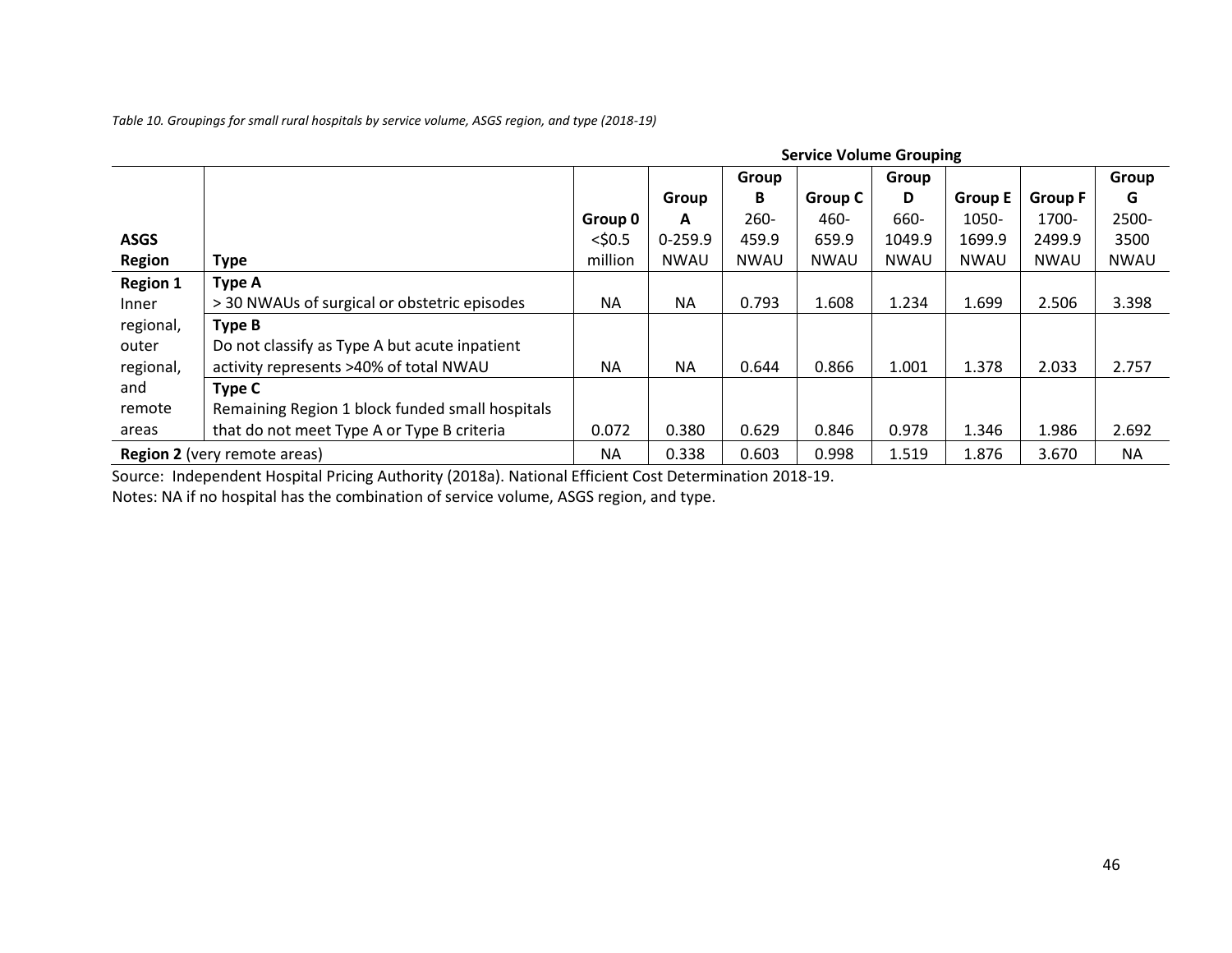### Performance Monitoring and Evaluation

The 2011 National Health Reform Act established the National Health Performance Authority (NHPA), which was subsequently merged with the Australia Institute of Health and Welfare. NHPA annually reviews its Performance and Accountability Framework (PAF) the objectives of which is "to support a safe, high quality Australian health system, through improved transparency and accountability."<sup>20</sup> The Framework covers the domains of equity, effectiveness and efficiency of service delivery and is comprised of 48 national indicators: 31 indicators for primary health care networks and 17 indicators for public and private hospitals. [Figure 8](#page-47-0) presents the hospital indicators. There are no separate indicators for small rural or remote hospitals. On the contrary, due to the small volumes observed at such facilities, they are often excluded from the indicators.

Beginning July 2017, financial penalties are in place for sentinel events at public hospitals. For small rural and remote hospitals, he cost of sentinel events is deducted from the block funding (the amount is determined by multiplying the NEP for the NWAU associated with the sentinel event) [\(Table 11\)](#page-46-0).

#### <span id="page-46-0"></span>*Table 11. List of sentinel events in Australia*

- Procedures involving the wrong patient or body part resulting in death or major permanent loss of function
- Suicide of a patient in an inpatient unit
- Retained instruments or other material after surgery requiring re-operation or further surgical procedure
- Intravascular gas embolism resulting in death or neurological damage
- Haemolytic blood transfusion reaction resulting from ABO [blood type] incompatibility
- Medication error leading to the death of a patient reasonably believed to be due to incorrect administration of drugs
- Maternal death associated with pregnancy, birth and the puerperium
- Infant discharged to the wrong family

For hospitals funded by activity-based funding, in additional to sentinel events, there is an adjustment for hospital acquired complications (HACs). Funding is reduced by the amount of additional costs of providing hospital care due to a HAC, which is weighted by the patient's likelihood of experiencing a HAC. For low HAC risk patients, funding is reduced by the full incremental cost of the HAC, whereas for high risk patients, only a fraction of the HAC cost is deducted (IHPAc, 2018).

 $\overline{\phantom{a}}$ 

<sup>20</sup> http://meteor.aihw.gov.au/content/index.phtml/itemId/554919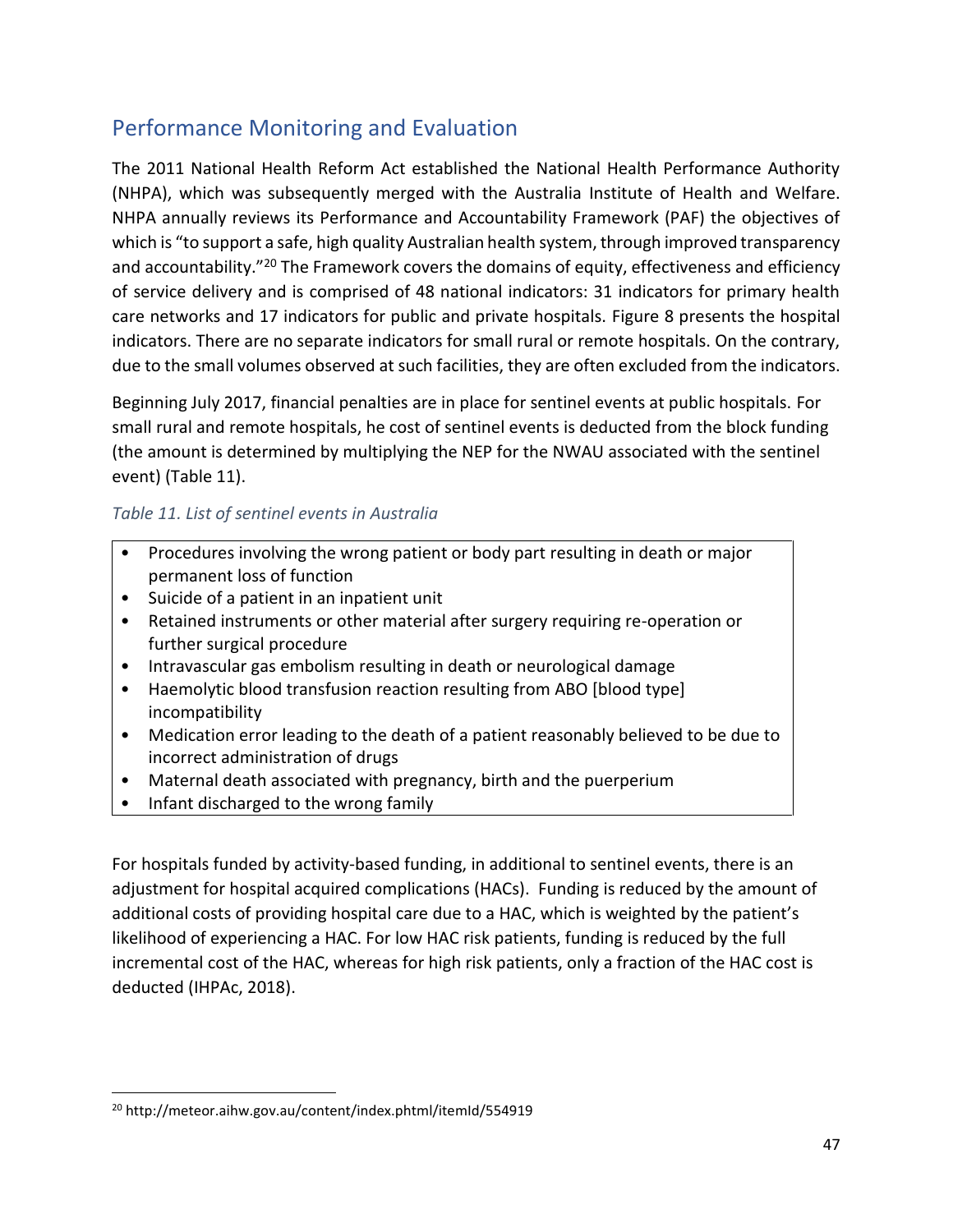

<span id="page-47-0"></span>*Figure 8. Hospital indicators under the Performance and Accountability Framework*

Source: Australia National Health Reform. Performance and Accountability Framework. [https://www.aihw.gov.au/getmedia/ea9b2361-38de-43f3-9426-8705fcc8f1da/performance-and](https://www.aihw.gov.au/getmedia/ea9b2361-38de-43f3-9426-8705fcc8f1da/performance-and-accountability-framework.pdf.aspx)[accountability-framework.pdf.aspx](https://www.aihw.gov.au/getmedia/ea9b2361-38de-43f3-9426-8705fcc8f1da/performance-and-accountability-framework.pdf.aspx)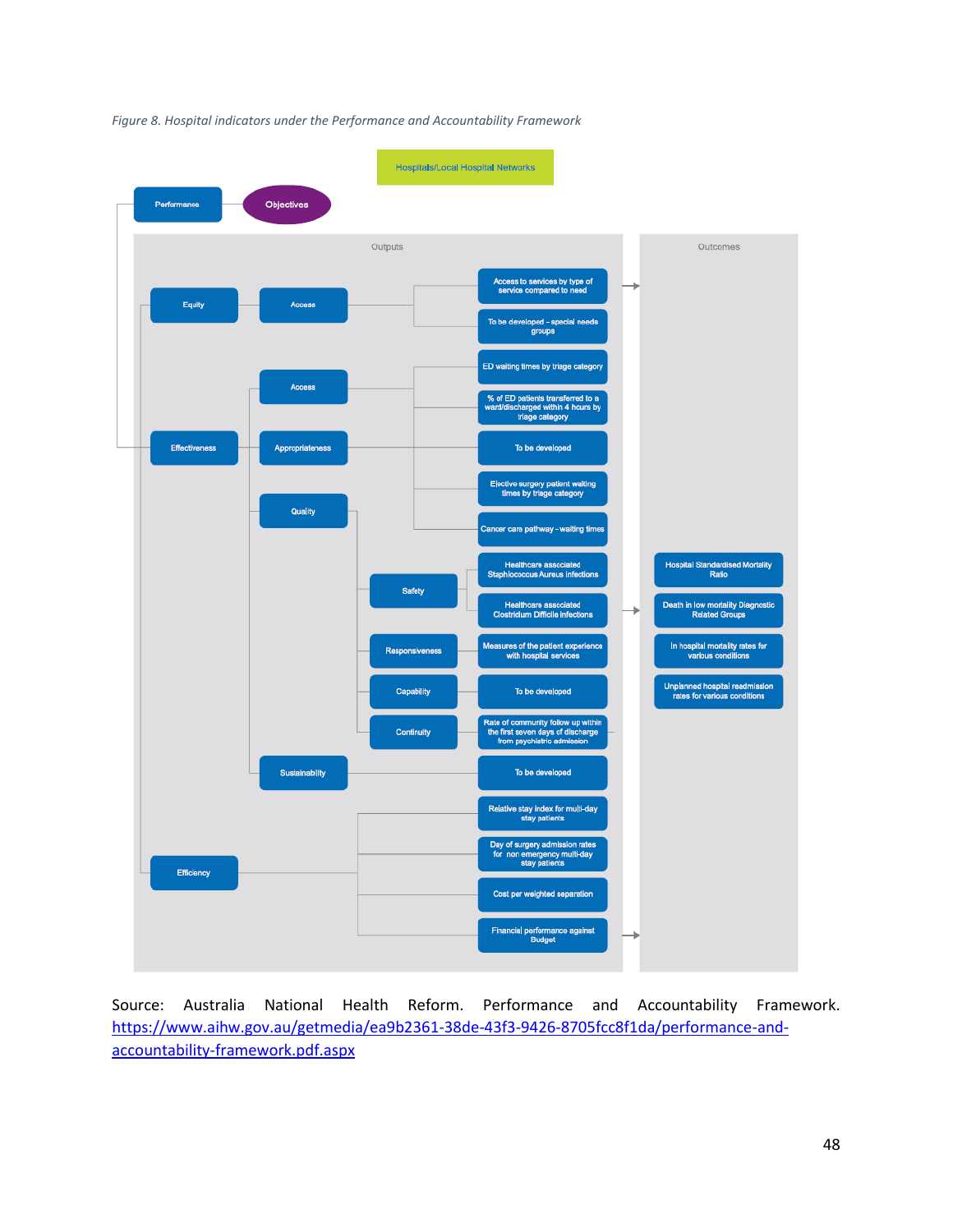### References

- Australian Institute of Health and Welfare (2018). Hospital resources 2016-17: Australian hospital statistics. Health services series no. 86.
- Australia National Health Reform. Performance and Accountability Framework. [https://www.aihw.gov.au/getmedia/ea9b2361-38de-43f3-9426-8705fcc8f1da/performance-and](https://www.aihw.gov.au/getmedia/ea9b2361-38de-43f3-9426-8705fcc8f1da/performance-and-accountability-framework.pdf.aspx)[accountability-framework.pdf.aspx](https://www.aihw.gov.au/getmedia/ea9b2361-38de-43f3-9426-8705fcc8f1da/performance-and-accountability-framework.pdf.aspx)
- Council of Australian Governments (2011). National Health Reform Agreement. [http://www.federalfinancialrelations.gov.au/content/npa/health/\\_archive/national-agreement.pdf](http://www.federalfinancialrelations.gov.au/content/npa/health/_archive/national-agreement.pdf)
- Independent Hospital Pricing Authority (2018a). National Efficient Cost Determination 2018-19. March 2018.

[https://www.ihpa.gov.au/sites/g/files/net4186/f/publications/national\\_efficient\\_cost\\_determinati](https://www.ihpa.gov.au/sites/g/files/net4186/f/publications/national_efficient_cost_determination_2018-19.pdf) [on\\_2018-19.pdf](https://www.ihpa.gov.au/sites/g/files/net4186/f/publications/national_efficient_cost_determination_2018-19.pdf)

Independent Hospital Pricing Authority (2018b). National Efficient Price Determination 2018-19. March 2018.

[https://www.ihpa.gov.au/sites/g/files/net4186/f/publications/national\\_efficient\\_price\\_determinat](https://www.ihpa.gov.au/sites/g/files/net4186/f/publications/national_efficient_price_determination_2018-19.pdf) [ion\\_2018-19.pdf](https://www.ihpa.gov.au/sites/g/files/net4186/f/publications/national_efficient_price_determination_2018-19.pdf)

- Independent Hospital Pricing Authority (2018c). Understanding the NEP and NEC 2018-19. March 2018. https://www.ihpa.gov.au/sites/g/files/net4186/f/publications/understanding the nep and nec 2 [018-19.pdf](https://www.ihpa.gov.au/sites/g/files/net4186/f/publications/understanding_the_nep_and_nec_2018-19.pdf)
- OECD (2015). OECD Reviews of Health Care Quality: Australia 2015: Raising Standards, OECD Publishing, Paris.

World Bank (2018). World Development Indicators. https://data.worldbank.org/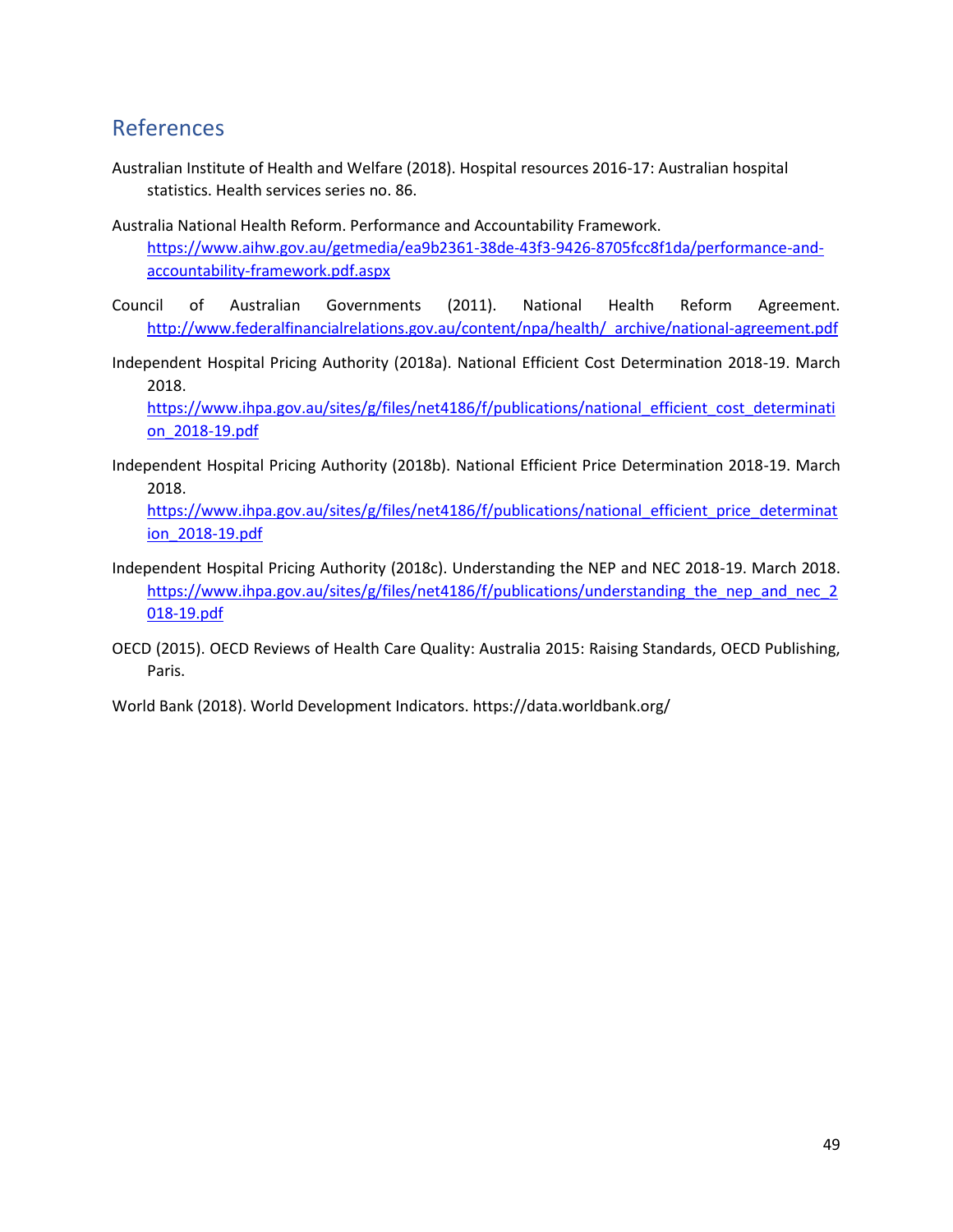*Annex 1. Key indicators for public hospital peer groups, 2016-17*

|                                       | Location<br><b>Services provided</b> |                |                 |       |                                        |                                                   |                                    |                                                       |                              |                                         |                                          |                                           |                            |
|---------------------------------------|--------------------------------------|----------------|-----------------|-------|----------------------------------------|---------------------------------------------------|------------------------------------|-------------------------------------------------------|------------------------------|-----------------------------------------|------------------------------------------|-------------------------------------------|----------------------------|
|                                       | cities<br><b>Major</b>               | Total regional | remote<br>Total | Total | department <sup>(a)</sup><br>Emergency | clinic <sup>(b)</sup><br>admitted<br>patient<br>å | surgery <sup>(c)</sup><br>Elective | reported <sup>(d)</sup><br>care<br>Intensive<br>hours | beds<br>available<br>Average | Separations <sup>(e)</sup><br>(average) | length<br>(days)<br>Average<br>stay<br>ቴ | E<br>care<br>days<br>Non-acute<br>patient | AR-DRGs(5+) <sup>(1)</sup> |
| Principal referral                    | 28                                   | 3              | 0               | 31    | 31                                     | 31                                                | 31                                 | 30                                                    | 660                          | 77,533                                  | 3.1                                      | 7.9                                       | 616                        |
| Women's and children's                | 12                                   | 0              | 0               | 12    | 9                                      | 12                                                | 12                                 | 9                                                     | 211                          | 23,733                                  | 2.9                                      | 1.6                                       | 253                        |
| Public acute group A                  | 34                                   | 28             | 1               | 63    | 60                                     | 63                                                | 59                                 | 49                                                    | 276                          | 35,123                                  | 2.9                                      | 10.7                                      | 425                        |
| Public acute group B                  | 23                                   | 20             | 1               | 44    | 44                                     | 44                                                | 42                                 | 12                                                    | 138                          | 18,499                                  | 2.6                                      | 15.7                                      | 277                        |
| Public acute group C                  | 9                                    | 115            | 18              | 142   | 55                                     | 140                                               | 98                                 | 2                                                     | 41                           | 3,867                                   | 2.6                                      | 22.9                                      | 106                        |
| Public acute group D                  | 4                                    | 133            | 52              | 189   | 58                                     | 167                                               | 10                                 | 0                                                     | 16                           | 563                                     | 4.2                                      | 32.8                                      | 24                         |
| Very small                            | 0                                    | 84             | 39              | 123   | 24                                     | 87                                                | 0                                  | 0                                                     | 8                            | 81                                      | 11.2                                     | 51.6                                      | 2                          |
| Psychiatric                           | 17                                   | 5              | 0               | 22    | 0                                      | 3                                                 | 0                                  | 2                                                     | 99                           | 750                                     | 78.4                                     | 1.7                                       | 12                         |
| Subacute and non-acute <sup>(9)</sup> | 27                                   | 11             | 0               | 38    | 0                                      | 33                                                | 0                                  | 1                                                     | 66                           | 1,724                                   | 13.3                                     | 89.9                                      | 41                         |
| Outpatient                            | 0                                    | 3              | 4               | 7     | 5                                      | 6                                                 | 0                                  | 0                                                     | 2                            | 46                                      | 3.8                                      | 0.2                                       | 1                          |
| Other <sup>(h)</sup>                  | 22                                   | 2              | 0               | 24    |                                        | 15                                                | 4                                  | 1                                                     | 35                           | 5,182                                   | 2.0                                      | 8.3                                       | 29                         |
| Total                                 | 176                                  | 404            | 115             | 695   | 287                                    | 601                                               | 256                                | 106                                                   | 89                           | 9,478                                   | 3.2                                      | 14.1                                      | 120                        |

<span id="page-49-0"></span>Source: AIHW (2018). Hospital resources 2016-17: Australian hospital statistics. Health services series no. 86.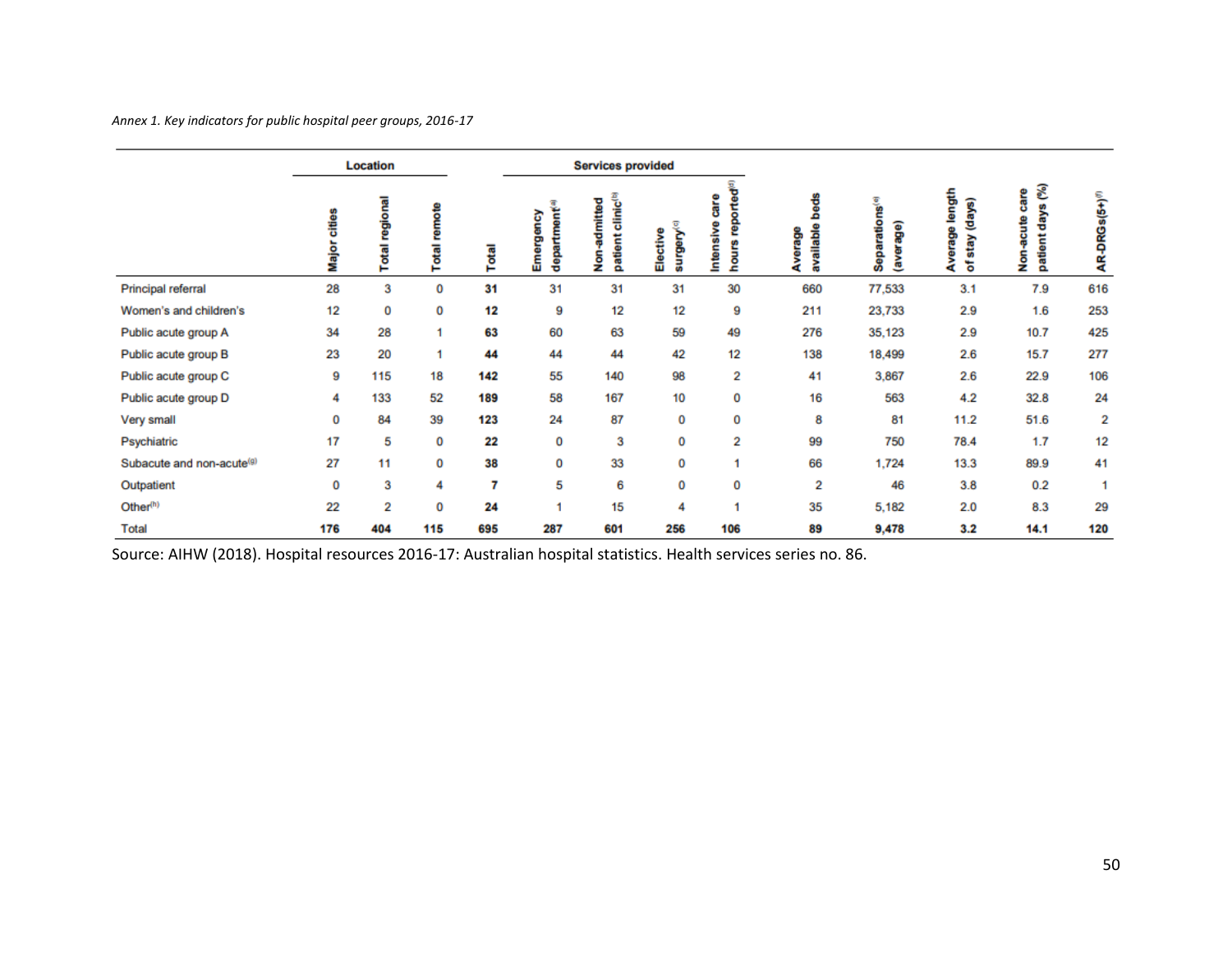### Annex 2 Maryland

#### <span id="page-50-0"></span>**Overview**

Maryland, a state in the Mid-Atlantic region of the United States, has a population of 6.1 million and a GDP per capita of 56,375 US\$ in 2017. According to the 2010 Census, approximately 13% of the population resides in rural areas (US Census Bureau, 2011). Public funding for health is channeled through two federal programs – Medicare and Medicaid, which cover senior citizens and the poor, respectively. Almost 28% of the population is covered by Medicaid or Medicare, with the majority of the population covered by private health insurance plans (Kaiser, 2017).<sup>21</sup>

*Table 12. Key indicators, 2017 or latest available year, State of Maryland*

| 6.1    |
|--------|
| 12.8   |
| 14.9   |
| 56,375 |
| 14.6   |
| 1.9    |
| 79.6   |
|        |

Maryland is the only state in the U.S. that has operated an all-payer hospital rate-setting system, which means all insurance schemes, public or private, have to apply the same payment system. To maintain the waiver on hospital payment from Medicare/Medicaid, Maryland had to ensure that cumulative growth in Medicare inpatient payments per admission since January 1981 remain below the national cumulative growth. The hospital payment was based on a complex system, with a blend of unit rates per cost item, $25$  DRGs constraint per case, and a volume control mechanism for the total inpatient and outpatient volume (de Lagasnerie et al., 2015). Triggered by the higher growth in the cost per admission in the late 2000s and the objective of delivering comprehensive, coordinated care, the State introduced global budgets for hospitals in 2010. This new model, which controls total revenue rather than cost per case, was implemented within a larger discussion between the Sate and Medicare to move from per case growth limitation to per capita limitation. The global budget is the first move towards a population-based model.

 $\overline{\phantom{a}}$ 

 $21$  Seven percent of the population is uninsured (Kaiser, 2017).

<sup>&</sup>lt;sup>22</sup> United States Census Bureau:<https://www.census.gov/quickfacts/fact/table/md/PST045217>

<sup>23</sup> Maryland Open Data Portal: [https://data.maryland.gov/Business-and-Economy/Choose-Maryland-Compare-](https://data.maryland.gov/Business-and-Economy/Choose-Maryland-Compare-States-Economy/gv8w-7mdg/data)[States-Economy/gv8w-7mdg/data](https://data.maryland.gov/Business-and-Economy/Choose-Maryland-Compare-States-Economy/gv8w-7mdg/data)

<sup>24</sup> Kaiser State Health Facts:<https://www.kff.org/statedata/>

 $25$  Each hospital has approximately 50 revenue centers, including intensive-care units, operating theaters, emergency departments, laboratories, and radiology.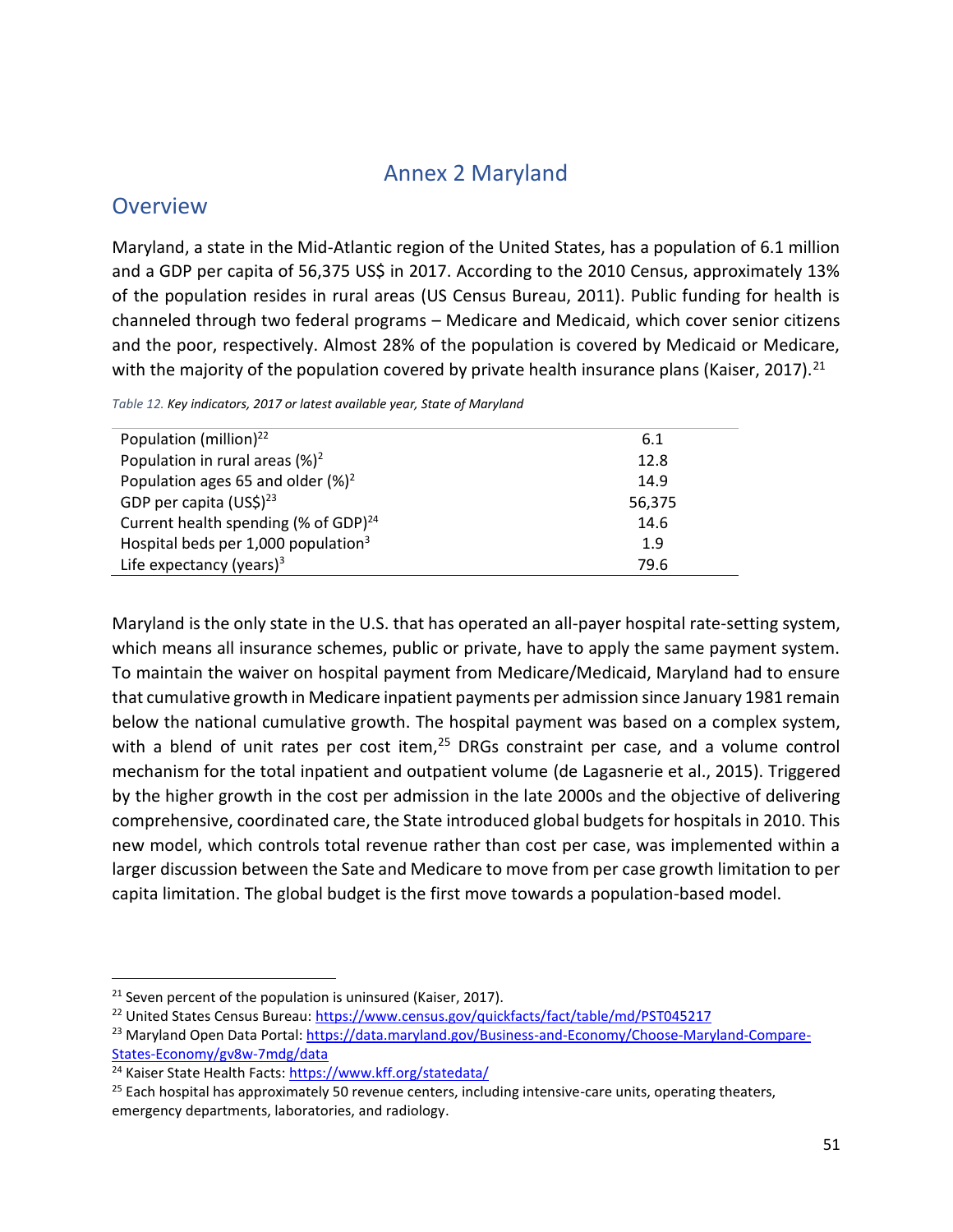### Maryland's Global Budget Program

 $\overline{a}$ 

The global budgeting program for hospitals was implemented in two phases. First, in July 2010, the State introduced a Total Patient Revenue (TPR) program for eight rural hospitals.<sup>26</sup> The TPR system was only available to hospitals "operating in regions of the State characterized by an absence of densely overlapping service areas" (Mortensen et al., 2014). The system was developed as a way to bring rural health into focus and ensure that rural areas had the tools and resources necessary to achieve quality if care and improve cost efficiency. In the first year of implementation, the budgets included a "seed revenue" representing 1.05 percent of hospital base revenue, for improving infrastructure and introducing new services (Murray, 2018). Rural hospitals formed a transformation collaborative to design strategies for delivering services outside the hospital setting, reducing readmission, and sharing experiences. A stable and predictable source of funding under the global budget allowed hospitals to invest in care management strategies, while being financially viable (Maryland Department of Health, 2016). Western Maryland Regional Medical Center, for example, offers discharged patients 30 days of free medications; uses telemonitoring for blood glucose, blood pressure, and weight; assigns doctors and nurse practitioners to skilled nursing homes; and offers other social services, such as food security and transportation (Sharfstein, 2016).

Based on the initial results of the TPR program, the State decided to expand the global budget model to the remaining 36 hospitals in the State in July 2014 under the Global Budget Revenue (GBR) program. A number of policy changes were made, including the addition of value-based purchasing program elements, readmission reduction targets, and other quality-based targets. GBR also adjusts for market shifts amongst hospitals. The global budget for rural hospitals by design targeted hospitals operating in an environment with limited overlap of catchment areas. As a result, administrative delineation (county level) could be used. The general model, however, had to be tailored to take into account hospitals with overlapping market areas, and therefore uses a virtual patient service area.

The objective of introducing the global budget was to slow down cost increases, while preserving the quality of care. The introduction of the global budget model marked a shift from regulating the cost per discharge to regulating total cost per capita. Under the new model, hospitals have an incentive to improve care and manage health at the community level, while at the same time improving efficiency by reducing emergency department use, unnecessary laboratory tests and diagnostics, inappropriate admissions, and readmissions. Facilities also have a financial incentive to develop community-based services in order to achieve population health management outside of the hospital setting. To recoup revenue that would otherwise be lost from reductions in

<sup>&</sup>lt;sup>26</sup> Although Total Patient Revenue (TPR) model had been available for small rural hospitals since the 1980s, only one hospital (Garrett Country Regional Medical Center) had signed up for it. In 2008, a second hospital joined the TPR system, with the remaining 8 rural hospitals joining in 2011.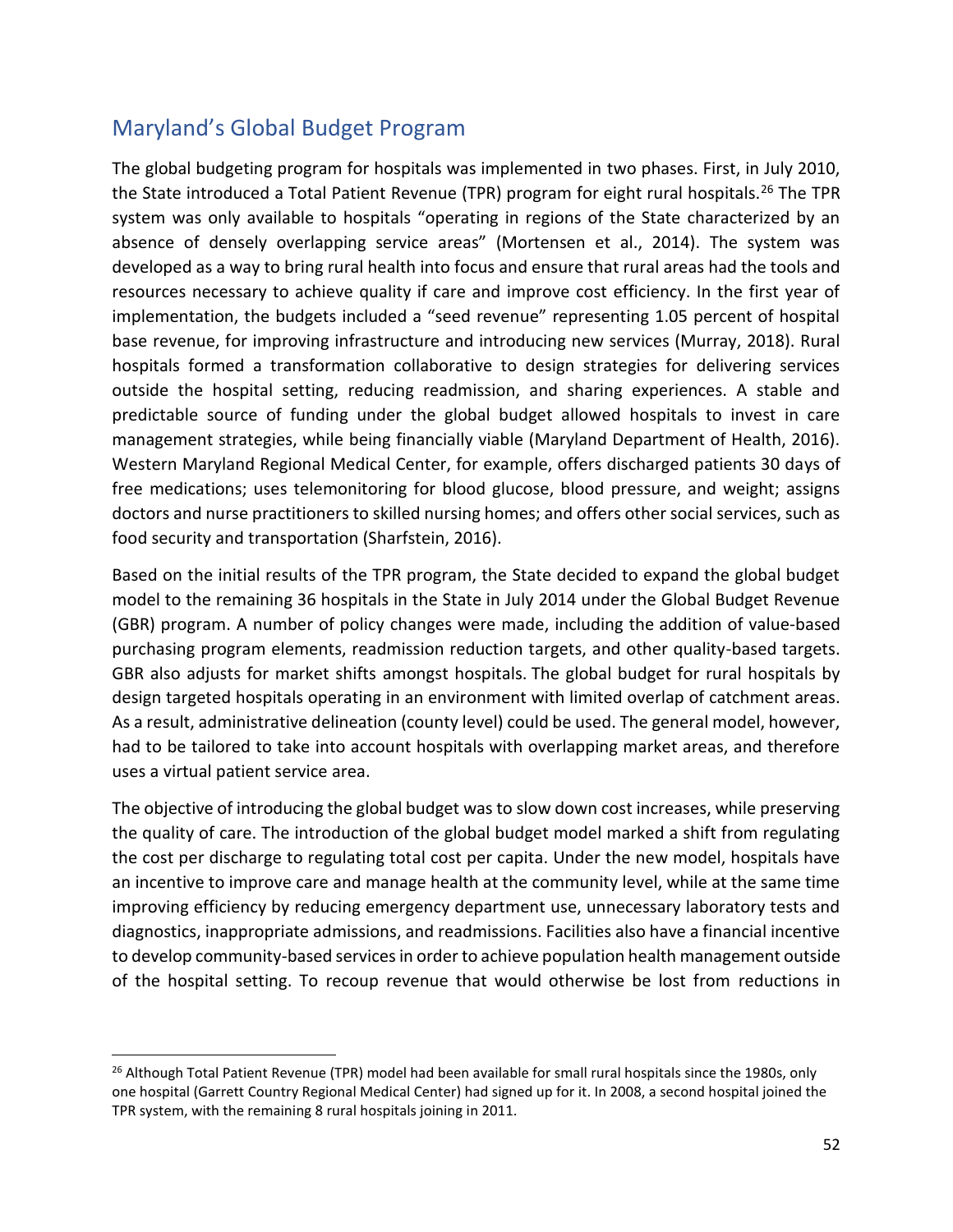utilization, hospitals can adjust their payment rates. Therefore, hospital expenditures would decrease, but the revenue would remain constant.

#### **Eligibility**

All general acute-care hospitals in the State of Maryland are eligible for the GBR program. The participation is compulsory.

#### **Scope of the global budget**

The scope of the budget is comprehensive and covers inpatient, outpatient, and ED services. Some specified services are not regulated by the global budget, for example, home health, outpatient renal dialysis, and skilled nursing facility services (Haber et al., 2018). Most importantly, physicians' fees, which were excluded under the previous volume-cap model, are included in the global budget. This ensures the alignment of incentives for hospitals and physicians.

#### **Budget setting and adjustment factors**

The budget for the base period is equivalent to the total revenue of the hospital, for outpatient and inpatients services, in 2013. Each year, the budget is adjusted to take into account change in cost of inputs, expected efficiency gains and reduction of unnecessary care, population demographics changes, market shift, and quality performance. The budget reflects the forecasted demographic changes in the hospital service area and associated changes in demand and cost of care, the share of total volume treated at the hospital (i.e. market shift), and the reduction of potentially avoidable utilization (PAU). The adjustment factors are presented in more detail in [Table 4.](#page-26-1) The budget can also be adjusted to account for exogenous changes in utilization of health services (e.g. flu outbreak). Hospitals can negotiate at any point during the year to adjust their Global Budgets based on discontinuation or addition of services and other factors.

The following equation is a simplified representation of the All-Payer model:

$$
\Sigma_{s}(1-d_{g})P_{hst}U_{hst} = TR_{hb}[(1+I_{t}+Adj_{t})(1+\Delta V_{ht})];
$$

where  $d_g$  is the discount rate on allowed charges of payer  $g$  (for Medicare and Medicaid  $g$ =0.06; 0 otherwise);  $P_{hst}$  is the price per unit in the s<sup>th</sup> revenue center in hospital *h* in year *t;*  $U_{hst}$  is the number *s*<sup>th</sup> revenue center in hospital *h* in year *t; TR<sub>hb</sub>* is the total allowed revenue for inpatient and outpatient revenue in the base period *b* (2013) for hospital *h*;  $I_t$  is the rate of inflation in the cost of producing hospital services from the base period to year  $t$ ;  $Adj<sub>t</sub>$  is the additional adjustments for hospital revenues; and  $\Delta V_{ht}$  is the projected rate of growth in hospital  $h$  volumes, based on population demographics, changes in market share, and reductions in PAU (Haber et al., 2016).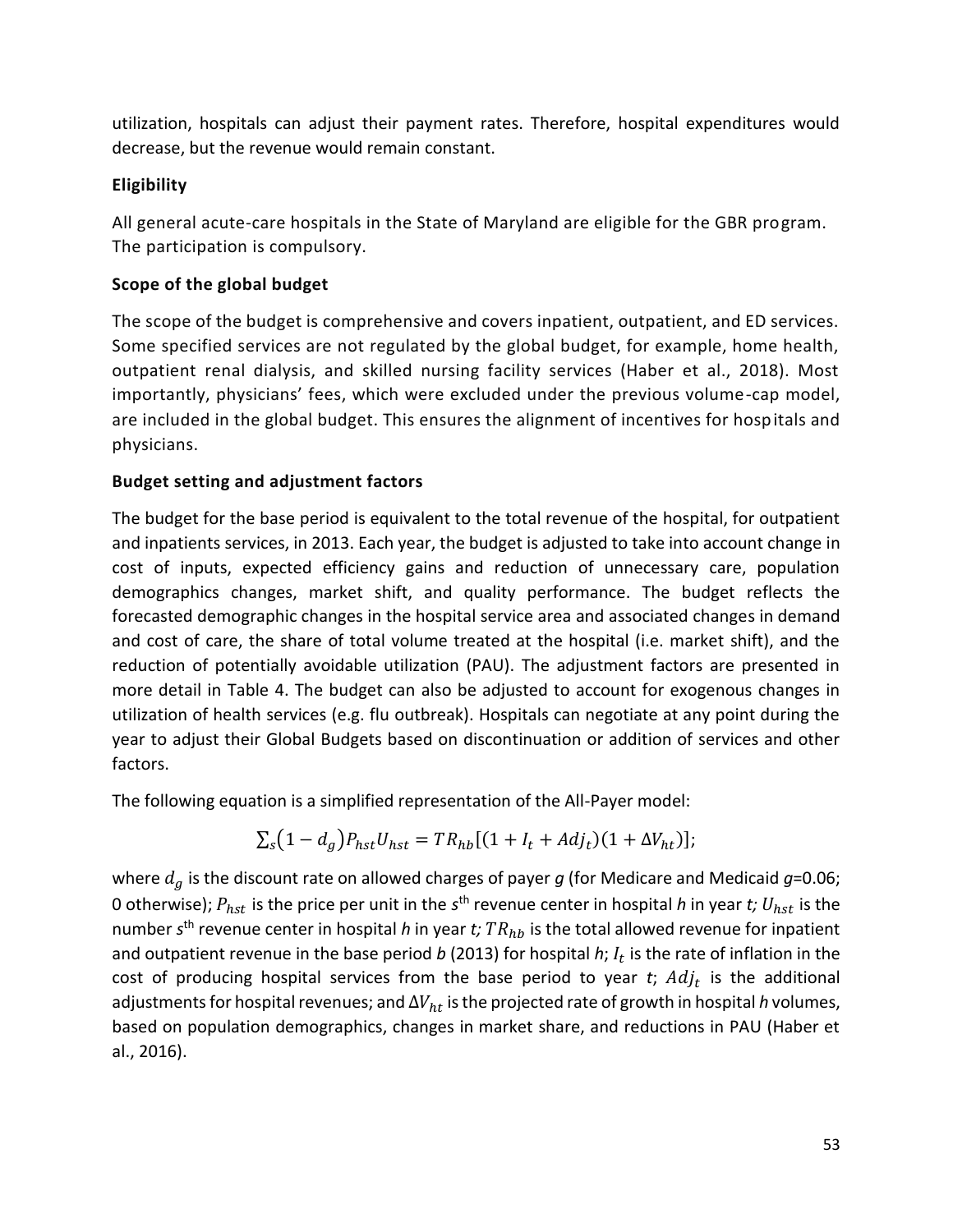#### *Table 13. Factors included in the global budget calculation*

| Factor                      | Description                                                                                                                                                                                                                                                                                                                                                                                                                                                                                                                                                                                                                                                                                                                                                                                     |
|-----------------------------|-------------------------------------------------------------------------------------------------------------------------------------------------------------------------------------------------------------------------------------------------------------------------------------------------------------------------------------------------------------------------------------------------------------------------------------------------------------------------------------------------------------------------------------------------------------------------------------------------------------------------------------------------------------------------------------------------------------------------------------------------------------------------------------------------|
| Inflation                   | The rate of inflation is calculated annually based on a weighted average of<br>the estimated growth in the price of hospital inputs and capital costs<br>(market basket index). The weighted average growth is then reduced by<br>expected productivity gains.                                                                                                                                                                                                                                                                                                                                                                                                                                                                                                                                  |
| Volume adjustment           | Population demographics, accounting for forecasted changes in the<br>age profile of the population in the hospital's market area and<br>relative cost per age groups. <sup>27</sup><br>Market shift, accounting for redistribution of volume among<br>hospital to incentivize gaining market share rather than increasing<br>volume.<br>Reductions in PAU, including 30-day all cause readmissions,<br>emergency department (ED) and observation visits within 30 days<br>of admission, potentially avoidable admissions based on Agency for<br>Healthcare Research and Quality prevention quality indicators, and<br>admissions for potentially preventable conditions (PPCs) defined by<br>Maryland Hospital Acquired Conditions (MHAC) policy. The<br>definition of PAU is updated annually. |
| Quality performance         | Facilities receive a quality-based reimbursement (QBR) score. The QBR<br>score is based on a weighted average of total scores across three domains:<br>1) clinical process of care measures, 2) patient experience, and 3) mortality.<br>Hospitals have a maximum revenue at-risk for the QBR program of 2% of<br>inpatient revenue and are rewarded or penalized in accordance with these<br>pre-established standards.                                                                                                                                                                                                                                                                                                                                                                        |
| Uncompensated care<br>(UCC) | To ensure that nonpaying patients are treated and to cover charity care and<br>bad debts in hospitals, each hospital receives an allowable uncompensated<br>care percentage. This is based on a 2-year average of the hospital's UCC<br>percentage, as well as the hospital's predicted UCC percentage based on a<br>linear regression model.                                                                                                                                                                                                                                                                                                                                                                                                                                                   |

#### **Global budget enforcement and flow of funds**

l

The global budget is not implemented as a fixed monthly payment but as a cap on the annual hospital revenues. The Maryland Health Services Cost Review Commission (HSCRC) establishes the annual budget for each hospital and the rates for services. All payers (e.g. Medicare, Medicaid, private insurers) at a given hospital are subject to the same prices, but Medicare and Medicaid are eligible to receive a 6% discount on charges (Haber et al., 2016).<sup>28</sup> Hospitals are permitted to raise or lower their prices by up to ±5% (±10% based on the review and approval of

<sup>&</sup>lt;sup>27</sup> Since hospitals have overlapping service areas, Maryland defines a virtual patient service area (VPSA), which is based on aggregate inpatient and outpatient utilization in the ZIP code area.

 $28$  The 6% discount for public payers (Medicare and Medicaid) was in place prior to the introduction of the global budget.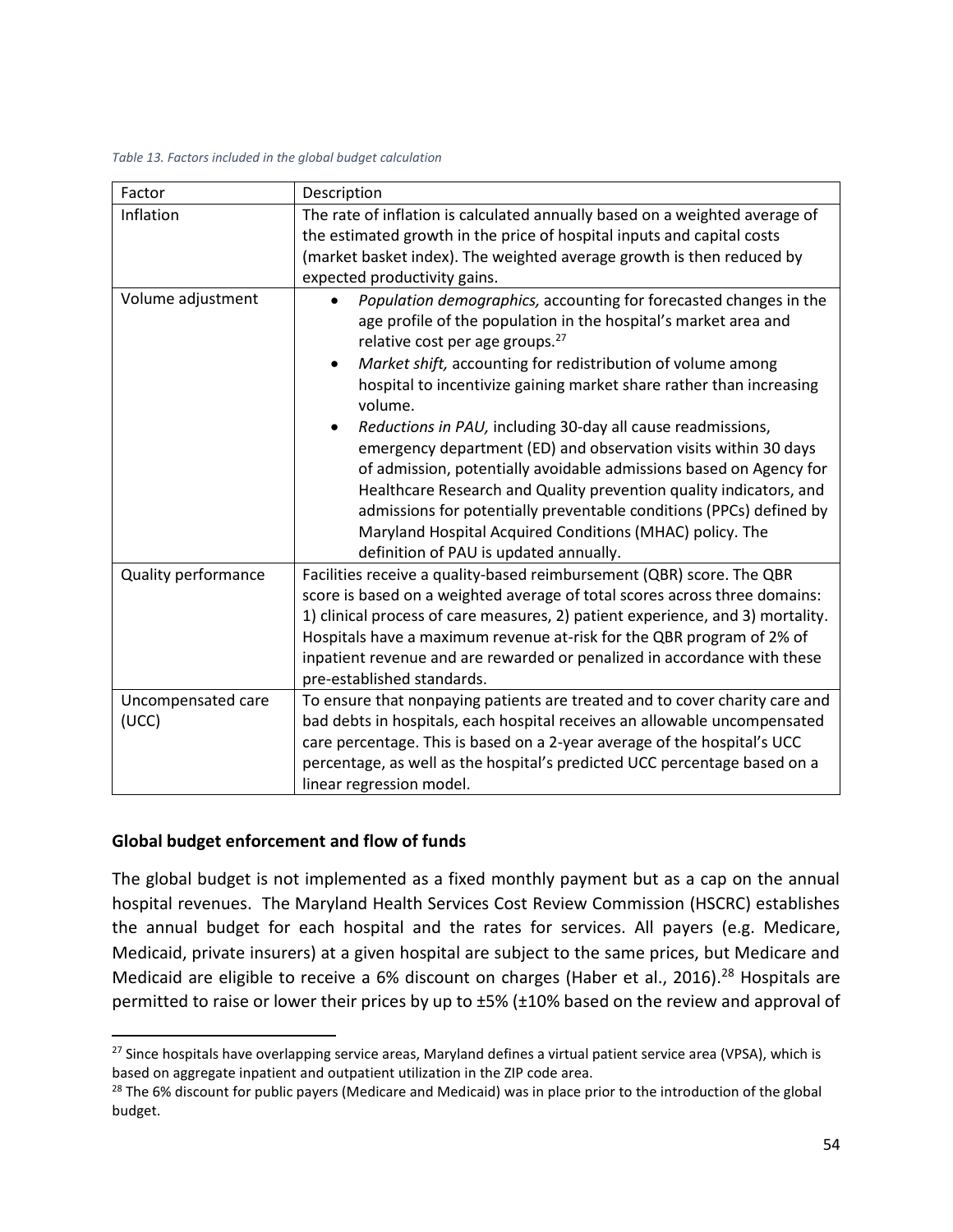state regulators) throughout the year in order to stay within the budget. A hospital with higher than predicted utilization, for example, would reduce its prices, while a hospital that achieved a lower rate of admission could increase its prices, thereby improving its operating margin. Hospitals that are over- or under-budget by up to 0.5% have the full amount credited or debited to the budget for the following year. Above those margins, penalties will be applied [\(Table 14\)](#page-54-0) (Haber et al., 2016). For example, if a facility charged 60,000 USD above the budget, equivalent to 0.6% of the global budget, 72,000 USD (60,000+(20%\*60.000)) will be deducted from the budget the following year.

| <b>Portion of revenue</b>                         | Penalty, revenue-approved budget     |                               |  |  |  |  |
|---------------------------------------------------|--------------------------------------|-------------------------------|--|--|--|--|
| variation that differs from<br>approved budget by | Less (underage)                      | Greater (overage)             |  |  |  |  |
|                                                   |                                      |                               |  |  |  |  |
| $0.0 - 0.5%$                                      | No penalty; full amount carried over | No penalty; full amount       |  |  |  |  |
|                                                   | to the following year budget         | deducted from the following   |  |  |  |  |
|                                                   |                                      | year budget                   |  |  |  |  |
| $0.51 - 1.0%$                                     | 20% penalty; 80% carried over to     | Full amount plus 20% penalty  |  |  |  |  |
|                                                   | following year budget                | deducted from following year  |  |  |  |  |
|                                                   |                                      | budget                        |  |  |  |  |
| 1.01-2.0%                                         | 50% penalty; 50% carried over to     | Full amount plus 50% penalty  |  |  |  |  |
|                                                   | following year budget                | deducted from following year  |  |  |  |  |
|                                                   |                                      | budget                        |  |  |  |  |
| >2%                                               | 100% penalty; no carryover to        | Full amount plus 50% penalty; |  |  |  |  |
|                                                   | following year budget                | deducted from following year  |  |  |  |  |
|                                                   |                                      | budget                        |  |  |  |  |

<span id="page-54-0"></span>

| Table 14. Penalty if hospital revenues differ from the approved global budget |  |  |
|-------------------------------------------------------------------------------|--|--|
|-------------------------------------------------------------------------------|--|--|

Source: Haber et al. (2016). Evaluation of the Maryland All-Payer Model. First Annual Report.

### Performance Monitoring and Evaluation

At the facility level, the State monitors the quality and safety of the care provided by the hospital and take these into account in the budget calculation. Firstly, unnecessary care (i.e., PAU) – either unnecessary admission or inappropriate care provided during hospitalization - is monitored. The budget of the hospital is reduced proportionally to the share of the revenue derived from the PAU. Secondly, as in other states, a pay-for-performance scheme, the Quality Based Reimbursement (QBR), incentivizes improvements in the quality of care with 2% of the hospital revenue at risk. The indicators are grouped into three domains: person and community engagement, clinical care, and patient safety.<sup>29</sup> The indicators are presented in more detail in [Table 15.](#page-55-0) One notable difference from the national program – the CMS Hospital Value-Based

 $\overline{\phantom{a}}$ 29

http://www.hscrc.state.md.us/Documents/Quality\_Documents/QBR/RY2020/RY%202020%20QBR%20Memo%20- %20Updated%202018-03-01.pdf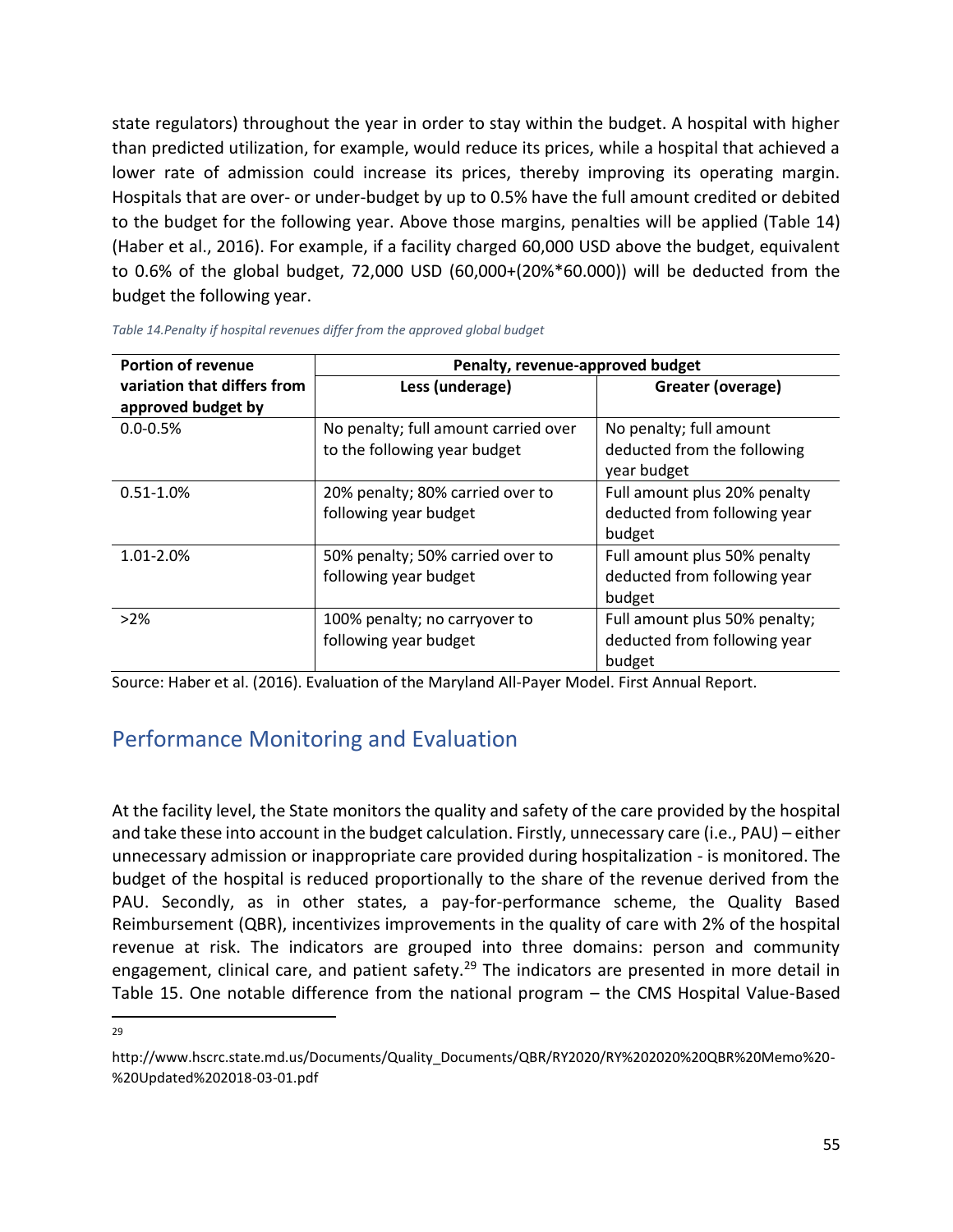Purchasing (VBP) – is that unlike the VBP, which takes into account mortality rate separately for three conditions (acute myocardial infraction, heart failure, and pneumonia), under QBR clinical care is measure by a single indicator. Furthermore, the QBR does not include an efficiency indicator, since the potential avoidable utilization and expected efficiency gain are accounted for in the global budget calculation. It is worth noting the Maryland is transitioning from clinical process indicators to results indicators.

| Domain        | Weighting | <b>Measures</b>                                             |  |  |  |  |  |
|---------------|-----------|-------------------------------------------------------------|--|--|--|--|--|
| Clinical care | 15%       | All-cause mortality<br>$\bullet$                            |  |  |  |  |  |
| Safety        | 35%       | <b>Central Line-Associated Blood Stream Infection</b>       |  |  |  |  |  |
|               |           | Catheter-Associated Urinary Tract Infection<br>$\bullet$    |  |  |  |  |  |
|               |           | Surgical Site Infection: Colon                              |  |  |  |  |  |
|               |           | Abdominal<br>Infection:<br>Surgical<br>Site<br>$\bullet$    |  |  |  |  |  |
|               |           | Hysterectomy                                                |  |  |  |  |  |
|               |           | Methicillin-Resistant Staphylococcus Aureus<br>$\bullet$    |  |  |  |  |  |
|               |           | Bacteremia                                                  |  |  |  |  |  |
|               |           | Clostridium difficile Infection (C. difficile)<br>$\bullet$ |  |  |  |  |  |
|               |           | Perinatal care - Elective deliveries < 39 week              |  |  |  |  |  |
| Person and    | 50%       | <b>Communication with Nurses</b>                            |  |  |  |  |  |
| Community     |           | <b>Communication with Doctors</b>                           |  |  |  |  |  |
| Engagements   |           | Responsiveness of Hospital Staff                            |  |  |  |  |  |
|               |           | <b>Communication about Medicines</b>                        |  |  |  |  |  |
|               |           | <b>Hospital Cleanliness and Quietness</b>                   |  |  |  |  |  |
|               |           | Discharge Information<br>$\bullet$                          |  |  |  |  |  |
|               |           | 3-Item Care Transition*                                     |  |  |  |  |  |
|               |           | <b>Overall Rating of Hospital</b>                           |  |  |  |  |  |

<span id="page-55-0"></span>

| Table 15. Domains and Measures Maryland Quality Based Reimbursement in 2018 |  |
|-----------------------------------------------------------------------------|--|
|-----------------------------------------------------------------------------|--|

Sources: Health Services Cost Review Commission (2017). Final Recommendations for Updating the Quality-Based Reimbursement Program for Rate Year 2020. Hospital Value-Based Purchasing MLN Booklet. CMS.

At the State level, Maryland is required to generate at least \$330 million in savings for Medicare beneficiaries over 5 years and to limit its annual all-payer total hospital per capita revenue growth to 3.58% - the State's long-term growth rate of gross state product (GSP) per capita. All hospitals are expected to be fully funded by global budgets. In addition, the Centers for Medicare and Medicaid Services (CMS) has established the following quality targets:

- To reduce aggregate Medicare 30-day unadjusted all-cause, all-site hospital readmissions rate over 5 years to or below the national Medicare rate.
- To reduce potentially preventable complications (PPCs) for 65 conditions by 6.89% annually (for a cumulative reduction of 30% over 5 years).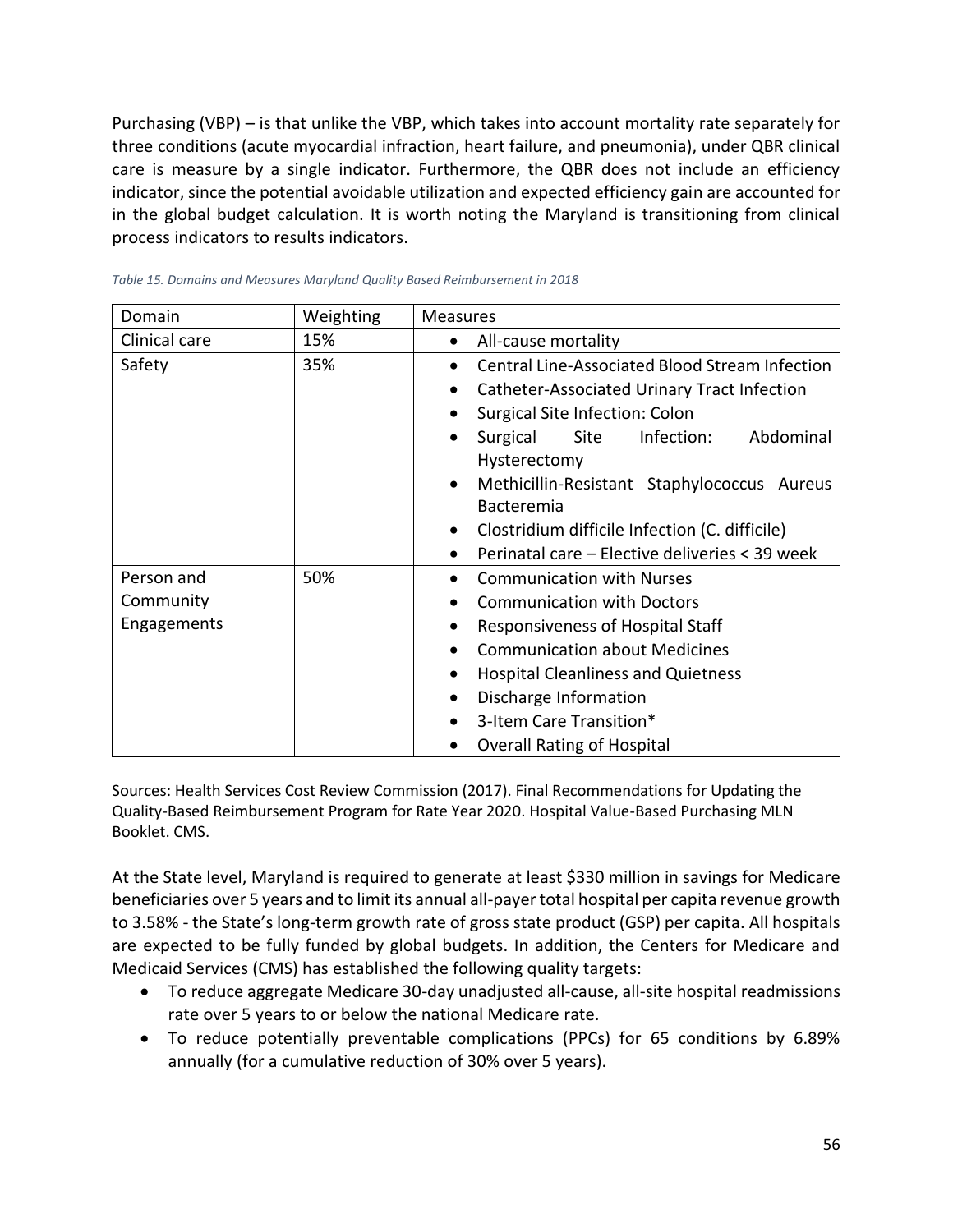To date, Maryland has met all specified targets [\(Figure 9\)](#page-57-0). In addition to being monitored on the specific indicators, the State must also submit an annual report outlining performance on key population health measures.

A rigorous evaluation of the overall performance of the program is also underway. Some changes have been observed in the composition of spending and hospital's financial performance. Outpatient services now represent a higher share of hospital revenues, with revenues almost equally split between outpatient and inpatient services (inpatient care represented 53% of total revenues in 2016 compared to 59% in 2012). As expected, hospitals have been found to frequently adjust their rates throughout the year to stay within the global budget. Importantly, despite constraints on hospital revenues, operating margins have improved across all hospitals (from 2.5% in 2012 to 3.3% in 2015). The greatest increase in operating margins was observed at small hospitals, where operating margins increased from 0% in 2012 to 3.9% in 2016 (Haber et al., 2018). This indicates that global budgets have been successful in ensuring financial sustainability of Maryland hospitals, particularly in rural areas.

In terms of the impact on utilization, the evidence to date is mixed. Patel and colleagues (2015) found a decline in hospitalization and readmission rates among Medical beneficiaries during the first year of implementation, and Haber and colleagues (2017) reported reductions in hospitals admissions, increases in emergency department visits, and no changes in primary care. A recent study conducted by Roberts and colleagues (2018) comparing eight Maryland counties to 27 non-Maryland control counties, however, did not find consistent evidence of changes in hospital or primary care utilization. Similarly, results from a study that focused exclusively on rural hospitals suggest that global budgets did not result in reductions in hospital utilization or pricestandardized spending during the initial implementation of the TPR between 2011 and 2013 (Roberts et al., 2018).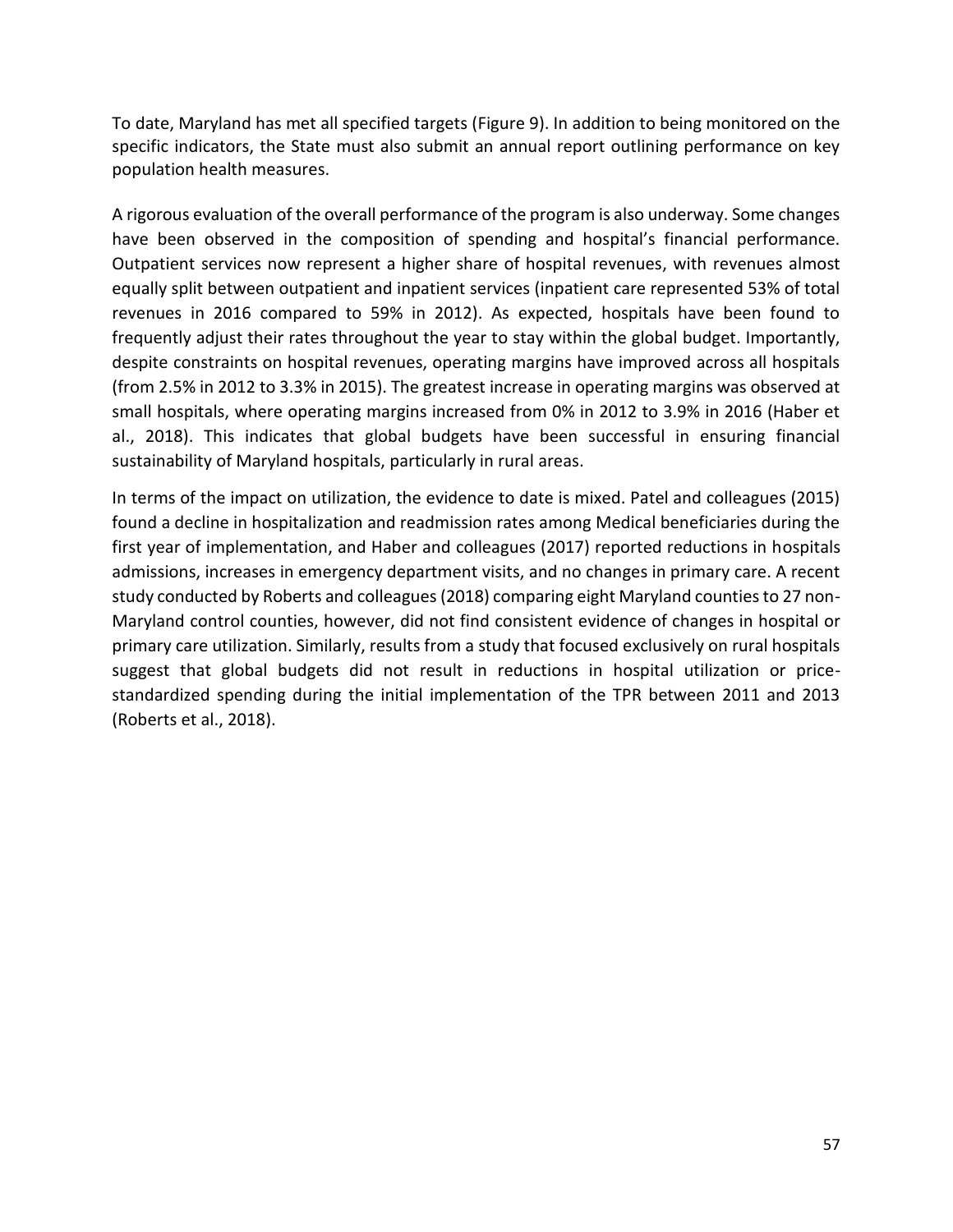<span id="page-57-0"></span>

| Performance<br><b>Measures</b>                                                                                 | <b>Targets</b>                                                                                                        | 2014 Results                                          | 2015 Results                                                                          | 2016 Results <sup>1</sup>                                                             | 2017 Results                                                                                       |
|----------------------------------------------------------------------------------------------------------------|-----------------------------------------------------------------------------------------------------------------------|-------------------------------------------------------|---------------------------------------------------------------------------------------|---------------------------------------------------------------------------------------|----------------------------------------------------------------------------------------------------|
| <b>All-Payer</b><br><b>Hospital</b><br><b>Revenue Growth</b>                                                   | $\leq 3.58\%$<br>per capita<br>annually                                                                               | 1.47%<br>growth per capita                            | 2.31%<br>growth per capita                                                            | 0.80%<br>growth per capita                                                            | 3.54%<br>growth per capita                                                                         |
| <b>Medicare</b><br><b>Savings in</b><br><b>Hospital</b><br><b>Expenditures</b>                                 | $\geq$ \$330m<br>cumulative over<br>5 years<br>(Lower than<br>national average<br>growth rate from<br>2013 base year) | \$120m<br>(2.15% below<br>national average<br>growth) | \$135m<br>\$251 cumulative<br>(2.63% below<br>national average<br>arowth since 2013)  | \$311m<br>\$586m cumulative<br>(5.50% below<br>national average<br>arowth since 2013) | \$330m<br>\$916m cumulative<br>(5.63% below national<br>average growth since<br>2013)              |
| Medicare<br><b>Savings in Total</b><br><b>Cost of Care</b>                                                     | Lower than the<br>national average<br>growth rate for<br>total cost of care<br>from 2013 base<br>vear                 | \$142m<br>(1.62% below<br>national average<br>arowth) | \$121m<br>\$263m cumulative<br>(1.31% below<br>national average<br>growth since 2013) | \$198m<br>\$461m cumulative<br>(2.08% below<br>national average<br>growth since 2013) | \$118m<br>\$599m cumulative<br>(2.08% below national<br>average growth since<br>2013)              |
| <b>All-Payer</b><br>Quality<br>Improvement<br><b>Reductions in</b><br><b>PPCs under</b><br><b>MHAC Program</b> | 30%<br>reduction over 5<br>years                                                                                      | 25%<br>reduction                                      | 34%<br>reduction since<br>2013                                                        | 44%<br>reduction since<br>2013                                                        | 53%<br>reduction since 2013                                                                        |
| <b>Readmissions</b><br><b>Reductions for</b><br><b>Medicare</b>                                                | $\leq$ National<br>average over 5<br>years                                                                            | 19%<br>reduction in gap<br>above nation               | 58%<br>reduction in gap<br>above nation since<br>2013                                 | <b>79%</b><br>reduction in gap<br>above nation since<br>2013                          | 116%<br>reduction in gap above<br>nation since 2013<br>(Currently 0.19% lower<br>than National RR) |
| <b>Hospital</b><br><b>Revenue to</b><br>Global or<br>Population-<br><b>Based</b>                               | $\geq 80\%$<br>by year 5                                                                                              | 95%                                                   | 96%                                                                                   | <b>100%</b>                                                                           | 100%                                                                                               |

Source: Maryland Department of Health (2018)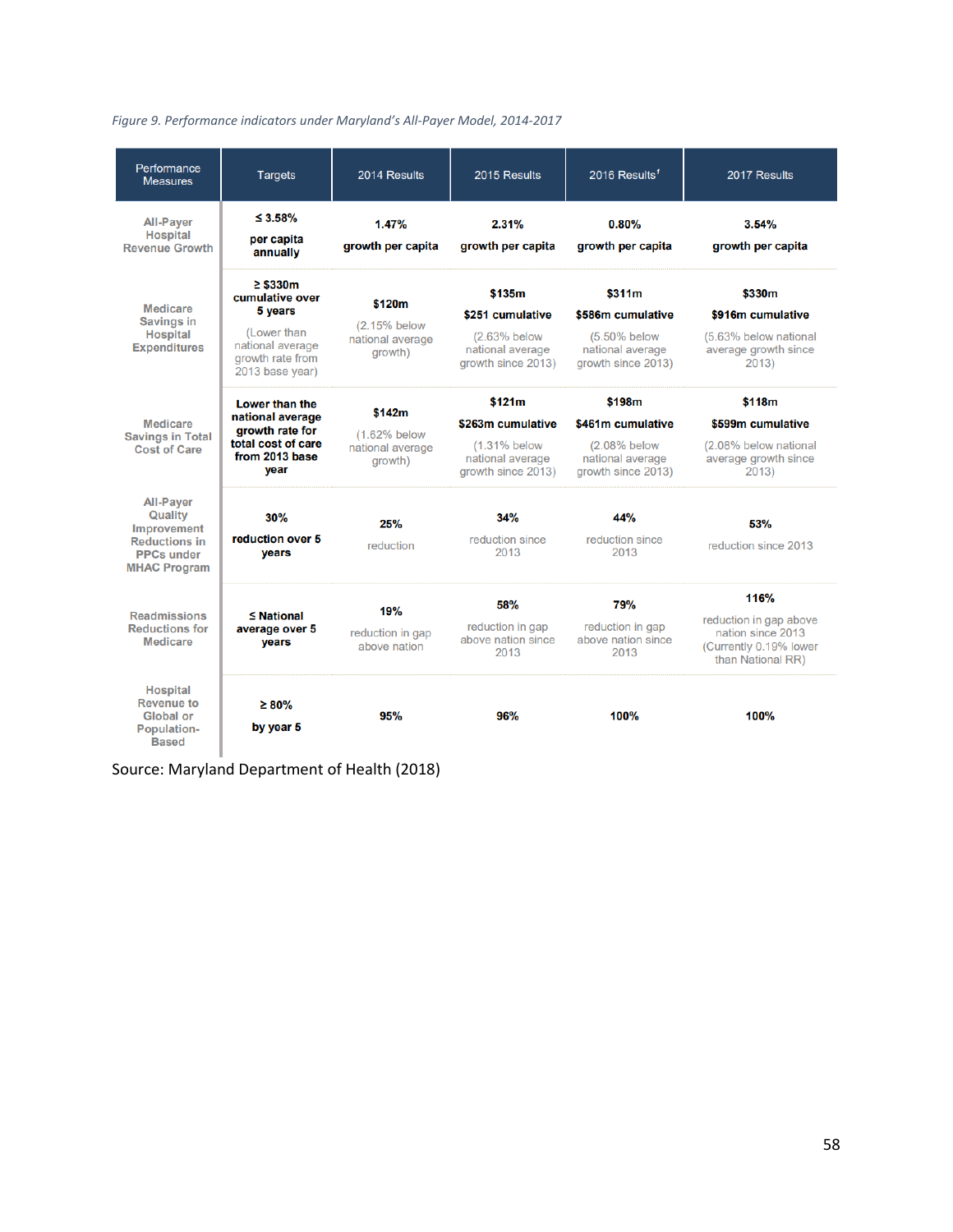#### **References**

- de Lagasnerie, G., Paris, V., Mueller, M., & Kumar, A. (2015). Tapering payments in hospitals: Experiences in OECD countries (No. 78). OECD Publishing.
- Haber S, Beil H, Adamache W, Amico P, Beadles C, Berzin O, Cole-Beebe, M., Cromwell, J., Greenwald, L., Kim, K., Morrison, M., Pearson, H., & Wright, A. (2016). Evaluation of the Maryland All-Payer Model: First Annual Report. October 2016.
- Haber S, Beil H, Amico P, Morrison, M., Akhmerova, V., Beadles C, Berzin O, Cole-Beebe, M., Evron, A., Greenwald, L., Jiang, L., Kim, K., Kluckman, M., Kwon, S., O'Brien, T., Perry, R., & Wright, A. (2018). Evaluation of the Maryland All-Payer Model: Third Annual Report. March 2018.
- Haber, S., Beil, H., Adamache, W., Amico, P., Beadles, C., Berzin, O., Cole-Beebe, M., Greenwald, L., Kim, K., Mittman, L., & Morrison, M. (2017). Evaluation of the Maryland All-Payer Model: Second Annual Report. August 2017.
- Health Services Cost Review Commission (2017). Final Recommendations for Updating the Quality-Based Reimbursement Program for Rate Year 2020. Hospital Value-Based Purchasing MLN Booklet. CMS.
- Kaiser (2017). Medicaid in Maryland. June 2017. The Henry J. Kaiser Family Foundation.
- Maryland Department of Health (2016). The Maryland All-Payer Progression Plan. Proposals to the Centers for Medicare & Medicaid Services. December 2016. http://www.hscrc.state.md.us/documents/md-maphs/pr/Maryland-All-Payer-Model-Progression-Plan.pdf
- Maryland Department of Health (2018). The Maryland All-Payer Progression Plan. Update to the December 2016 Proposal to the Centers for Medicare & Medicaid Services. May 2018[. https://hscrc.maryland.gov/Documents/Modernization/05-30-](https://hscrc.maryland.gov/Documents/Modernization/05-30-18%20Maryland%20All-Payer%20Model%20Progression%20Plan%27.pdf) [18%20Maryland%20All-Payer%20Model%20Progression%20Plan%27.pdf](https://hscrc.maryland.gov/Documents/Modernization/05-30-18%20Maryland%20All-Payer%20Model%20Progression%20Plan%27.pdf)
- Mortensen, K., Perman, C., & Chen, J. (2014, September). Innovative payment mechanisms in Maryland hospitals: an empirical analysis of readmissions under total patient revenue. In Healthcare (Vol. 2, No. 3, pp. 177-183). Elsevier.
- Murray, R. (2018). Toward Hospital Global Budgeting: State Considerations. State Health and Value Strategies. Global Health Payment, LLC. https://www.shvs.org/wpcontent/uploads/2018/05/SHVS\_-Global-Hospital-Budgets\_FINAL.pdf